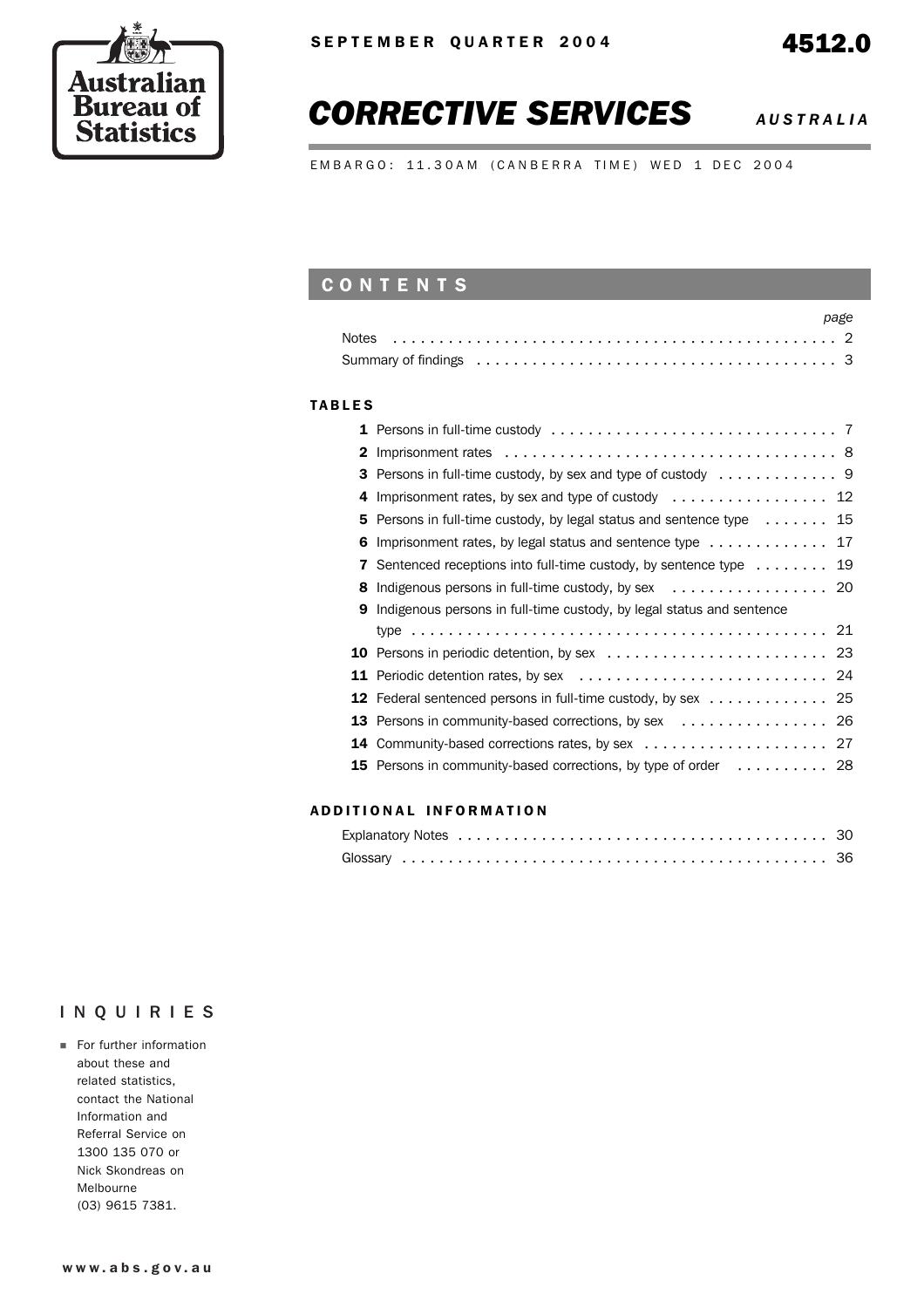## NOTES

| FORTHCOMING ISSUES     | ISSUE (Quarter)                                                                | <b>RELEASE DATE</b>                                                                      |  |  |  |  |  |  |  |
|------------------------|--------------------------------------------------------------------------------|------------------------------------------------------------------------------------------|--|--|--|--|--|--|--|
|                        | December 2004                                                                  | 30 March 2005                                                                            |  |  |  |  |  |  |  |
|                        | March 2005                                                                     | 23 June 2005                                                                             |  |  |  |  |  |  |  |
|                        |                                                                                |                                                                                          |  |  |  |  |  |  |  |
| ABOUT THIS PUBLICATION |                                                                                | This publication presents information on persons in custody and community-based          |  |  |  |  |  |  |  |
|                        |                                                                                | corrections. The statistics are derived from information provided to the Australian      |  |  |  |  |  |  |  |
|                        |                                                                                | Bureau of Statistics (ABS) from administrative records held by corrective services       |  |  |  |  |  |  |  |
|                        |                                                                                | agencies in each state and territory, and from the Australian Government                 |  |  |  |  |  |  |  |
|                        |                                                                                | Attorney-General's Department for details on federal prisoners. Details are provided for |  |  |  |  |  |  |  |
|                        |                                                                                | each state and territory on numbers and imprisonment rates by type of custody (i.e.      |  |  |  |  |  |  |  |
|                        |                                                                                | open or secure custody or periodic detention). Information is also presented on          |  |  |  |  |  |  |  |
|                        |                                                                                | prisoner numbers by legal status (sentenced or unsentenced) and by sentence type, for    |  |  |  |  |  |  |  |
|                        |                                                                                | all prisoners and for Indigenous prisoners, together with the number of sentenced        |  |  |  |  |  |  |  |
|                        |                                                                                | receptions into custody and the number of federal prisoners.                             |  |  |  |  |  |  |  |
|                        | The ABS acknowledges the valuable contribution of the Board of Management, the |                                                                                          |  |  |  |  |  |  |  |
|                        |                                                                                | Advisory Group of the National Corrective Services Statistics Unit and the staff of the  |  |  |  |  |  |  |  |
|                        |                                                                                | various agencies that provide the statistics that are presented in this publication.     |  |  |  |  |  |  |  |
| INDIGENOUS             |                                                                                | The ABS has temporarily discontinued publication of Indigenous imprisonment rates        |  |  |  |  |  |  |  |
| IMPRISONMENT RATES     |                                                                                | pending the rebasing of these rates, including historical data, on the new experimental  |  |  |  |  |  |  |  |
|                        |                                                                                | estimates of the Indigenous population based on the 2001 Census of Population and        |  |  |  |  |  |  |  |
|                        |                                                                                | Housing. These will replace the 1996 Census based series which were previously used as   |  |  |  |  |  |  |  |
|                        |                                                                                | denominators for calculating Indigenous imprisonment rates. The rebased rates will be    |  |  |  |  |  |  |  |
|                        |                                                                                | included in the March quarter 2005 issue, which will be released in June 2005. See       |  |  |  |  |  |  |  |
|                        |                                                                                | paragraph 29 of the Explanatory Notes for further information.                           |  |  |  |  |  |  |  |
| FURTHER INFORMATION    |                                                                                | More information about ABS activities in the field of crime and justice statistics is    |  |  |  |  |  |  |  |
|                        |                                                                                | available from the Crime and Justice theme page on the ABS web site. Details of other    |  |  |  |  |  |  |  |
|                        |                                                                                | ABS publications relating to Crime and Justice statistics can be found in paragraphs     |  |  |  |  |  |  |  |
|                        | 37-39 of the Explanatory Notes.                                                |                                                                                          |  |  |  |  |  |  |  |
|                        |                                                                                |                                                                                          |  |  |  |  |  |  |  |

Dennis Trewin Australian Statistician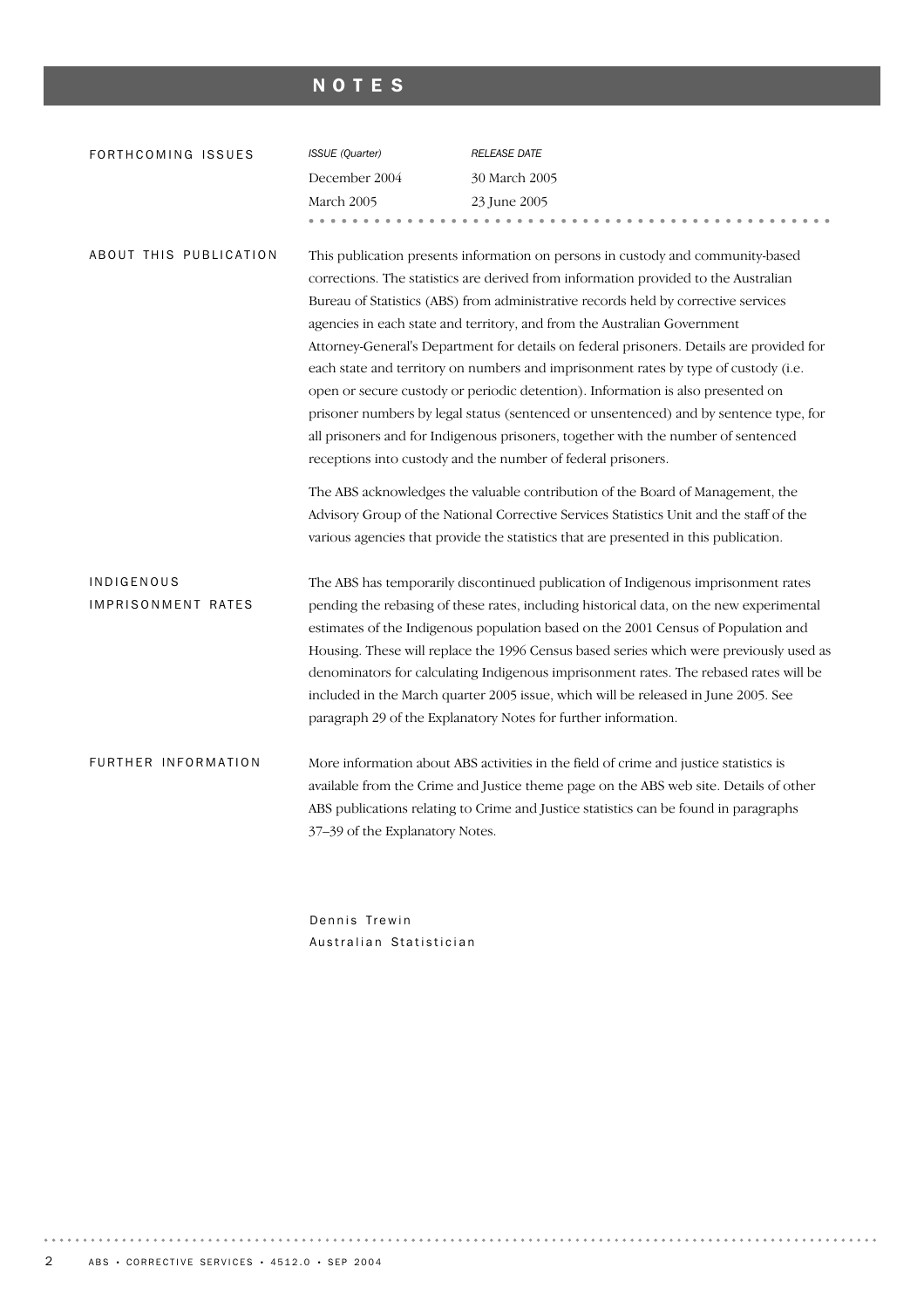#### SUMMARY OF FINDINGS

ADULTS



The average daily number of prisoners in Australia in the September quarter 2004 was 23,490, an increase of 341 (1%) on the June quarter 2004 and an increase of 755 (3%) in the year since the September quarter 2003. These increases continue the upward trend of average daily prisoner numbers over the last two years.



#### RATES PER 100,000 AVERAGE DAILY IMPRISONMENT RATE(a)

Nationally, the average daily imprisonment rate was 153 prisoners per 100,000 adult population during the September quarter 2004, an increase of 2% since the September quarter 2003. The Northern Territory had the highest imprisonment rate (510 prisoners per 100,000 adult population), followed by Western Australia (214) and Queensland (180). The Australian Capital Territory (including Australian Capital Territory prisoners held in New South Wales prisons) and Victoria had the lowest imprisonment rates (79 and 94 prisoners per 100,000 adults respectively).

Of all states and territories, the largest proportional increase (9%) in imprisonment rates since the September quarter 2003 was recorded in the Australian Capital Territory (including Australian Capital Territory prisoners held in New South Wales prisons). The next highest increase was Western Australia (7%), followed by New South Wales (6%). Victoria recorded a decrease in its imprisonment rate (4%) over the same period.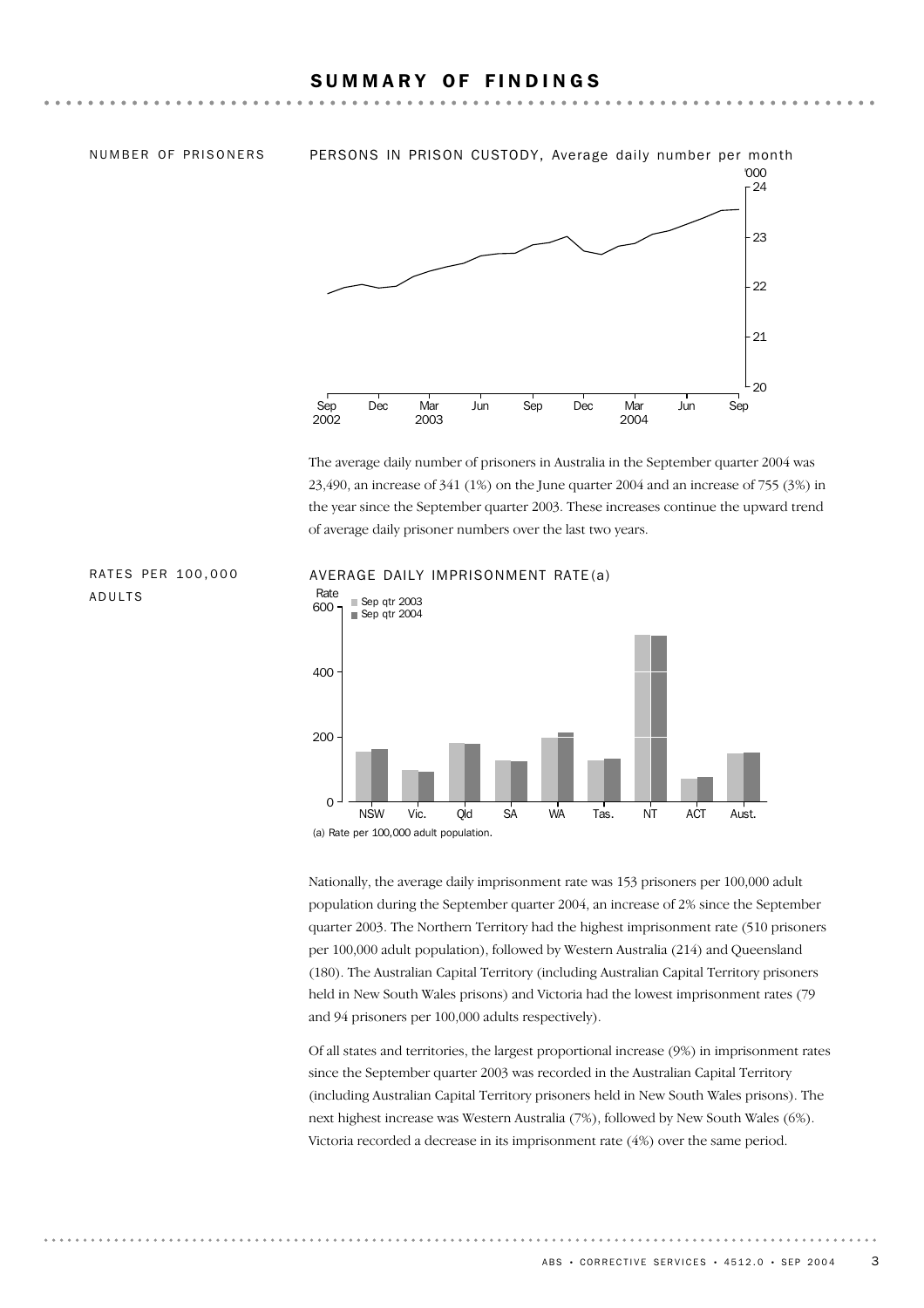## S U M M A R Y O F F I N D I N G S *continued*

Of the average daily number of full-time prisoners in Australia in the September quarter 2004, 21,901 (93%) were male and 1,589 (7%) were female. The average daily imprisonment rate for males was 289 prisoners per 100,000 adult male population. The average daily imprisonment rate for females was 20 prisoners per 100,000 adult female population. Males were 14 times more likely to be in prison than females.

SEX

#### INDIGENOUS PRISONERS INDIGENOUS PERSONS IN FULL-TIME CUSTODY



In the September quarter 2004, there were 5,162 Indigenous prisoners. The number of Indigenous prisoners has increased by 393 (8%) since the September quarter 2003. Of all Indigenous prisoners, 434 (8%) were female, which is similar to the overall proportion of female prisoners in full-time custody (7%).

The average number of unsentenced Indigenous prisoners on the first day of the three months in the September quarter was 1,029 (20%). This compares to a proportion of 21% of all prisoners who were unsentenced in the quarter.

The average daily number of prisoners in secure prison custody in the September quarter 2004 was 16,796 (72% of prisoners in full-time custody). The remaining prisoners were held in open prison custody. Nationally, the proportions of prisoners held in secure and open prison custody have remained stable over the past year. TYPE OF FULL-TIME CUSTODY

> In the September quarter 2004, all prisoners held in full-time custody in the Australian Capital Territory were in secure custody. In other states and territories, the highest proportions of prisoners held in secure full-time prison custody were recorded in Victoria (90%) and South Australia (88%). The proportion of prisoners in secure full-time custody was lowest in New South Wales (including Australian Capital Territory prisoners held in New South Wales prisons) at 53%. This represents 49% of all persons held in New South Wales, including periodic detainees.

The average number of prisoners in full-time custody on the first day of the three months in the September quarter was 23,456. Of these, the average number of unsentenced prisoners was 4,908 (21%). The Australian Capital Territory (including Australian Capital Territory prisoners held in New South Wales prisons) and South Australia had the highest proportions of unsentenced prisoners (37% and 33% LEGAL STATUS AND SENTENCE TYPE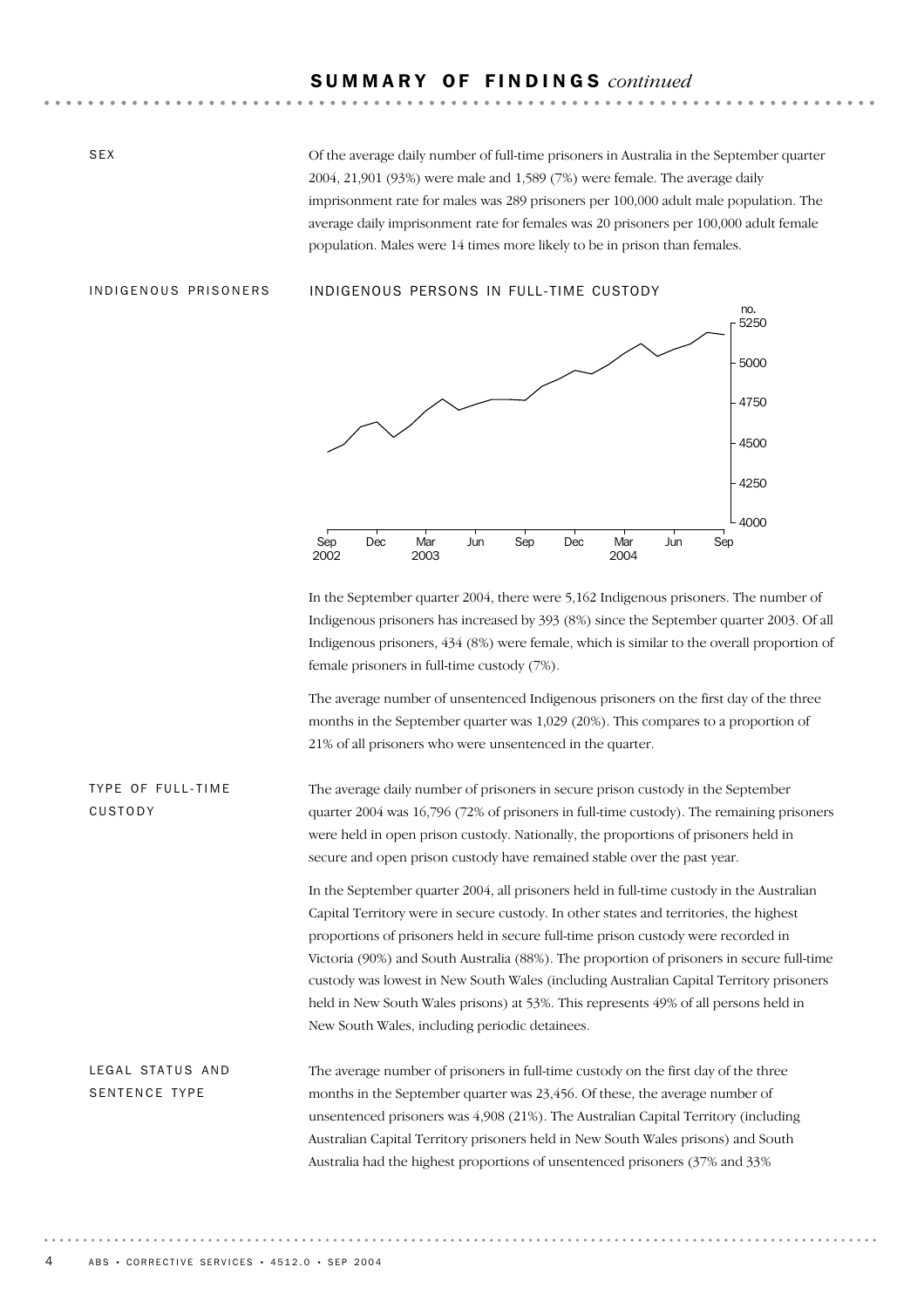#### S U M M A R Y O F F I N D I N G S *continued*

respectively). The lowest proportions of unsentenced prisoners were recorded in Western Australia and Victoria (16% and 17% respectively).

Sep Dec Mar Jun Sep Dec Mar Jun Sep % 16 18  $20$  $22$ 24  $.26$ PERSONS IN PRISON CUSTODY, Proportion unsentenced per month

2004

### LEGAL STATUS AND SENTENCE TYPE *continued*

There were 6,112 sentenced receptions into full-time custody in Australia in the September quarter 2004. The number of sentenced receptions decreased by 122 (2%) since the June quarter 2004, and increased by 143 (2%) since the September quarter 2003. SENTENCED RECEPTIONS

2003

2002

Periodic detention is a form of custody only used in New South Wales and the Australian Capital Territory. During the September quarter 2004 there was an average daily number of 755 persons in New South Wales and 98 persons in the Australian Capital Territory held in periodic detention. While the rate of imprisonment for periodic detention in the Australian Capital Territory increased by 31% between the September quarters 2003 and 2004, in New South Wales it decreased by 2% during the same period. In the September quarter 2004, 57% of all persons in custody (full-time and periodic detention) in the Australian Capital Territory were in periodic detention. In contrast 8% of all persons in custody in New South Wales were in periodic detention. PERIODIC DETENTION

In the September quarter 2004, there were 679 federal prisoners in Australia, a decrease of 5 (1%) since the September quarter 2003. Of the federal prisoners, more than half were sentenced in New South Wales. FEDERAL PRISONERS

In the September quarter 2004, there were 51,495 persons in community-based corrections in Australia, an increase of 2% (1,089 persons) since the September quarter 2003. PERSONS IN COMMUNITY-BASED CORRECTIONS

Nationally, the rate of persons in community-based corrections was 335 persons per 100,000 adult population for the September quarter 2004. This was an increase of 1% since September quarter 2003 (332 persons per 100,000 adults). The largest increase was in Victoria (8%), followed by the Northern Territory (6%). The Australian Capital Territory recorded the largest proportional decrease (7%). *Rates per 100,000 adults*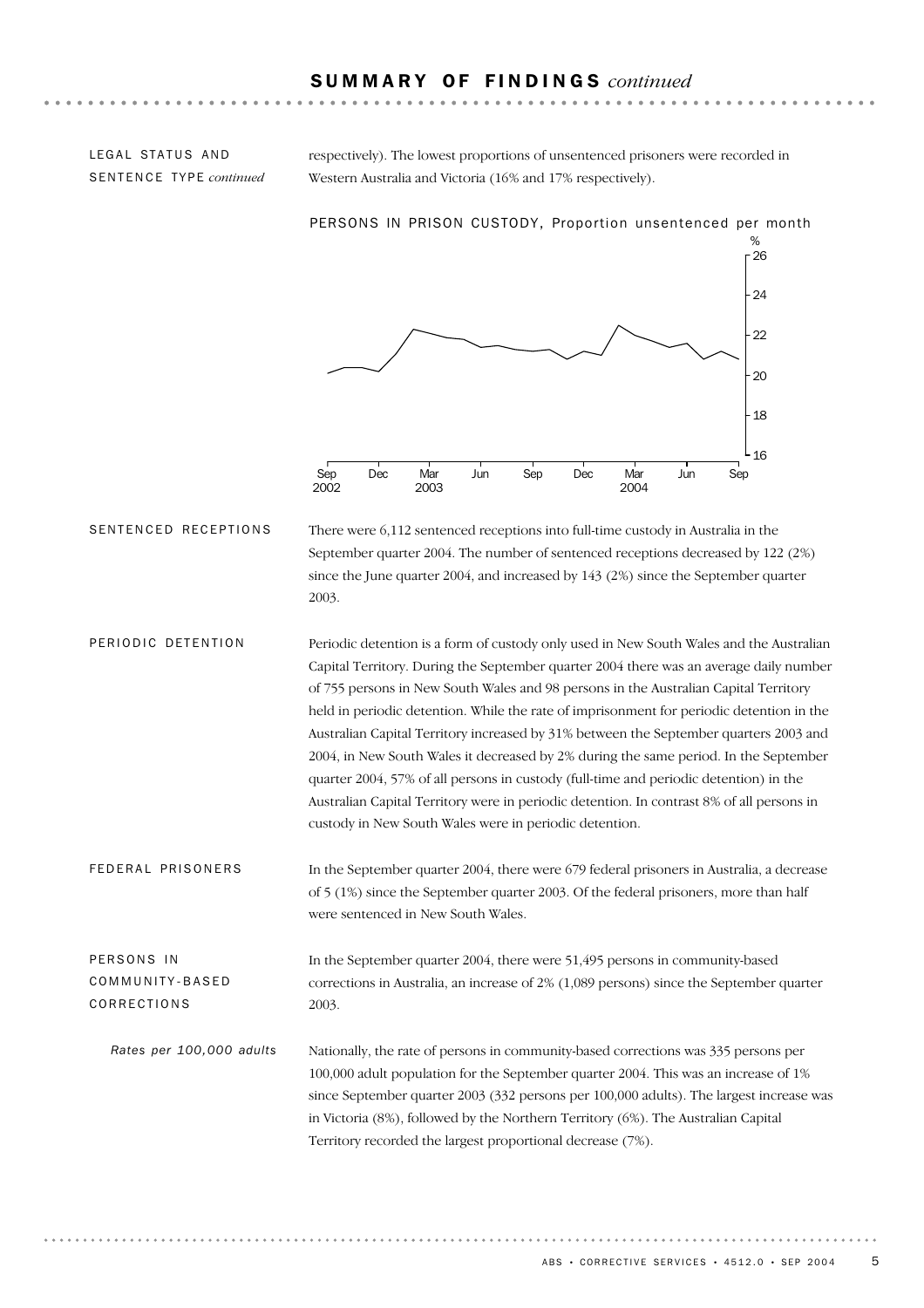*continued*

#### *Rates per 100,000 adults* COMMUNITY–BASED CORRECTIONS RATE (a)



 $\mathbf{A}$  and  $\mathbf{A}$ 

. . . . . . .

In the September quarter 2004, the male rate of participation in community-based corrections was 553 per 100,000 adult male population in comparison to 118 females per 100,000 adult female population. Males were five times more likely to be in community-based corrections than females.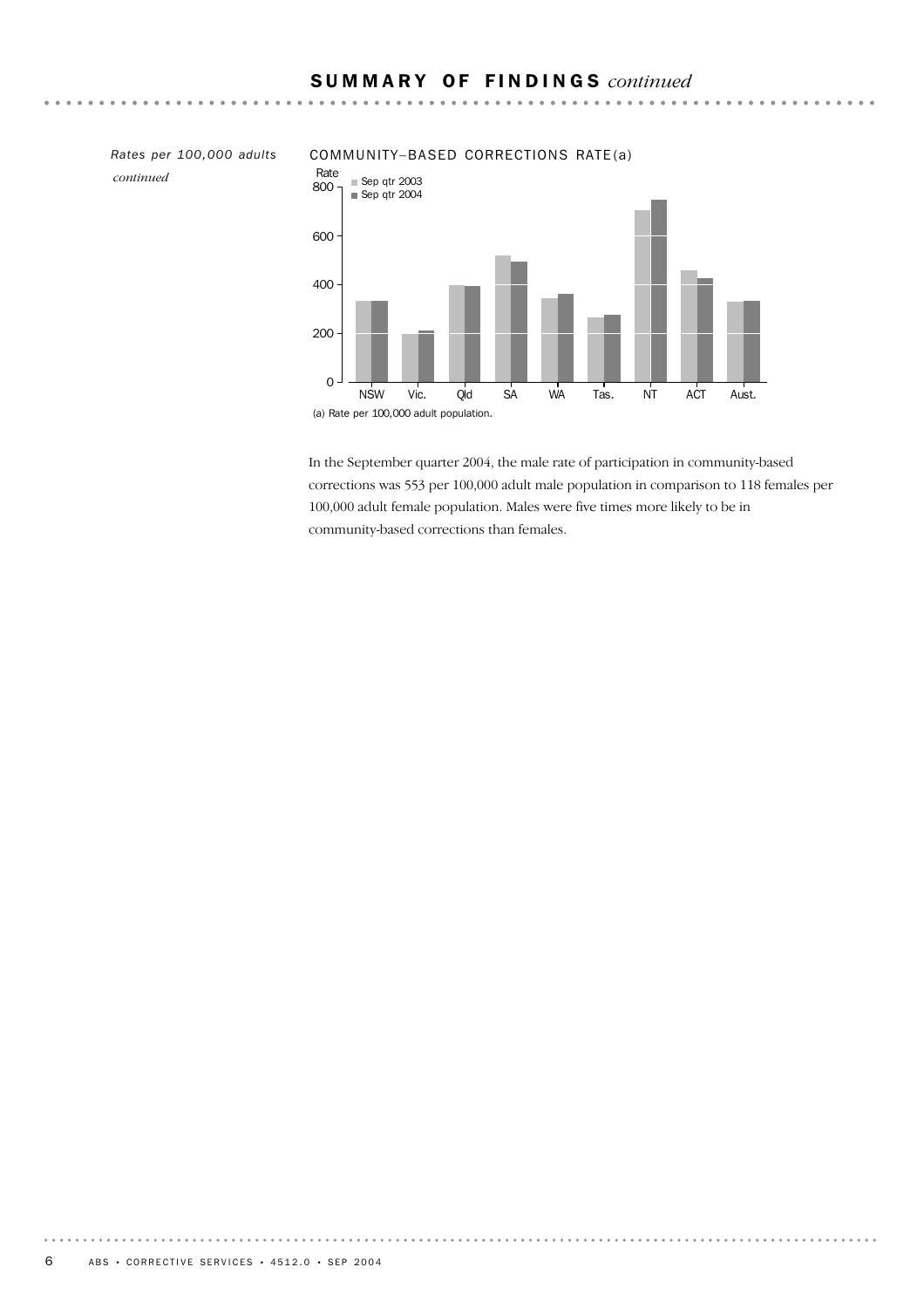#### PERSONS IN FULL-TIME CUSTODY

|                                        | NSW(a)                                                         | Vic.                                            | Q/d(b)                                                         | <b>SA</b>                                                   | <b>WA</b>                                                   | Tas.                                   | ΝT                                     | ACT in                           | ACT in<br>$ACT(c)$ $NSW(a)(d)$         | <b>ACT</b><br>Total(e)                 | Aust.(a)(b)                                               |
|----------------------------------------|----------------------------------------------------------------|-------------------------------------------------|----------------------------------------------------------------|-------------------------------------------------------------|-------------------------------------------------------------|----------------------------------------|----------------------------------------|----------------------------------|----------------------------------------|----------------------------------------|-----------------------------------------------------------|
|                                        |                                                                |                                                 |                                                                |                                                             | AVERAGE DAILY NUMBER                                        |                                        |                                        |                                  |                                        |                                        |                                                           |
| 2001<br>2002<br>2003                   | 7656<br>7 7 0 5<br>8 0 1 2                                     | 3 3 8 0<br>3 5 5 0<br>3718                      | 4685<br>5 0 3 0<br>5 2 1 7                                     | 1391<br>1469<br>1 4 8 0                                     | 3078<br>2803<br>2915                                        | 366<br>423<br>445                      | 688<br>675<br>727                      | 62<br>58<br>64                   | 146<br>133<br>124                      | 207<br>190<br>189                      | 21 30 6<br>21 7 1 3<br>22 578                             |
| 2003<br>Sep Otr<br>Dec Otr<br>2004     | 8 0 0 6<br>8 1 5 3                                             | 3 7 7 4<br>3761                                 | 5 2 9 6<br>5 2 9 2                                             | 1 4 9 9<br>1 4 8 3                                          | 2928<br>2951                                                | 462<br>453                             | 708<br>725                             | 62<br>61                         | 116<br>118                             | 178<br>179                             | 22 7 35<br>22878                                          |
| Mar Otr<br>Jun Otr<br>Sep Qtr<br>2003  | 8 3 4 4<br>8 4 5 6<br>8575                                     | 3557<br>3582<br>3 6 4 3                         | 5 1 8 6<br>5 2 7 8<br>5 3 2 0                                  | 1 4 4 4<br>1 4 4 5<br>1 4 9 0                               | 3 0 0 9<br>3 1 3 6<br>3 1 9 1                               | 448<br>466<br>484                      | 730<br>716<br>714                      | 63<br>70<br>73                   | 117<br>116<br>123                      | 180<br>186<br>196                      | 22 781<br>23 149<br>23 490                                |
| Jul<br>Aug<br>Sep<br>Oct<br>Nov        | 7989<br>7988<br>8 0 4 2<br>8075<br>8 2 0 1                     | 3777<br>3756<br>3790<br>3800<br>3787            | 5 2 7 7<br>5 2 8 7<br>5 3 2 5<br>5 3 1 4<br>5 3 3 1            | 1 4 8 6<br>1507<br>1505<br>1507<br>1 4 9 2                  | 2917<br>2919<br>2950<br>2957<br>2966                        | 462<br>465<br>458<br>462<br>452        | 718<br>693<br>712<br>713<br>724        | 52<br>67<br>66<br>65<br>65       | 119<br>117<br>113<br>115<br>118        | 171<br>184<br>179<br>180<br>183        | 22 677<br>22 683<br>22 848<br>22892<br>23 017             |
| Dec<br>2004                            | 8 1 8 5                                                        | 3 6 9 6                                         | 5 2 3 3                                                        | 1 4 5 0                                                     | 2931                                                        | 444                                    | 738                                    | 52                               | 122                                    | 174                                    | 22 7 29                                                   |
| Jan<br>Feb<br>Mar<br>Apr<br>May<br>Jun | 8 2 6 8<br>8 3 8 1<br>8 3 8 7<br>8 4 3 5<br>8 4 3 3<br>8 5 0 2 | 3614<br>3 5 3 0<br>3525<br>3583<br>3581<br>3583 | 5 1 5 3<br>5 1 8 3<br>5 2 2 2<br>5 2 6 0<br>5 2 7 6<br>5 2 9 7 | 1 4 3 4<br>1 4 5 5<br>1 4 4 3<br>1 4 2 7<br>1443<br>1 4 6 4 | 2962<br>3 0 1 9<br>3 0 4 6<br>3 1 0 6<br>3 1 4 3<br>3 1 6 0 | 435<br>448<br>463<br>462<br>473<br>463 | 734<br>734<br>722<br>720<br>712<br>715 | 54<br>70<br>65<br>65<br>68<br>77 | 119<br>118<br>114<br>116<br>114<br>119 | 173<br>188<br>179<br>181<br>182<br>196 | 22 654<br>22 8 20<br>22873<br>23 057<br>23 1 29<br>23 260 |
| Jul<br>Aug<br>Sep                      | 8 5 5 7<br>8 6 0 9<br>8 5 5 7                                  | 3632<br>3 6 5 3<br>3644                         | 5 3 0 8<br>5 3 3 6<br>5 3 1 7                                  | 1478<br>1 4 9 3<br>1 4 9 9                                  | 3 1 4 9<br>3 1 8 4<br>3 2 4 3                               | 459<br>479<br>514                      | 723<br>711<br>709                      | 77<br>71<br>70                   | 120<br>126<br>122                      | 197<br>197<br>192                      | 23 3 8 2<br>23 536<br>23 554                              |

(a) Data for NSW include ACT prisoners held in NSW prisons. The ACT in NSW figures are a subset of the NSW figures and are not separately counted in the Australian totals see Explanatory Notes, paragraph 22.

(b) 2001 data for Qld may be under enumerated – see Explanatory Notes, paragraph 15.

(c) Refers to unsentenced persons in ACT prison custody and may include some sentenced fine default only prisoners – see Explanatory Notes, paragraph 22.

(d) The figures are a single count taken on a specific day of the month and are not an average of the daily prisoner population for that month.

(e) ACT in ACT figures and ACT in NSW figures may not add to ACT total due to rounding.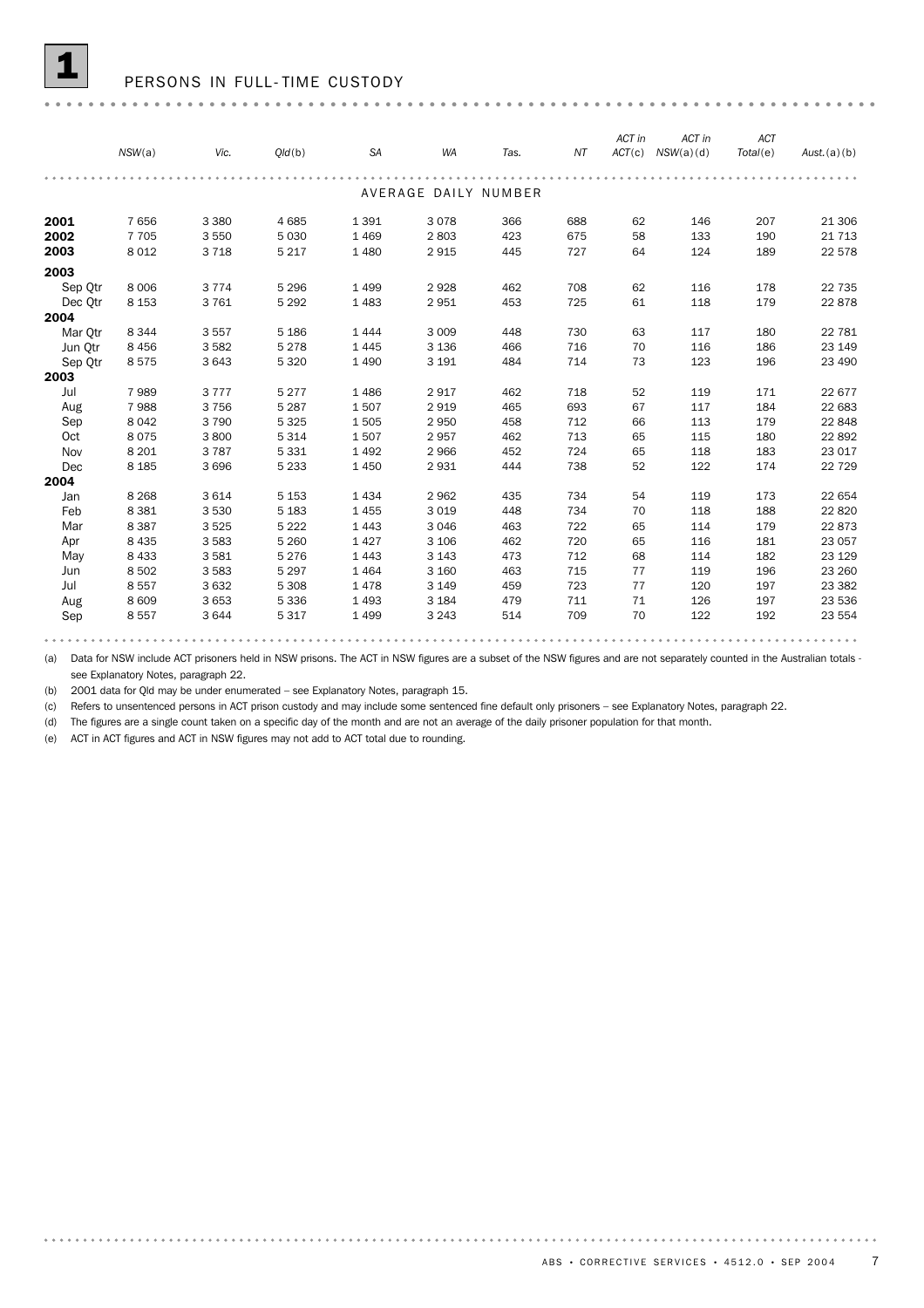|         | NSW(a) | Vic. | Old(b)                            | <b>SA</b> | <b>WA</b> | Tas.  | ΝT    | ACT(c) | $Aust.$ (b) |
|---------|--------|------|-----------------------------------|-----------|-----------|-------|-------|--------|-------------|
|         |        |      |                                   |           |           |       |       |        |             |
|         |        |      | RATE PER 100,000 ADULT POPULATION |           |           |       |       |        |             |
| 2001    | 152.5  | 90.6 | 170.8                             | 121.1     | 216.8     | 103.3 | 502.8 | 88.2   | 145.0       |
| 2002    | 150.9  | 94.1 | 179.8                             | 126.2     | 195.1     | 119.7 | 484.2 | 78.7   | 145.5       |
| 2003    | 155.6  | 97.4 | 181.7                             | 125.9     | 199.7     | 124.7 | 526.5 | 77.0   | 149.2       |
| 2003    |        |      |                                   |           |           |       |       |        |             |
| Sep Otr | 155.1  | 98.3 | 183.7                             | 127.3     | 199.7     | 129.0 | 514.1 | 72.4   | 149.6       |
| Dec Qtr | 158.1  | 98.2 | 182.4                             | 125.9     | 201.0     | 126.0 | 521.2 | 72.9   | 150.5       |
| 2004    |        |      |                                   |           |           |       |       |        |             |
| Mar Otr | 161.5  | 92.5 | 177.6                             | 122.3     | 203.9     | 124.4 | 524.1 | 73.2   | 149.3       |
| Jun Otr | 163.2  | 92.9 | 179.5                             | 122.1     | 211.3     | 128.8 | 513.1 | 75.8   | 151.1       |
| Sep Otr | 164.9  | 94.1 | 179.7                             | 125.7     | 214.1     | 133.0 | 510.5 | 79.2   | 152.7       |
| 2003    |        |      |                                   |           |           |       |       |        |             |
| Jul     | 154.7  | 98.4 | 183.0                             | 126.1     | 198.9     | 129.1 | 521.4 | 69.4   | 149.3       |
| Aug     | 154.8  | 97.9 | 183.4                             | 127.9     | 199.1     | 129.9 | 503.6 | 75.1   | 149.3       |
| Sep     | 155.9  | 98.7 | 184.7                             | 127.7     | 201.1     | 127.9 | 517.4 | 72.9   | 150.4       |
| Oct     | 156.6  | 99.2 | 183.2                             | 127.9     | 201.4     | 128.5 | 512.6 | 73.4   | 150.6       |
| Nov     | 159.0  | 98.9 | 183.7                             | 126.6     | 202.0     | 125.8 | 520.4 | 74.5   | 151.4       |
| Dec     | 158.6  | 96.6 | 180.3                             | 123.1     | 199.7     | 123.7 | 530.5 | 71.0   | 149.5       |
| 2004    |        |      |                                   |           |           |       |       |        |             |
| Jan     | 159.9  | 94.0 | 176.5                             | 121.5     | 200.7     | 120.6 | 527.4 | 70.4   | 148.5       |
| Feb     | 162.2  | 91.8 | 177.5                             | 123.2     | 204.6     | 124.2 | 526.9 | 76.6   | 149.5       |
| Mar     | 162.4  | 91.7 | 178.9                             | 122.2     | 206.4     | 128.5 | 518.3 | 73.0   | 149.9       |
| Apr     | 162.7  | 92.9 | 178.9                             | 120.6     | 209.3     | 127.6 | 516.0 | 73.6   | 150.5       |
| May     | 162.7  | 92.8 | 179.4                             | 121.9     | 211.7     | 130.6 | 510.8 | 74.1   | 150.9       |
| Jun     | 164.0  | 92.9 | 180.1                             | 123.7     | 212.9     | 128.0 | 512.5 | 79.7   | 151.8       |
| Jul     | 164.6  | 93.8 | 179.3                             | 124.7     | 211.2     | 126.2 | 516.5 | 79.8   | 152.0       |
| Aug     | 165.5  | 94.4 | 180.3                             | 125.9     | 213.6     | 131.7 | 508.0 | 79.9   | 153.0       |
| Sep     | 164.6  | 94.1 | 179.6                             | 126.5     | 217.6     | 141.3 | 506.9 | 77.8   | 153.1       |

(a) Data for NSW exclude ACT prisoners held in NSW prisons.

(b) 2001 data for Qld may be under enumerated – see Explanatory Notes, paragraph 15.

(c) Data for ACT include ACT prisoners held in ACT as well as ACT prisoners held in NSW – see Explanatory Notes, paragraph 24.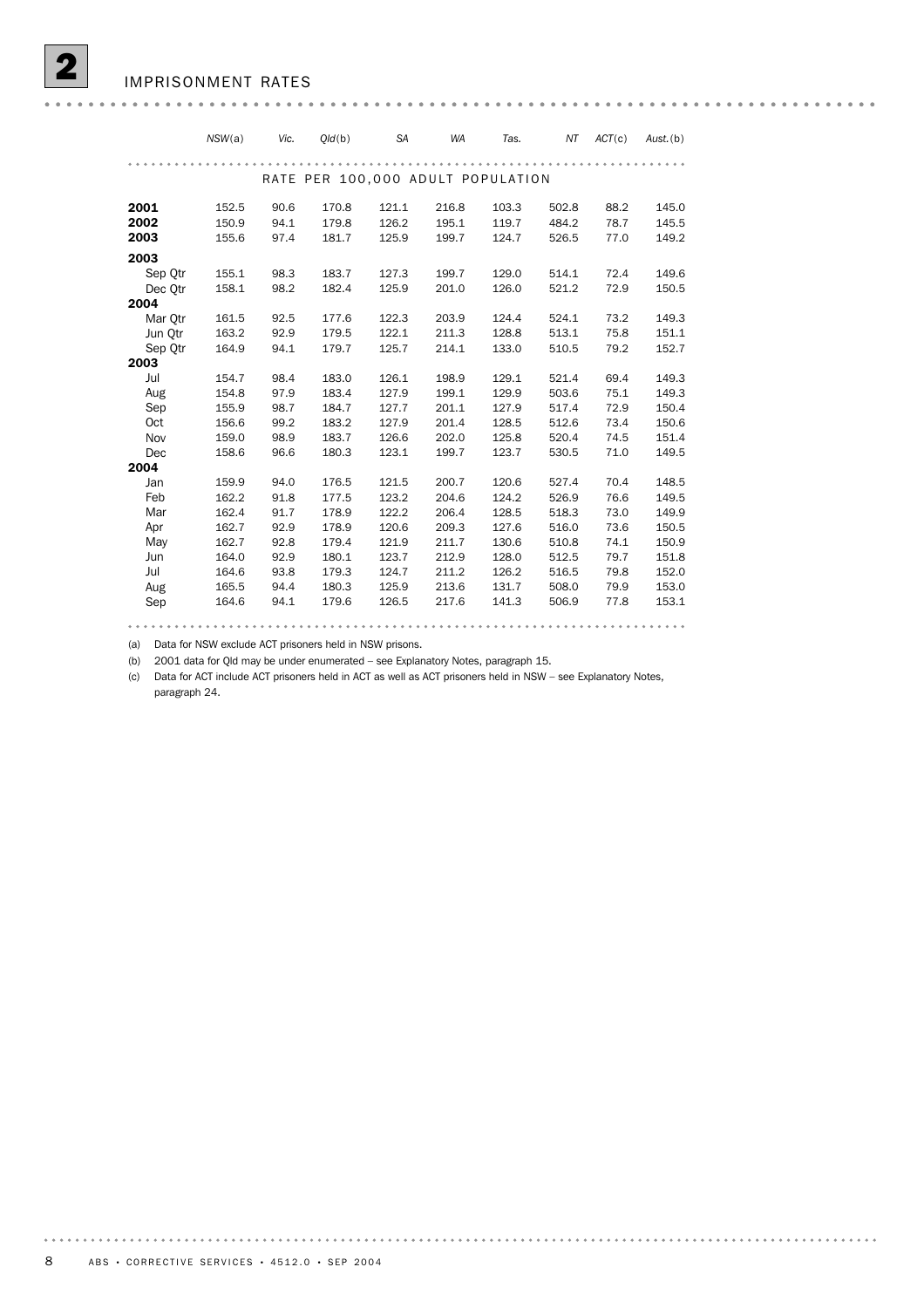|                    | NSW(a)             | Vic.               | Q/d(b)  | <b>SA</b>          | WA                                             | Tas. | NT  | ACT in               | ACT in<br>$ACT(c)$ $NSW(a)(d)$ | ACT<br>Total(e) | Aust.(a)(b)        |
|--------------------|--------------------|--------------------|---------|--------------------|------------------------------------------------|------|-----|----------------------|--------------------------------|-----------------|--------------------|
|                    |                    |                    |         |                    |                                                |      |     |                      |                                |                 |                    |
|                    |                    |                    |         |                    | MALES IN SECURE CUSTODY (AVERAGE DAILY NUMBER) |      |     |                      |                                |                 |                    |
| 2001               | 3 9 1 0            | 2809               | 3 6 9 0 | 1 1 5 6            | 1873                                           | 274  | 528 | 58                   | 43                             | 101             | 14 298             |
| 2002               | 3939               | 2945               | 3 9 6 4 | 1 2 0 2            | 1858                                           | 305  | 523 | 55                   | 39                             | 93              | 14 791             |
| 2003               | 4 0 8 2            | 3 0 9 9            | 4 0 4 8 | 1 2 1 1            | 1895                                           | 320  | 565 | 61                   | 29                             | 90              | 15 2 8 1           |
| 2003               |                    |                    |         |                    |                                                |      |     |                      |                                |                 |                    |
| Sep Qtr            | 4 0 7 2            | 3 1 3 8            | 4 1 1 1 | 1 2 2 5            | 1896                                           | 333  | 543 | 59                   | 23                             | 82              | 15 3 78            |
| Dec Qtr            | 4 1 2 1            | 3 1 5 0            | 4 1 1 5 | 1 2 1 4            | 1911                                           | 318  | 554 | 56                   | 25                             | 82              | 15 4 39            |
| 2004               |                    |                    |         |                    |                                                |      |     |                      |                                |                 |                    |
| Mar Qtr            | 4 1 3 8            | 3 0 3 1            | 4 100   | 1 1 9 2            | 1973                                           | 330  | 569 | 57                   | 20                             | 77              | 15 390             |
| Jun Qtr<br>Sep Qtr | 4 1 8 1<br>4 3 0 0 | 3 0 1 9<br>3 0 6 0 | 4 1 3 4 | 1 2 0 6<br>1 2 2 3 | 2 0 2 8<br>2 0 4 5                             | 350  | 537 | 65<br>68             | 23<br>26                       | 87<br>95        | 15 5 20<br>15 7 33 |
|                    |                    |                    | 4 1 3 2 |                    |                                                | 365  | 540 |                      |                                |                 |                    |
| Jul                | 4 2 6 5            | 3 0 6 3            | 4 1 2 2 | 1 2 1 9            | 2 0 1 2                                        | 344  | 546 | 69                   | 23                             | 92              | 15 640             |
| Aug                | 4 3 2 7            | 3 0 6 4            | 4 1 4 9 | 1 2 2 2            | 2 0 4 8                                        | 361  | 535 | 68                   | 26                             | 94              | 15 7 7 3           |
| Sep                | 4 3 0 8            | 3 0 5 3            | 4 1 2 6 | 1 2 2 7            | 2077                                           | 390  | 538 | 68                   | 30                             | 98              | 15 7 8 7           |
|                    |                    |                    |         |                    |                                                |      |     |                      |                                |                 |                    |
|                    |                    |                    |         |                    | MALES IN OPEN CUSTODY (AVERAGE DAILY NUMBER)   |      |     |                      |                                |                 |                    |
| 2001               | 3 2 5 1            | 334                | 706     | 153                | 986                                            | 73   | 141 | $\ddot{\phantom{a}}$ | 89                             | 89              | 5 6 4 3            |
| 2002               | 3 2 6 8            | 348                | 737     | 178                | 745                                            | 86   | 132 | $\sim$ $\sim$        | 86                             | 86              | 5 4 9 5            |
| 2003               | 3 4 1 5            | 350                | 825     | 175                | 800                                            | 96   | 141 | $\ddotsc$            | 90                             | 90              | 5803               |
| 2003               |                    |                    |         |                    |                                                |      |     |                      |                                |                 |                    |
| Sep Qtr            | 3 4 2 6            | 372                | 839     | 176                | 808                                            | 102  | 143 | $\ddot{\phantom{0}}$ | 89                             | 89              | 5865               |
| Dec Qtr            | 3514               | 356                | 835     | 174                | 815                                            | 103  | 152 | $\sim$ $\sim$        | 90                             | 90              | 5950               |
| 2004               |                    |                    |         |                    |                                                |      |     |                      |                                |                 |                    |
| Mar Otr            | 3 6 4 1            | 289                | 764     | 164                | 806                                            | 89   | 144 | $\sim$ $\sim$        | 92                             | 92              | 5896               |
| Jun Qtr            | 3699               | 316                | 789     | 153                | 847                                            | 85   | 158 | $\ddotsc$            | 88                             | 88              | 6048               |
| Sep Qtr            | 3 7 0 7            | 328                | 831     | 173                | 881                                            | 90   | 158 | $\ddotsc$            | 90                             | 90              | 6 1 6 8            |
| Jul                | 3722               | 329                | 829     | 167                | 871                                            | 90   | 158 | $\ddotsc$            | 90                             | 90              | 6 1 6 5            |
| Aug                | 3 7 0 9            | 329                | 832     | 174                | 875                                            | 90   | 158 | $\ddot{\phantom{0}}$ | 94                             | 94              | 6 1 6 6            |
| Sep                | 3692               | 326                | 831     | 177                | 897                                            | 92   | 158 | $\ddot{\phantom{0}}$ | 86                             | 86              | 6 1 7 2            |
|                    |                    |                    |         |                    |                                                |      |     |                      |                                |                 |                    |
|                    |                    |                    |         |                    | MALES IN CUSTODY (AVERAGE DAILY NUMBER)        |      |     |                      |                                |                 |                    |
| 2001               | 7 1 6 1            | 3 1 4 3            | 4 3 9 6 | 1 3 0 8            | 2859                                           | 347  | 669 | 58                   | 132                            | 190             | 19 941             |
| 2002               | 7 207              | 3 2 9 3            | 4 7 0 1 | 1 3 8 1            | 2 603                                          | 392  | 655 | 55                   | 124                            | 179             | 20 28 6            |
| 2003               | 7497               | 3 4 4 9            | 4874    | 1 3 8 6            | 2695                                           | 416  | 706 | 61                   | 118                            | 180             | 21 084             |
| 2003               |                    |                    |         |                    |                                                |      |     |                      |                                |                 |                    |
| Sep Qtr            | 7 4 9 8            | 3 5 1 0            | 4950    | 1401               | 2 7 0 4                                        | 435  | 686 | 59                   | 112                            | 171             | 21 243             |
| Dec Qtr            | 7635               | 3506               | 4 9 5 0 | 1388               | 2 7 2 6                                        | 421  | 706 | 56                   | 115                            | 171             | 21 389             |
| 2004               |                    |                    |         |                    |                                                |      |     |                      |                                |                 |                    |
| Mar Otr            | 7 7 7 9            | 3 3 2 0            | 4864    | 1 3 5 6            | 2 7 7 9                                        | 419  | 713 | 57                   | 112                            | 169             | 21 28 6            |
| Jun Qtr            | 7881               | 3 3 3 5            | 4923    | 1 3 5 9            | 2875                                           | 435  | 696 | 65                   | 110                            | 175             | 21 568             |
| Sep Qtr            | 8 0 0 7            | 3 3 8 8            | 4 9 6 3 | 1 3 9 5            | 2926                                           | 455  | 698 | 68                   | 116                            | 185             | 21 901             |
| Jul                | 7987               | 3 3 9 2            | 4951    | 1 3 8 6            | 2882                                           | 434  | 704 | 69                   | 113                            | 182             | 21 805             |
| Aug                | 8 0 3 5            | 3 3 9 3            | 4981    | 1 3 9 6            | 2923                                           | 451  | 693 | 68                   | 120                            | 188             | 21 939             |
| Sep                | 8 0 0 0            | 3 3 7 9            | 4957    | 1 4 0 4            | 2975                                           | 482  | 696 | 68                   | 116                            | 184             | 21 959             |
|                    |                    |                    |         |                    |                                                |      |     |                      |                                |                 |                    |

.. not applicable

(c) Refers to unsentenced persons in ACT prison custody and may include some sentenced fine default only prisoners – see Explanatory Notes, paragraph 22.

(a) Data for NSW include ACT prisoners held in NSW prisons. The ACT in NSW figures are a subset of the NSW figures and are not separately counted in the Australian totals – see Explanatory Notes, paragraph 22.

(b) 2001 data for Qld may be under enumerated – see Explanatory Notes, paragraph 15.

(d) The figures are a single count taken on a specific day of the month and are not an average of the daily prisoner population for that month. (e) ACT in ACT figures and ACT in NSW figures may not add to ACT total due to rounding.

ABS • CORRECTIVE SERVICES • 4512.0 • SEP 2004 9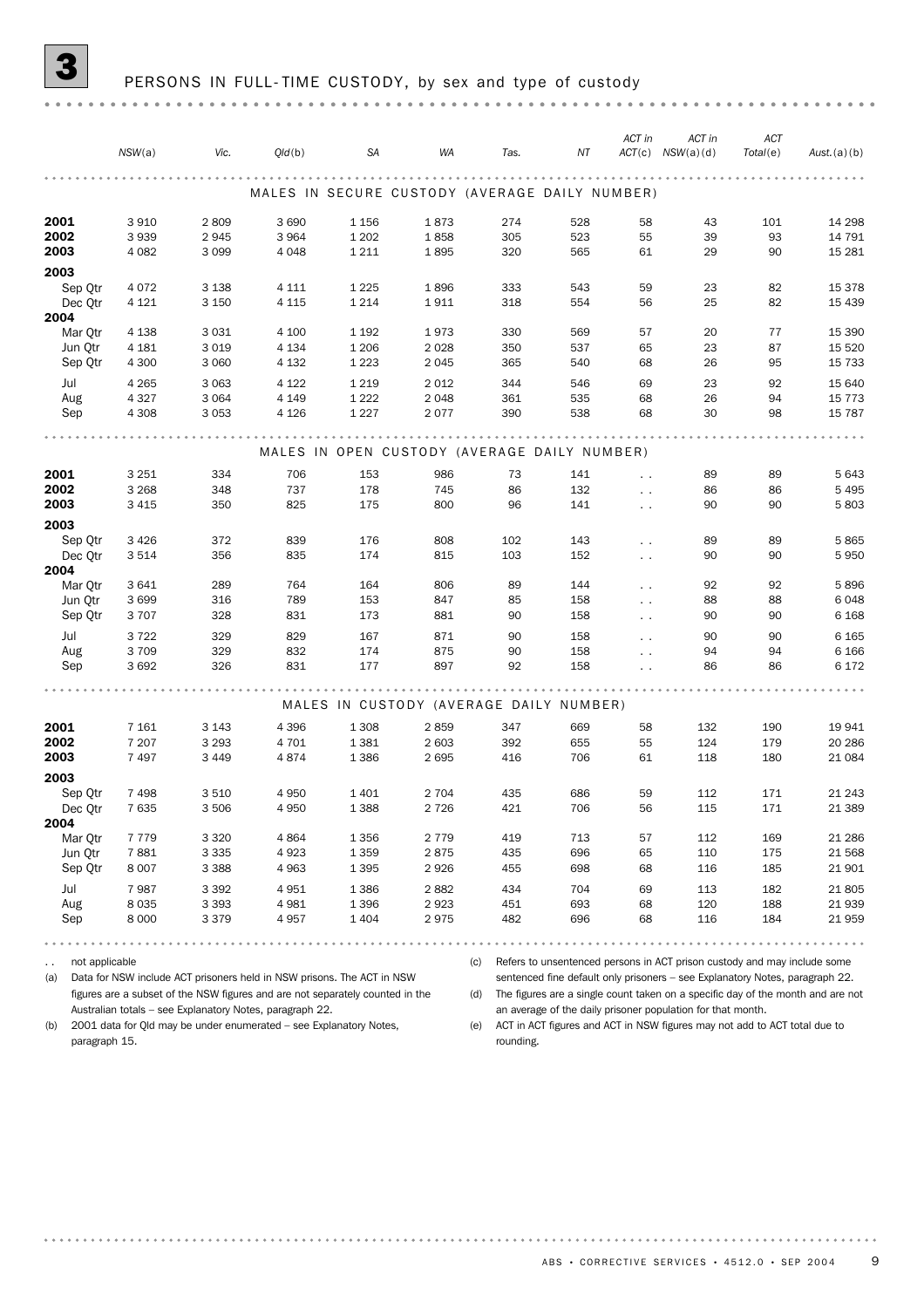#### 3 PERSONS IN FULL- TIME CUSTODY, by sex and type of custody *continued*

|         | NSW(a) | Vic.       | Q/d(b)                                           | SA                                        | WA         | Tas.                 | NT                   | ACT in               | ACT in<br>$ACT(c)$ $NSW(a)(d)$ | ACT<br>Total(e) | Aust. (a)(b)    |
|---------|--------|------------|--------------------------------------------------|-------------------------------------------|------------|----------------------|----------------------|----------------------|--------------------------------|-----------------|-----------------|
|         |        |            |                                                  |                                           |            |                      |                      |                      |                                |                 |                 |
|         |        |            | FEMALES IN SECURE CUSTODY (AVERAGE DAILY NUMBER) |                                           |            |                      |                      |                      |                                |                 |                 |
| 2001    | 299    | 189        | 241                                              | 83                                        | 139        | 20                   | 18                   | 4                    | 1                              | 5               | 993             |
| 2002    | 268    | 206        | 254                                              | 88                                        | 114        | 32                   | 19                   | 3                    | $\overbrace{\qquad \qquad }$   | $\overline{4}$  | 985             |
| 2003    | 275    | 219        | 268                                              | 94                                        | 136        | 29                   | 21                   | 3                    |                                | 3               | 1045            |
| 2003    |        |            |                                                  |                                           |            |                      |                      |                      |                                |                 |                 |
| Sep Qtr | 269    | 215        | 265                                              | 99                                        | 137        | 26                   | 21                   | 3                    |                                | 3               | 1035            |
| Dec Qtr | 274    | 207        | 268                                              | 95                                        | 137        | 32                   | 18                   | $\overline{4}$       |                                | 4               | 1035            |
| 2004    |        |            |                                                  |                                           |            |                      |                      |                      |                                |                 |                 |
| Mar Qtr | 307    | 193        | 264                                              | 88                                        | 149        | 30                   | 17                   | 6                    |                                | 6               | 1053            |
| Jun Qtr | 274    | 201<br>211 | 286<br>280                                       | 86<br>95                                  | 168<br>170 | 31<br>28             | 20<br>16             | 5<br>5               |                                | 5<br>5          | 1071<br>1 0 6 3 |
| Sep Qtr | 259    |            |                                                  |                                           |            |                      |                      |                      |                                |                 |                 |
| Jul     | 265    | 198        | 275                                              | 92                                        | 171        | 25                   | 19                   | 8                    | $\overline{\phantom{0}}$       | 8               | 1052            |
| Aug     | 267    | 216        | 278                                              | 97                                        | 167        | 28                   | 18                   | $\overline{4}$       |                                | 4               | 1074            |
| Sep     | 244    | 219        | 287                                              | 95                                        | 172        | 32                   | 13                   | $\overline{2}$       |                                | 2               | 1 0 6 5         |
|         |        |            |                                                  |                                           |            |                      |                      |                      |                                |                 |                 |
|         |        |            | FEMALES IN OPEN CUSTODY (AVERAGE DAILY NUMBER)   |                                           |            |                      |                      |                      |                                |                 |                 |
| 2001    | 196    | 49         | 48                                               | $\ddot{\phantom{0}}$                      | 79         | $\ddot{\phantom{0}}$ | $\sim$ $\sim$        | $\ddot{\phantom{0}}$ | 12                             | 12              | 371             |
| 2002    | 230    | 51         | 75                                               | $\sim$ $\sim$                             | 86         | $\sim$ $\sim$        | $\sim$ $\sim$        | $\sim$ $\sim$        | 8                              | 8               | 442             |
| 2003    | 240    | 50         | 76                                               | $\sim$ $\sim$                             | 84         | $\sim$ $\sim$        | $\sim$               | $\sim$               | 6                              | 6               | 450             |
| 2003    |        |            |                                                  |                                           |            |                      |                      |                      |                                |                 |                 |
| Sep Qtr | 238    | 50         | 81                                               | $\ddot{\phantom{0}}$                      | 87         | $\sim$ $\sim$        | $\sim$ $\sim$        | $\sim$ $\sim$        | 5                              | 5               | 457             |
| Dec Qtr | 244    | 48         | 74                                               | $\sim$ $\sim$                             | 88         | $\sim$ $\sim$        | $\sim$ $\sim$        | $\sim$ $\sim$        | 3                              | 3               | 454             |
| 2004    |        |            |                                                  |                                           |            |                      |                      |                      |                                |                 |                 |
| Mar Qtr | 259    | 44         | 58                                               | $\ddot{\phantom{0}}$                      | 81         | $\sim$ $\sim$        | $\ddot{\phantom{0}}$ | $\ddot{\phantom{0}}$ | 5                              | 5               | 442             |
| Jun Qtr | 301    | 46         | 69                                               | $\sim$ $\sim$                             | 94         | $\ddot{\phantom{0}}$ | $\sim$ $\sim$        | $\ddot{\phantom{0}}$ | 6                              | 6               | 510             |
| Sep Qtr | 309    | 44         | 77                                               | $\sim$                                    | 95         | $\sim$ $\sim$        | $\sim$ $\sim$        | $\ddot{\phantom{1}}$ | 6                              | 6               | 526             |
| Jul     | 305    | 43         | 81                                               | $\ddot{\phantom{0}}$                      | 95         | $\ddot{\phantom{0}}$ | $\ddot{\phantom{0}}$ | $\ddot{\phantom{0}}$ | 7                              | $\overline{7}$  | 524             |
| Aug     | 307    | 44         | 77                                               | $\ddot{\phantom{0}}$                      | 94         | $\cdot$ .            | $\sim$ $\sim$        | . .                  | 6                              | 6               | 523             |
| Sep     | 314    | 46         | 73                                               | $\ddot{\phantom{1}}$                      | 96         |                      | $\cdot$ $\cdot$      |                      | 6                              | 6               | 530             |
|         |        |            |                                                  |                                           |            |                      |                      |                      |                                |                 |                 |
|         |        |            |                                                  | FEMALES IN CUSTODY (AVERAGE DAILY NUMBER) |            |                      |                      |                      |                                |                 |                 |
| 2001    | 495    | 238        | 289                                              | 83                                        | 219        | 20                   | 18                   | 4                    | 13                             | 17              | 1 3 6 5         |
| 2002    | 497    | 257        | 329                                              | 88                                        | 200        | 32                   | 19                   | 3                    | 8                              | 12              | 1426            |
| 2003    | 515    | 269        | 343                                              | 94                                        | 220        | 29                   | 21                   | 3                    | 6                              | 9               | 1 4 9 5         |
| 2003    |        |            |                                                  |                                           |            |                      |                      |                      |                                |                 |                 |
| Sep Qtr | 508    | 264        | 346                                              | 99                                        | 224        | 26                   | 21                   | З                    | 5                              | 7               | 1492            |
| Dec Qtr | 518    | 255        | 342                                              | 95                                        | 225        | 32                   | 18                   | $\sqrt{4}$           | 3                              | 8               | 1489            |
| 2004    |        |            |                                                  |                                           |            |                      |                      |                      |                                |                 |                 |
| Mar Qtr | 566    | 238        | 322                                              | 88                                        | 229        | $30\,$               | 17                   | 6                    | 5                              | 10              | 1 4 9 5         |
| Jun Qtr | 576    | 247        | 355                                              | 86                                        | 261        | 31                   | 20                   | 5                    | 6                              | $11\,$          | 1581            |
| Sep Qtr | 567    | 255        | 357                                              | 95                                        | 265        | 28                   | 16                   | 5                    | 6                              | 11              | 1589            |
| Jul     | 570    | 240        | 357                                              | 92                                        | 266        | 25                   | 19                   | 8                    | $\overline{7}$                 | 15              | 1576            |
| Aug     | 574    | 260        | 355                                              | 97                                        | 261        | 28                   | 18                   | 4                    | 6                              | $10\,$          | 1596            |
| Sep     | 558    | 265        | 360                                              | 95                                        | 269        | 32                   | 13                   | $\overline{2}$       | 6                              | 8               | 1594            |
|         |        |            |                                                  |                                           |            |                      |                      |                      |                                |                 |                 |

.. not applicable

— nil or rounded to zero (including null cells)

(a) Data for NSW include ACT prisoners held in NSW prisons. The ACT in NSW figures are a subset of the NSW figures and are not separately counted in the Australian totals – see Explanatory Notes, paragraph 22.

(c) Refers to unsentenced persons in ACT prison custody and may include some sentenced fine default only prisoners – see Explanatory Notes, paragraph 22.

(d) The figures are a single count taken on a specific day of the month and are not an average of the daily prisoner population for that month.

(e) ACT in ACT figures and ACT in NSW figures may not add to ACT total due to rounding.

(b) 2001 data for Qld may be under enumerated – see Explanatory Notes, paragraph 15.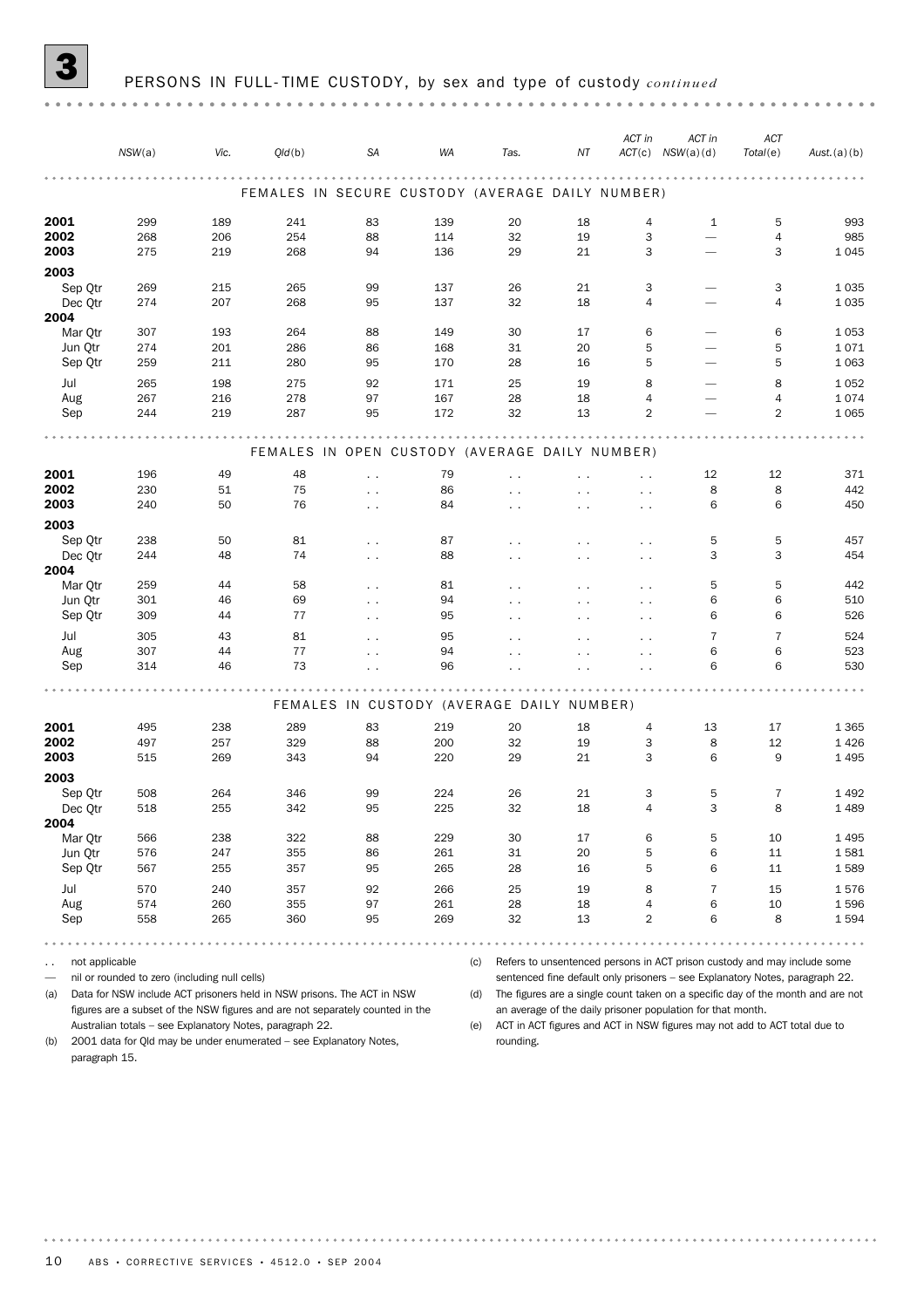|                    |                    |                    |                    |                    |                                                  |            |            | ACT in                                       | ACT in               | ACT       |                  |
|--------------------|--------------------|--------------------|--------------------|--------------------|--------------------------------------------------|------------|------------|----------------------------------------------|----------------------|-----------|------------------|
|                    | NSW(a)             | Vic.               | Q/d(b)             | <b>SA</b>          | WA                                               | Tas.       | NT         |                                              | $ACT(c)$ $NSW(a)(d)$ | Total(e)  | Aust.(a)(b)      |
|                    |                    |                    |                    |                    |                                                  |            |            |                                              |                      |           |                  |
|                    |                    |                    |                    |                    | PERSONS IN SECURE CUSTODY (AVERAGE DAILY NUMBER) |            |            |                                              |                      |           |                  |
| 2001               | 4 2 0 9            | 2998               | 3931               | 1 2 3 8            | 2 0 1 3                                          | 293        | 546        | 62                                           | 44                   | 105       | 15 2 9 1         |
| 2002               | 4 2 0 7            | 3 1 5 1            | 4 2 1 8            | 1 2 9 0            | 1972                                             | 337        | 543        | 58                                           | 39                   | 97        | 15 7 7 6         |
| 2003               | 4 3 5 7            | 3 3 1 7            | 4 3 1 6            | 1 3 0 4            | 2 0 3 1                                          | 350        | 586        | 64                                           | 29                   | 93        | 16 3 25          |
| 2003               |                    |                    |                    |                    |                                                  |            |            |                                              |                      |           |                  |
| Sep Qtr            | 4 3 4 1            | 3 3 5 3            | 4376               | 1 3 2 4            | 2 0 3 3                                          | 360        | 565        | 62                                           | 23                   | 85        | 16 4 13          |
| Dec Qtr            | 4 3 9 5            | 3 3 5 6            | 4 3 8 3            | 1 3 0 9            | 2 0 4 8                                          | 350        | 572        | 61                                           | 25                   | 86        | 16 4 74          |
| 2004               |                    |                    |                    |                    |                                                  |            |            |                                              |                      |           |                  |
| Mar Qtr            | 4 4 4 5            | 3 2 2 4            | 4 3 6 4            | 1 2 8 0            | 2 1 2 2                                          | 360        | 586        | 63<br>70                                     | 20                   | 83        | 16 4 43          |
| Jun Qtr<br>Sep Qtr | 4 4 5 6<br>4559    | 3 2 2 0<br>3 2 7 1 | 4 4 2 0<br>4 4 1 2 | 1 2 9 2<br>1317    | 2 1 9 6<br>2 2 1 6                               | 381<br>393 | 557<br>556 | 73                                           | 23<br>26             | 93<br>99  | 16 591<br>16 796 |
|                    |                    |                    |                    |                    |                                                  |            |            |                                              |                      |           |                  |
| Jul                | 4 5 3 0            | 3 2 6 0            | 4 3 9 7            | 1311               | 2 1 8 3                                          | 369        | 564        | 77                                           | 23                   | 100       | 16 692           |
| Aug<br>Sep         | 4 5 9 3<br>4 5 5 2 | 3 2 8 0<br>3 2 7 2 | 4 4 2 7<br>4 4 1 3 | 1 3 1 9<br>1 3 2 2 | 2 2 1 5<br>2 2 5 0                               | 389<br>422 | 553<br>551 | 71<br>70                                     | 26<br>30             | 97<br>100 | 16847<br>16852   |
|                    |                    |                    |                    |                    |                                                  |            |            |                                              |                      |           |                  |
|                    |                    |                    |                    |                    |                                                  |            |            |                                              |                      |           |                  |
|                    |                    |                    |                    |                    | PERSONS IN OPEN CUSTODY (AVERAGE DAILY NUMBER)   |            |            |                                              |                      |           |                  |
| 2001               | 3 4 4 7            | 382                | 753                | 153                | 1 0 6 5                                          | 73         | 141        | $\ddotsc$                                    | 102                  | 102       | 6015             |
| 2002               | 3 4 9 8            | 400                | 812                | 178                | 831                                              | 86         | 132        | $\sim$ $\sim$                                | 94                   | 94        | 5937             |
| 2003               | 3 6 5 5            | 400                | 901                | 175                | 884                                              | 96         | 141        | $\ddotsc$                                    | 95                   | 95        | 6 2 5 3          |
| 2003               |                    |                    |                    |                    |                                                  |            |            |                                              |                      |           |                  |
| Sep Qtr            | 3 6 6 4            | 421                | 920                | 176                | 895                                              | 102        | 143        | $\ddot{\phantom{0}}$                         | 93                   | 93        | 6322             |
| Dec Qtr            | 3758               | 404                | 909                | 174                | 903                                              | 103        | 152        | $\sim$ $\sim$                                | 93                   | 93        | 6 4 0 4          |
| 2004               |                    |                    |                    |                    |                                                  |            |            |                                              |                      |           |                  |
| Mar Otr<br>Jun Qtr | 3 9 0 0<br>4 0 0 1 | 333<br>362         | 822<br>857         | 164<br>153         | 887<br>941                                       | 89<br>85   | 144<br>158 | $\sim$ $\sim$                                | 97<br>94             | 97<br>94  | 6338<br>6557     |
| Sep Qtr            | 4 0 16             | 372                | 908                | 173                | 976                                              | 90         | 158        | $\ddotsc$<br>$\ddotsc$                       | 96                   | 96        | 6693             |
|                    |                    |                    |                    |                    |                                                  |            |            |                                              |                      |           |                  |
| Jul<br>Aug         | 4 0 2 7<br>4 0 16  | 372<br>373         | 910<br>909         | 167<br>174         | 966<br>969                                       | 90<br>90   | 158<br>158 | $\ddotsc$                                    | 97<br>100            | 97<br>100 | 6690<br>6689     |
| Sep                | 4 0 0 5            | 372                | 904                | 177                | 993                                              | 92         | 158        | $\ddot{\phantom{0}}$<br>$\ddot{\phantom{0}}$ | 92                   | 92        | 6702             |
|                    |                    |                    |                    |                    |                                                  |            |            |                                              |                      |           |                  |
|                    |                    |                    |                    |                    | PERSONS IN CUSTODY (AVERAGE DAILY NUMBER)        |            |            |                                              |                      |           |                  |
| 2001               | 7656               | 3 3 8 0            | 4685               | 1 3 9 1            | 3078                                             | 366        | 688        | 62                                           | 146                  | 207       | 21 30 6          |
| 2002               | 7 7 0 5            | 3 5 5 0            | 5 0 3 0            | 1 4 6 9            | 2 8 0 3                                          | 423        | 675        | 58                                           | 133                  | 190       | 21 7 1 3         |
| 2003               | 8 0 1 2            | 3 7 1 8            | 5 2 1 7            | 1 4 8 0            | 2915                                             | 445        | 727        | 64                                           | 124                  | 189       | 22 578           |
| 2003               |                    |                    |                    |                    |                                                  |            |            |                                              |                      |           |                  |
| Sep Qtr            | 8 0 0 6            | 3 7 7 4            | 5 2 9 6            | 1499               | 2928                                             | 462        | 708        | 62                                           | 116                  | 178       | 22 7 35          |
| Dec Qtr            | 8 1 5 3            | 3761               | 5 2 9 2            | 1483               | 2951                                             | 453        | 725        | 61                                           | 118                  | 179       | 22878            |
| 2004               |                    |                    |                    |                    |                                                  |            |            |                                              |                      |           |                  |
| Mar Otr            | 8 3 4 4            | 3557               | 5 1 8 6            | 1444               | 3 0 0 9                                          | 448        | 730        | 63                                           | 117                  | 180       | 22 781           |
| Jun Qtr            | 8 4 5 6            | 3582               | 5 2 7 8            | 1445               | 3 1 3 6                                          | 466        | 716        | 70                                           | 116                  | 186       | 23 149           |
| Sep Qtr            | 8575               | 3 6 4 3            | 5 3 2 0            | 1 4 9 0            | 3 1 9 1                                          | 484        | 714        | 73                                           | 123                  | 196       | 23 490           |
| Jul                | 8557               | 3 6 3 2            | 5 3 0 8            | 1478               | 3 1 4 9                                          | 459        | 723        | 77                                           | 120                  | 197       | 23 382           |
| Aug                | 8 6 0 9            | 3 6 5 3            | 5 3 3 6            | 1 4 9 3            | 3 1 8 4                                          | 479        | 711        | 71                                           | 126                  | 197       | 23 536           |
| Sep                | 8557               | 3644               | 5317               | 1499               | 3 2 4 3                                          | 514        | 709        | 70                                           | 122                  | 192       | 23 554           |
|                    |                    |                    |                    |                    |                                                  |            |            |                                              |                      |           |                  |

.. not applicable

(c) Refers to unsentenced persons in ACT prison custody and may include some sentenced fine default only prisoners – see Explanatory Notes, paragraph 22.

(a) Data for NSW include ACT prisoners held in NSW prisons. The ACT in NSW figures are a subset of the NSW figures and are not separately counted in the Australian totals – see Explanatory Notes, paragraph 22.

(b) 2001 data for Qld may be under enumerated – see Explanatory Notes, paragraph 15.

(d) The figures are a single count taken on a specific day of the month and are not an average of the daily prisoner population for that month. (e) ACT in ACT figures and ACT in NSW figures may not add to ACT total due to rounding.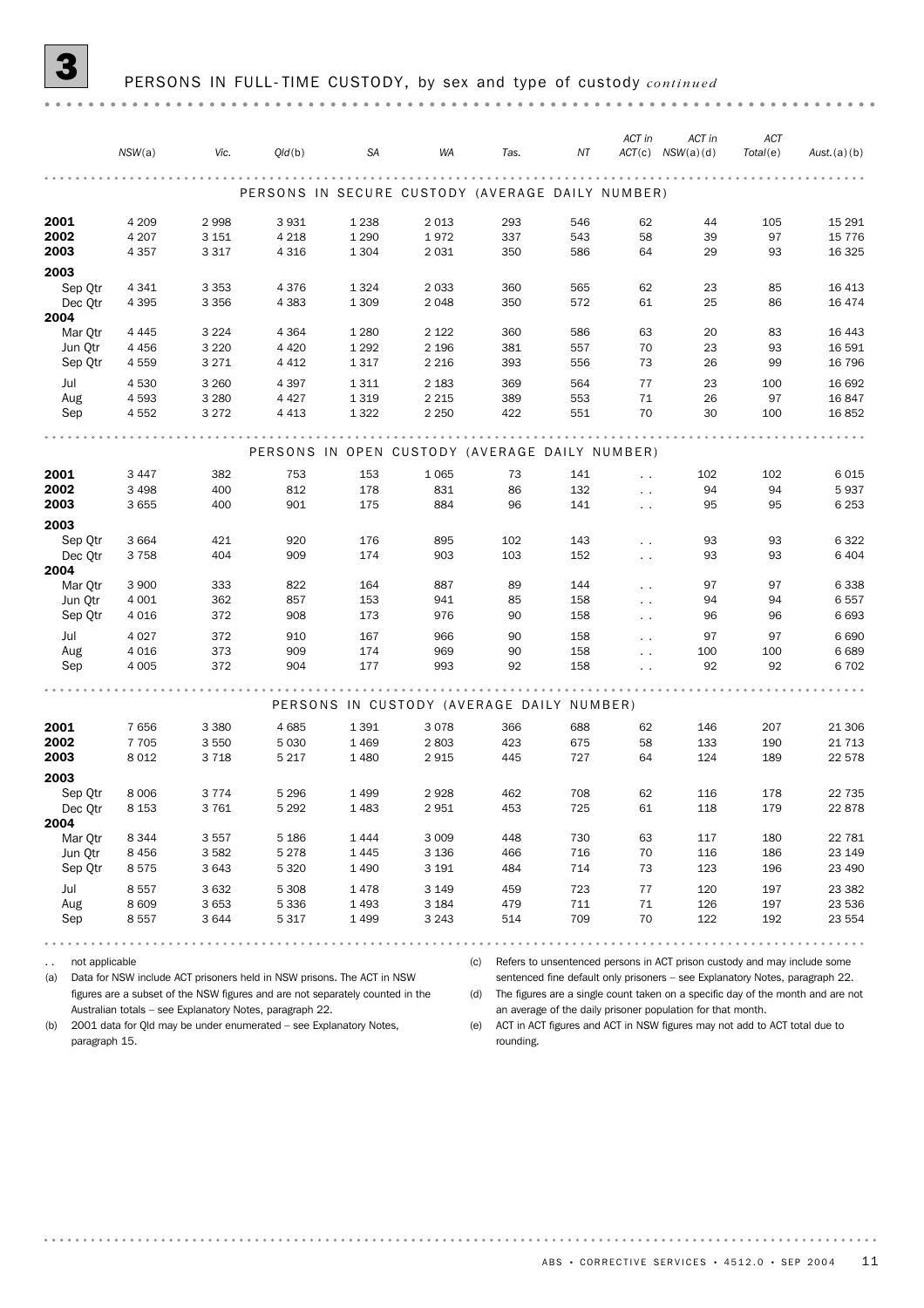*NSW*(a) *Vic. Qld*(b) *SA WA Tas. NT ACT*(c) *Aust.*(b) MALES IN SECURE CUSTODY (RATE PER 100,000 ADULT POPULATION) **2001** 159.3 153.7 271.2 205.6 264.0 158.9 724.9 86.7 197.3 2002 158.2 160.2 287.7 211.2 260.1 177.7 714.3 78.6 201.8 2003 162.7 166.5 286.3 210.5 261.5 184.7 776.9 75.4 205.6 2003 Sep Qtr 162.0 167.7 289.9 212.5 260.6 191.7 752.3 68.3 206.2 Dec Qtr 163.9 168.8 287.0 210.4 262.2 181.9 753.8 68.1 206.6 2004 Mar Qtr 164.4 161.7 284.2 206.2 269.3 188.1 772.1 64.1 205.1 Jun Qtr 165.5 160.6 284.5 208.0 275.2 198.9 728.3 72.7 206.0 Sep Qtr 169.4 162.0 282.1 210.5 276.2 206.0 728.2 78.2 207.8 Jul 168.2 162.1 281.4 209.9 271.6 194.4 736.3 76.3 206.6 Aug 170.5 162.2 283.2 210.4 276.5 203.8 722.1 77.3 208.4 Sep 169.6 161.6 281.6 211.2 280.5 220.2 726.1 81.1 208.5 MALES IN OPEN CUSTODY (RATE PER 100,000 ADULT POPULATION) 2001 130.2 18.2 51.9 27.2 138.9 42.6 193.9 76.9 77.9 2002 129.1 19.0 53.5 31.3 104.3 50.2 179.5 72.3 75.0 2003 133.5 18.8 58.4 30.5 110.5 55.1 193.7 74.9 78.1 2003 Sep Qtr 133.6 19.9 59.1 30.5 111.1 58.6 197.8 73.9 78.6 Dec Qtr 137.0 19.1 58.3 30.1 111.8 58.9 207.2 74.7 79.6 2004 Mar Qtr 141.6 15.4 53.0 28.3 110.0 50.5 195.7 76.8 78.6 Jun Qtr 143.7 16.8 54.3 26.4 115.0 48.4 214.8 72.9 80.3 Sep Qtr 143.4 17.4 56.7 29.7 118.9 51.1 213.4 74.4 81.5 Jul 144.0 17.4 56.6 28.7 117.5 50.5 213.7 74.4 81.4 Aug 143.3 17.4 56.8 30.0 118.1 50.7 213.3 77.7 81.5 Sep 143.0 17.2 56.7 30.5 121.1 51.9 213.1 71.1 81.5 MALES IN CUSTODY (RATE PER 100,000 ADULT POPULATION) **2001** 289.6 171.9 323.1 232.8 402.9 201.4 918.9 163.6 275.1 2002 287.3 179.2 341.2 242.5 364.4 227.9 893.8 150.9 276.8 2003 296.2 185.3 344.7 241.0 372.0 239.7 970.6 150.3 283.7 2003 Sep Qtr 295.6 187.6 349.1 243.0 371.7 250.3 950.2 142.3 284.8 Dec Qtr 300.9 187.9 345.3 240.6 374.1 240.9 961.0 142.8 286.2 2004 Mar Qtr 306.0 177.2 337.1 234.5 379.4 238.6 967.8 140.9 283.7 Jun Qtr 309.1 177.4 338.8 234.4 390.3 247.2 943.1 145.6 286.3 Sep Qtr 312.9 179.3 338.8 240.2 395.1 257.0 941.5 152.6 289.3 Jul 312.2 179.5 338.0 238.6 389.2 245.0 950.0 150.7 288.0 Aug 313.8 179.6 340.0 240.3 394.6 254.5 935.4 155.0 289.8 Sep 312.6 178.8 338.4 241.7 401.6 272.1 939.2 152.2 290.1 

(a) Data for NSW exclude ACT prisoners held in NSW prisons.

(b) 2001 data for Qld may be under enumerated – see Explanatory Notes, paragraph 15.

(c) Data for ACT include ACT prisoners held in ACT as well as ACT prisoners held in NSW – see Explanatory Notes, paragraph 24.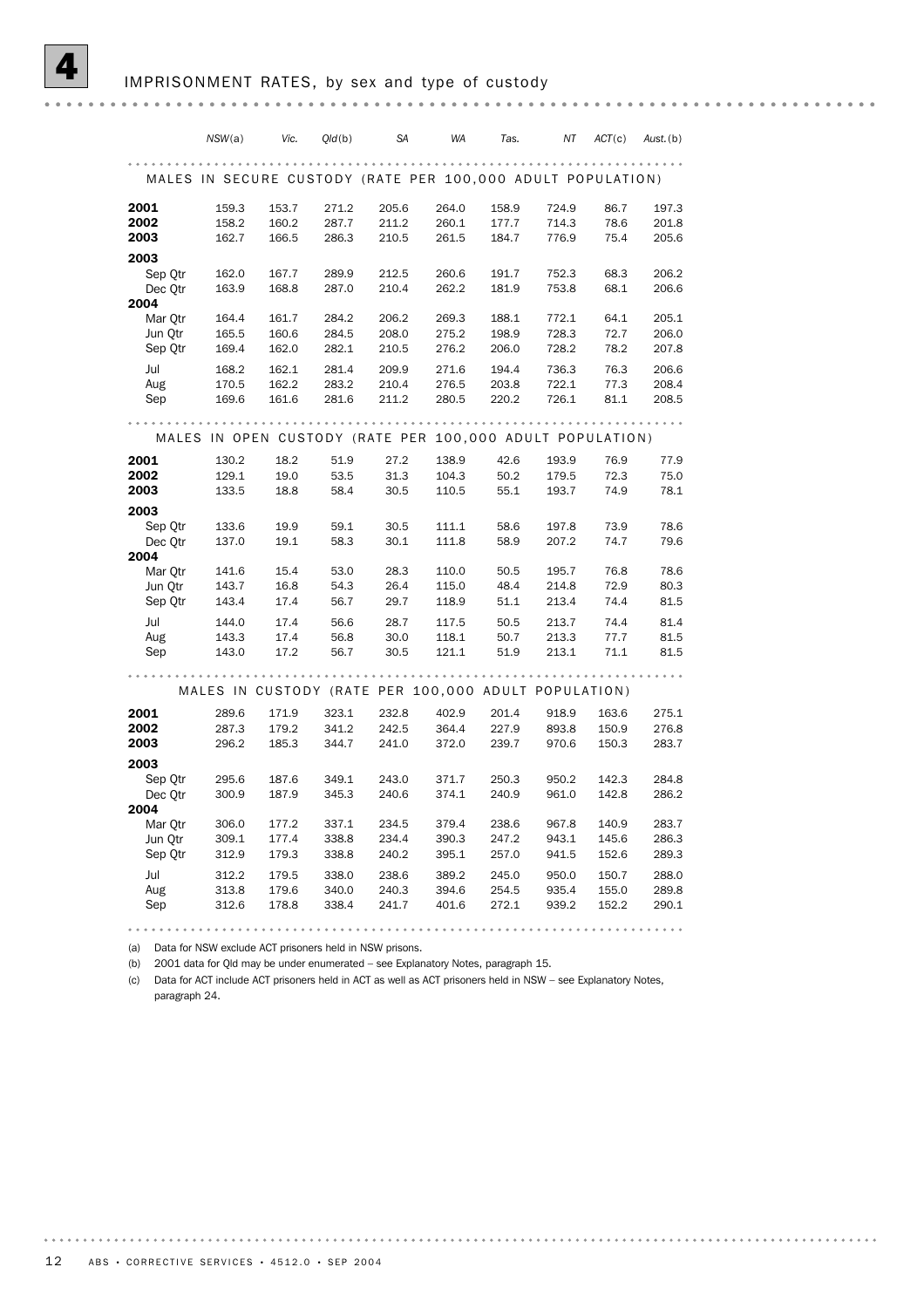*NSW*(a) *Vic. Qld*(b) *SA WA Tas. NT ACT*(c) *Aust.*(b) FEMALES IN SECURE CUSTODY (RATE PER 100,000 ADULT POPULATION) **2001** 11.9 10.0 17.5 14.1 19.6 10.7 28.4 np 13.3 2002 10.5 10.6 17.9 14.8 15.8 17.4 29.5 np 13.0 2003 10.7 11.2 18.4 15.6 18.5 15.9 32.7 np 13.6 2003 Sep Qtr 10.4 10.9 18.1 16.4 18.6 14.3 32.6 np 13.4 Dec Qtr 10.6 10.5 18.2 15.8 18.5 17.1 28.0 np 13.4 2004 Mar Qtr 11.8 9.8 17.9 14.5 20.0 16.1 26.2 np 13.6 Jun Qtr 10.6 10.2 19.2 14.2 22.4 16.5 30.0 np 13.7 Sep Qtr 9.9 10.6 18.7 15.7 22.7 15.1 25.1 np 13.6 Jul 10.2 10.0 18.4 15.2 22.8 13.3 28.3 np 13.5 Aug 10.2 10.9 18.6 16.0 22.3 15.0 26.7 np 13.7 Sep 9.4 11.1 19.2 15.7 23.0 17.1 20.0 np 13.6 FEMALES IN OPEN CUSTODY (RATE PER 100,000 ADULT POPULATION) **2001** 7.3 2.6 3.4 . 11.2 . . . 10.5 5.0 **2002** 8.7 2.6 5.3 . 11.9 . . . np 5.8 **2003** 9.1 2.6 5.2 . 11.4 . . . np 5.8 2003 Sep Qtr  $9.0$   $2.5$   $5.6$   $\ldots$   $11.8$   $\ldots$   $\ldots$  np  $5.9$ <br>Dec Otr  $9.3$   $2.4$   $5.0$   $\ldots$   $12.0$   $\ldots$   $\ldots$  np  $5.9$ Dec Qtr 9.3 2.4 5.0 . . 12.0 . . . . np 5.9 2004 Mar Otr 9.8 2.3 3.9 . . 10.9 . . . . . np 5.7 Jun Qtr 11.4 2.3 4.6 . 12.5 . . . . np 6.5 Sep Qtr 11.6 2.2 5.2 . . 12.7 . . . . . np 6.7 Jul 11.5 2.2 5.4 . 12.7 . . . . np 6.7<br>Aug 11.6 2.2 5.2 . 12.6 . . . . np 6.7 Aug 11.6 2.2 5.2 . 12.6 . . . . np 6.7 Sep 11.8 2.3 4.9 . 12.8 . . . . np 6.8 FEMALES IN CUSTODY (RATE PER 100,000 ADULT POPULATION) **2001** 19.3 12.5 20.9 14.1 30.8 10.7 28.4 14.5 18.3 **2002** 19.2 13.3 23.2 14.8 27.7 17.4 29.5 9.5 18.8 2003 19.8 13.7 23.6 15.6 29.9 15.9 32.7 np 19.4 2003 Sep Qtr 19.4 13.4 23.6 16.4 30.4 14.3 32.6 np 19.3<br>Dec Otr 19.9 13.0 23.3 15.8 30.5 17.1 28.0 np 19.3 Dec Qtr 19.9 13.0 23.3 15.8 30.5 17.1 28.0 np 19.3 2004 Mar Qtr 21.7 12.1 21.8 14.5 30.9 16.1 26.2 8.2 19.3 Jun Qtr 21.9 12.5 23.8 14.2 35.0 16.5 30.0 8.9 20.3 Sep Qtr 21.5 12.9 23.9 15.7 35.4 15.1 25.1 8.7 20.3 Jul 21.6 12.1 23.9 15.2 35.5 13.3 28.3 11.7 20.2 Aug 21.8 13.1 23.8 16.0 34.8 15.0 26.7 7.9 20.4 Sep 21.2 13.4 24.1 15.7 35.8 17.1 20.0 np 20.4

. . not applicable

. . . . . . . . . .

np not available for publication but included in totals where applicable, unless otherwise indicated

(a) Data for NSW exclude ACT prisoners held in NSW prisons.

(b) 2001 data for Qld may be under enumerated – see Explanatory Notes, paragraph 15.

(c) Data for ACT include ACT prisoners held in ACT as well as ACT prisoners held in NSW – see Explanatory Notes, paragraph 24.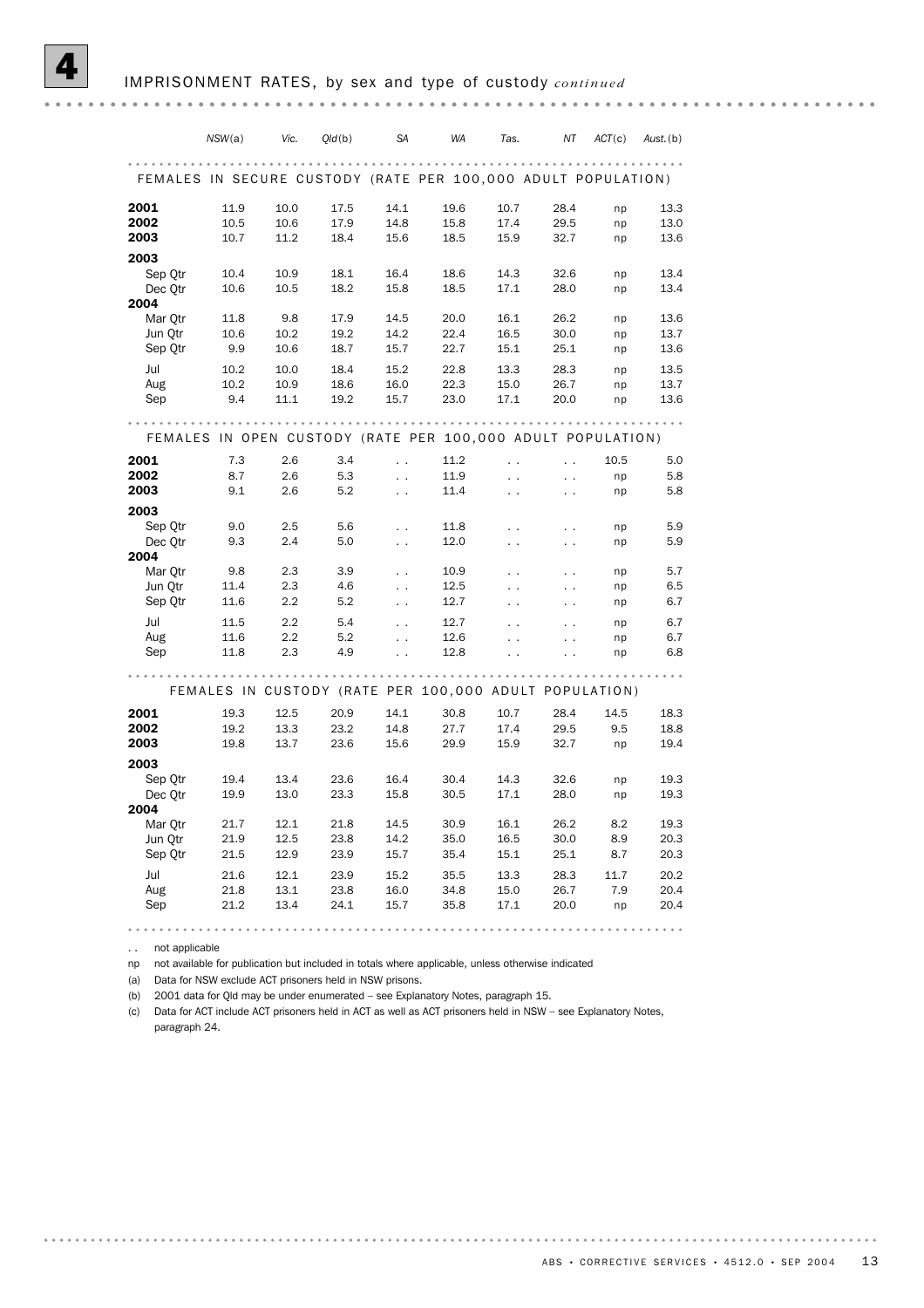|                                                               | NSW(a)         | Vic.         | Q/d(b)         | SA             | WA                                                          | Tas.           | ΝT             | ACT(c)       | Aust.(b)       |
|---------------------------------------------------------------|----------------|--------------|----------------|----------------|-------------------------------------------------------------|----------------|----------------|--------------|----------------|
| PERSONS IN SECURE CUSTODY (RATE PER 100,000 ADULT POPULATION) |                |              |                |                |                                                             |                |                |              |                |
| 2001                                                          | 84.6           | 80.4         | 143.3          | 107.8          | 141.8                                                       | 82.6           | 399.5          | 44.9         | 104.1          |
| 2002                                                          | 83.1           | 83.5         | 150.8          | 110.8          | 137.2                                                       | 95.3           | 389.7          | 39.9         | 105.7          |
| 2003                                                          | 85.4           | 86.9         | 150.3          | 111.0          | 139.1                                                       | 97.9           | 424.5          | 38.1         | 107.9          |
| 2003<br>Sep Otr<br>Dec Otr<br>2004                            | 84.9<br>86.0   | 87.4<br>87.7 | 151.8<br>151.1 | 112.3<br>111.1 | 138.6<br>139.5                                              | 100.5<br>97.3  | 410.3<br>411.6 | 34.4<br>35.0 | 108.0<br>108.4 |
| Mar Otr                                                       | 86.8           | 83.9         | 149.5          | 108.4          | 143.8                                                       | 99.8           | 420.6          | 33.7         | 107.8          |
| Jun Qtr                                                       | 86.7           | 83.5         | 150.3          | 109.1          | 147.9                                                       | 105.2          | 399.5          | 37.7         | 108.3          |
| Sep Qtr                                                       | 88.4           | 84.5         | 149.1          | 111.1          | 148.6                                                       | 108.1          | 397.5          | 40.2         | 109.2          |
| Jul                                                           | 87.9           | 84.2         | 148.6          | 110.6          | 146.5                                                       | 101.5          | 403.3          | 40.5         | 108.5          |
| Aug                                                           | 89.1           | 84.7         | 149.6          | 111.3          | 148.6                                                       | 107.0          | 395.1          | 39.5         | 109.5          |
| Sep                                                           | 88.2           | 84.5         | 149.1          | 111.5          | 150.9                                                       | 116.0          | 394.0          | 40.5         | 109.6          |
|                                                               |                |              |                | $-0.00000$     | PERSONS IN OPEN CUSTODY (RATE PER 100,000 ADULT POPULATION) |                |                |              |                |
| 2001                                                          | 67.9           | 10.2         | 27.5           | 13.3           | 75.0                                                        | 20.7           | 103.3          | 43.3         | 40.9           |
| 2002                                                          | 67.8           | 10.6         | 29.0           | 15.3           | 57.8                                                        | 24.4           | 94.4           | 38.8         | 39.8           |
| 2003                                                          | 70.2           | 10.5         | 31.4           | 14.9           | 60.6                                                        | 26.8           | 102.0          | 38.9         | 41.3           |
| 2003<br>Sep Otr<br>Dec Qtr<br>2004                            | 70.2<br>72.1   | 11.0<br>10.6 | 31.9<br>31.3   | 14.9<br>14.7   | 61.0<br>61.5                                                | 28.5<br>28.7   | 103.8<br>109.5 | 38.0<br>37.9 | 41.6<br>42.1   |
| Mar Otr                                                       | 74.6           | 8.7          | 28.2           | 13.9           | 60.1                                                        | 24.6           | 103.5          | 39.5         | 41.5           |
| Jun Otr                                                       | 76.4           | 9.4          | 29.2           | 12.9           | 63.4                                                        | 23.5           | 113.6          | 38.1         | 42.8           |
| Sep Otr                                                       | 76.5           | 9.6          | 30.7           | 14.6           | 65.5                                                        | 24.9           | 113.0          | 39.0         | 43.5           |
| Jul                                                           | 76.7           | 9.6          | 30.8           | 14.1           | 64.8                                                        | 24.6           | 113.2          | 39.3         | 43.5           |
| Aug                                                           | 76.4           | 9.6          | 30.7           | 14.7           | 65.0                                                        | 24.7           | 113.0          | 40.5         | 43.5           |
| Sep                                                           | 76.4           | 9.6          | 30.6           | 14.9           | 66.6                                                        | 25.3           | 112.9          | 37.2         | 43.6           |
|                                                               |                |              |                |                | PERSONS IN CUSTODY (RATE PER 100,000 ADULT POPULATION)      |                |                |              |                |
| 2001                                                          | 152.5          | 90.6         | 170.8          | 121.1          | 216.8                                                       | 103.3          | 502.8          | 88.2         | 145.0          |
| 2002                                                          | 150.9          | 94.1         | 179.8          | 126.2          | 195.1                                                       | 119.7          | 484.2          | 78.7         | 145.5          |
| 2003                                                          | 155.6          | 97.4         | 181.7          | 125.9          | 199.7                                                       | 124.7          | 526.5          | 77.0         | 149.2          |
| 2003<br>Sep Qtr<br>Dec Otr<br>2004                            | 155.1<br>158.1 | 98.3<br>98.2 | 183.7<br>182.4 | 127.3<br>125.9 | 199.7<br>201.0                                              | 129.0<br>126.0 | 514.1<br>521.2 | 72.4<br>72.9 | 149.6<br>150.5 |
| Mar Qtr                                                       | 161.5          | 92.5         | 177.6          | 122.3          | 203.9                                                       | 124.4          | 524.1          | 73.2         | 149.3          |
| Jun Otr                                                       | 163.2          | 92.9         | 179.5          | 122.1          | 211.3                                                       | 128.8          | 513.1          | 75.8         | 151.1          |
| Sep Qtr                                                       | 164.9          | 94.1         | 179.7          | 125.7          | 214.1                                                       | 133.0          | 510.5          | 79.2         | 152.7          |
| Jul                                                           | 164.6          | 93.8         | 179.3          | 124.7          | 211.2                                                       | 126.2          | 516.5          | 79.8         | 152.0          |
| Aug                                                           | 165.5          | 94.4         | 180.3          | 125.9          | 213.6                                                       | 131.7          | 508.0          | 79.9         | 153.0          |
| Sep                                                           | 164.6          | 94.1         | 179.6          | 126.5          | 217.6                                                       | 141.3          | 506.9          | 77.8         | 153.1          |

(a) Data for NSW exclude ACT prisoners held in NSW prisons.

(b) 2001 data for Qld may be under enumerated – see Explanatory Notes, paragraph 15.

(c) Data for ACT include ACT prisoners held in ACT as well as ACT prisoners held in NSW – see Explanatory Notes, paragraph 24.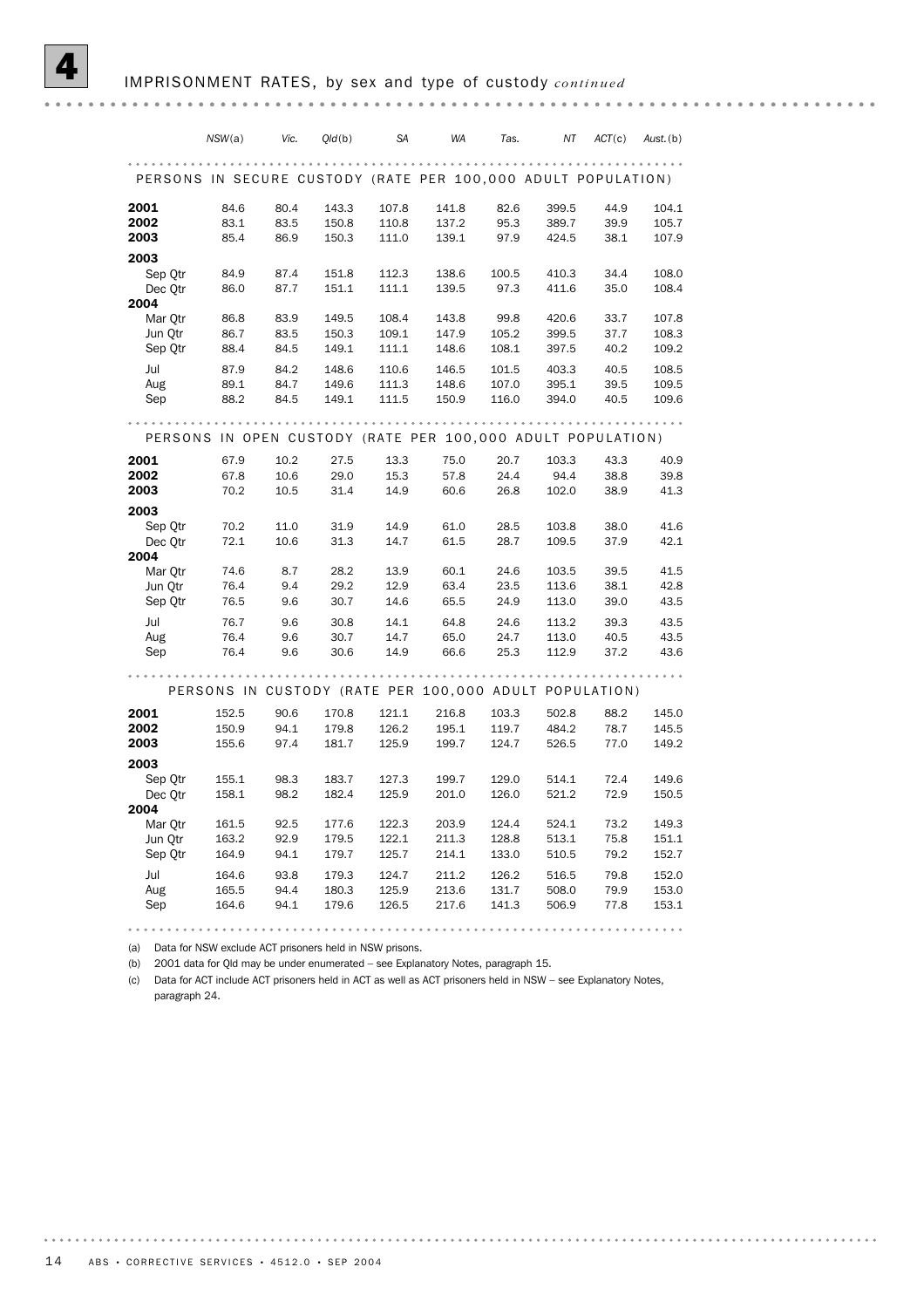|                          | NSW(a)                       | Vic.                                                       | Q/d(b)                                         | <b>SA</b>                       | WA        | $Tas.$ (c)           | ΝT                           | ACT in<br>ACT(d)             | ACT in<br>NSW(a)         | ACT                          | $Total(e)$ Aust. $(a)(b)(c)$ |
|--------------------------|------------------------------|------------------------------------------------------------|------------------------------------------------|---------------------------------|-----------|----------------------|------------------------------|------------------------------|--------------------------|------------------------------|------------------------------|
|                          |                              |                                                            |                                                |                                 |           |                      |                              |                              |                          |                              |                              |
|                          |                              |                                                            | UNSENTENCED (NUMBER ON FIRST DAY OF MONTH)     |                                 |           |                      |                              |                              |                          |                              |                              |
| 2001(f)                  | 1650                         | 512                                                        | 913                                            | 476                             | 494       | 61                   | 139                          | 65                           | 3                        | 68                           | 4 3 0 9                      |
| 2002(f)                  | 1666                         | 621                                                        | 1 0 0 6                                        | 492                             | 471       | 77                   | 110                          | 54                           | $\overline{2}$           | 55                           | 4 4 9 5                      |
| 2003(f)                  | 1847                         | 699                                                        | 1 0 9 9                                        | 491                             | 446       | 81                   | 126                          | 57                           |                          | 57                           | 4847                         |
| 2003                     |                              |                                                            |                                                |                                 |           |                      |                              |                              |                          |                              |                              |
| Sep Qtr(f)               | 1843                         | 712                                                        | 1 1 0 5                                        | 486                             | 445       | 81                   | 114                          | 63                           |                          | 63                           | 4849                         |
| Dec $Qtr(f)$<br>2004     | 1834                         | 718                                                        | 1 1 0 5                                        | 485                             | 439       | 83                   | 127                          | 60                           |                          | 60                           | 4851                         |
| Mar Otr(f)               | 1969                         | 709                                                        | 1072                                           | 474                             | 466       | 79                   | 145                          | 54                           |                          | 54                           | 4968                         |
| Jun Qtr(f)               | 1938                         | 656                                                        | 1 1 1 5                                        | 459                             | 530       | 91                   | 141                          | 63                           | $\overline{\phantom{0}}$ | 63                           | 4992                         |
| Sep Qtr(f)               | 1866                         | 626                                                        | 1 1 3 4                                        | 499                             | 496       | 87                   | 129                          | 72                           | $\overline{\phantom{0}}$ | 72                           | 4 9 0 8                      |
| Jul                      | 1810                         | 618                                                        | 1 1 4 6                                        | 510                             | 500       | 74                   | 129                          | 75                           |                          | 75                           | 4862                         |
| Aug                      | 1923                         | 617                                                        | 1 1 4 6                                        | 485                             | 512       | 93                   | 133                          | 68                           |                          | 68                           | 4977                         |
| Sep                      | 1864                         | 643                                                        | 1 1 1 1                                        | 501                             | 476       | 94                   | 125                          | 72                           |                          | 72                           | 4886                         |
|                          |                              |                                                            |                                                |                                 |           |                      |                              |                              |                          |                              |                              |
|                          |                              | SENTENCED-FINE DEFAULT ONLY (NUMBER ON FIRST DAY ON MONTH) |                                                |                                 |           |                      |                              |                              |                          |                              |                              |
| 2001(f)                  | $\overline{2}$               |                                                            | 4                                              | 2                               | 49        | 24                   | 20                           | $\mathbf{1}$                 |                          | $\mathbf{1}$                 | 104                          |
| 2002(f)                  | $\overline{2}$               | $\mathbf{1}$                                               | 23                                             | $1\,$                           | 45        | 14                   | 3                            | $\overline{2}$               |                          | $\overline{2}$               | 90                           |
| 2003(f)                  | $\mathbf{1}$                 | $\mathbf{1}$                                               | 20                                             | $\mathbf{1}$                    | 63        | 11                   | $\mathbf{1}$                 | $\mathbf{1}$                 |                          | $\overline{2}$               | 98                           |
| 2003                     |                              |                                                            |                                                |                                 |           |                      |                              |                              |                          |                              |                              |
| Sep Qtr(f)               | $\mathbf{1}$                 | $\mathbf{1}$                                               | 20                                             |                                 | 57        | 18                   |                              | $\mathbf{1}$                 | 1                        | $\overline{2}$               | 100                          |
| Dec Qtr(f)               | $\mathbf{1}$                 | $\overline{2}$                                             | 23                                             |                                 | 60        | 12                   |                              | $\mathbf{1}$                 |                          | $\mathbf{1}$                 | 99                           |
| 2004                     |                              |                                                            |                                                |                                 |           |                      |                              |                              |                          |                              |                              |
| Mar Qtr(f)<br>Jun Qtr(f) | $\mathbf{1}$<br>$\mathbf{1}$ | 4<br>$\overline{2}$                                        | 26<br>28                                       | $\qquad \qquad$<br>1            | 61<br>71  | 16<br>$\overline{7}$ | $\mathbf{1}$                 | 1<br>$\mathbf{1}$            |                          | $\mathbf{1}$<br>$\mathbf{1}$ | 109<br>112                   |
| Sep Qtr(f)               |                              | 5                                                          | 39                                             | $\overbrace{\qquad \qquad }^{}$ | 99        | 3                    | $\mathbf{1}$                 | $\mathbf{1}$                 |                          | $\mathbf{1}$                 | 148                          |
|                          |                              |                                                            |                                                |                                 |           |                      |                              |                              |                          |                              |                              |
| Jul                      | 1                            | 2<br>6                                                     | 37<br>34                                       | $\overbrace{\qquad \qquad }$    | 104<br>88 | 3<br>3               | $\mathbf{1}$<br>$\mathbf{1}$ | $\mathbf{1}$<br>$\mathbf{1}$ |                          | $\mathbf{1}$<br>$\mathbf{1}$ | 149<br>133                   |
| Aug<br>Sep               |                              | 6                                                          | 46                                             | $\mathbf{1}$                    | 105       | 4                    |                              | $\mathbf{1}$                 |                          | $\mathbf{1}$                 | 163                          |
|                          |                              |                                                            |                                                |                                 |           |                      |                              |                              |                          |                              |                              |
|                          |                              |                                                            | OTHER SENTENCED (NUMBER ON FIRST DAY OF MONTH) |                                 |           |                      |                              |                              |                          |                              |                              |
| 2001(f)                  | 6 0 3 0                      | 2864                                                       | 3741                                           | 921                             | 2 546     | 241                  | 529                          | $\ddot{\phantom{0}}$         | 142                      | 142                          | 16872                        |
| 2002(f)                  | 6 0 5 9                      | 2921                                                       | 3929                                           | 983                             | 2 2 8 9   | 289                  | 564                          | $\ddotsc$                    | 131                      | 131                          | 17 033                       |
| 2003(f)                  | 6 1 6 5                      | 3 0 2 3                                                    | 4 0 9 9                                        | 994                             | 2 3 9 8   | 330                  | 603                          | $\ddotsc$                    | 122                      | 122                          | 17612                        |
| 2003                     |                              |                                                            |                                                |                                 |           |                      |                              |                              |                          |                              |                              |
| Sep Qtr(f)               | 6 1 8 0                      | 3 0 6 4                                                    | 4 1 7 3                                        | 1 0 0 5                         | 2 4 1 8   | 366                  | 595                          | $\ddot{\phantom{0}}$         | 115                      | 115                          | 17802                        |
| Dec Qtr(f)               | 6 3 1 8                      | 3079                                                       | 4 1 9 7                                        | 1 0 2 4                         | 2 4 5 8   | 359                  | 603                          | $\sim$ $\sim$                | 118                      | 118                          | 18 0 38                      |
| 2004                     |                              |                                                            |                                                |                                 |           |                      |                              |                              |                          |                              |                              |
| Mar Qtr(f)               | 6 3 6 1                      | 2871                                                       | 4 0 8 9                                        | 978                             | 2 4 3 0   | 351                  | 588                          | $\ddot{\phantom{0}}$         | 117                      | 117                          | 17 668                       |
| Jun Qtr(f)               | 6524                         | 2920                                                       | 4 1 2 8                                        | 998                             | 2 5 1 4   | 375                  | 580                          | $\ddot{\phantom{0}}$         | 116                      | 116                          | 18 0 39                      |
| Sep Qtr(f)               | 6694                         | 3 0 0 9                                                    | 4 1 4 6                                        | 1 0 0 0                         | 2 5 8 1   | 381                  | 588                          | $\sim$                       | 123                      | 123                          | 18 399                       |
| Jul                      | 6696                         | 3 0 1 0                                                    | 4 1 0 4                                        | 993                             | 2 5 6 5   | 370                  | 589                          | $\ddotsc$                    | 120                      | 120                          | 18 3 27                      |
| Aug                      | 6 6 9 1                      | 3 0 2 2                                                    | 4 1 5 5                                        | 985                             | 2 5 6 3   | 373                  | 589                          | $\ddotsc$                    | 126                      | 126                          | 18 378                       |
| Sep                      | 6696                         | 2995                                                       | 4 1 8 0                                        | 1 0 2 2                         | 2 6 1 6   | 399                  | 585                          | $\ddot{\phantom{0}}$         | 122                      | 122                          | 18 4 93                      |
|                          |                              |                                                            |                                                |                                 |           |                      |                              |                              |                          |                              |                              |

.. not applicable

— nil or rounded to zero (including null cells)

(a) Data for NSW include ACT prisoners held in NSW prisons. The ACT in NSW figures are a subset of the NSW figures and are not separately counted in the Australian totals – see Explanatory Notes, paragraph 22.

(b) 2001 data for Qld may be under enumerated – see Explanatory Notes, paragraph 15. A revised method for determining fine default only sentences has been used from the September quarter 2004 – see Explanatory Notes, paragraph 15.

(c) Tasmanian data prior to the September quarter 2003 are under enumerated – see Explanatory Notes, paragraph 13.

(d) Refers to unsentenced persons in ACT prison custody and may include some sentenced fine default only prisoners – see Explanatory Notes, paragraph 22.

(e) ACT in ACT figures and ACT in NSW figures may not add to ACT total due to rounding.

(f) Figures for the quarter and year for first day of month counts are calculated as a simple average – see Explanatory Notes, paragraph 5.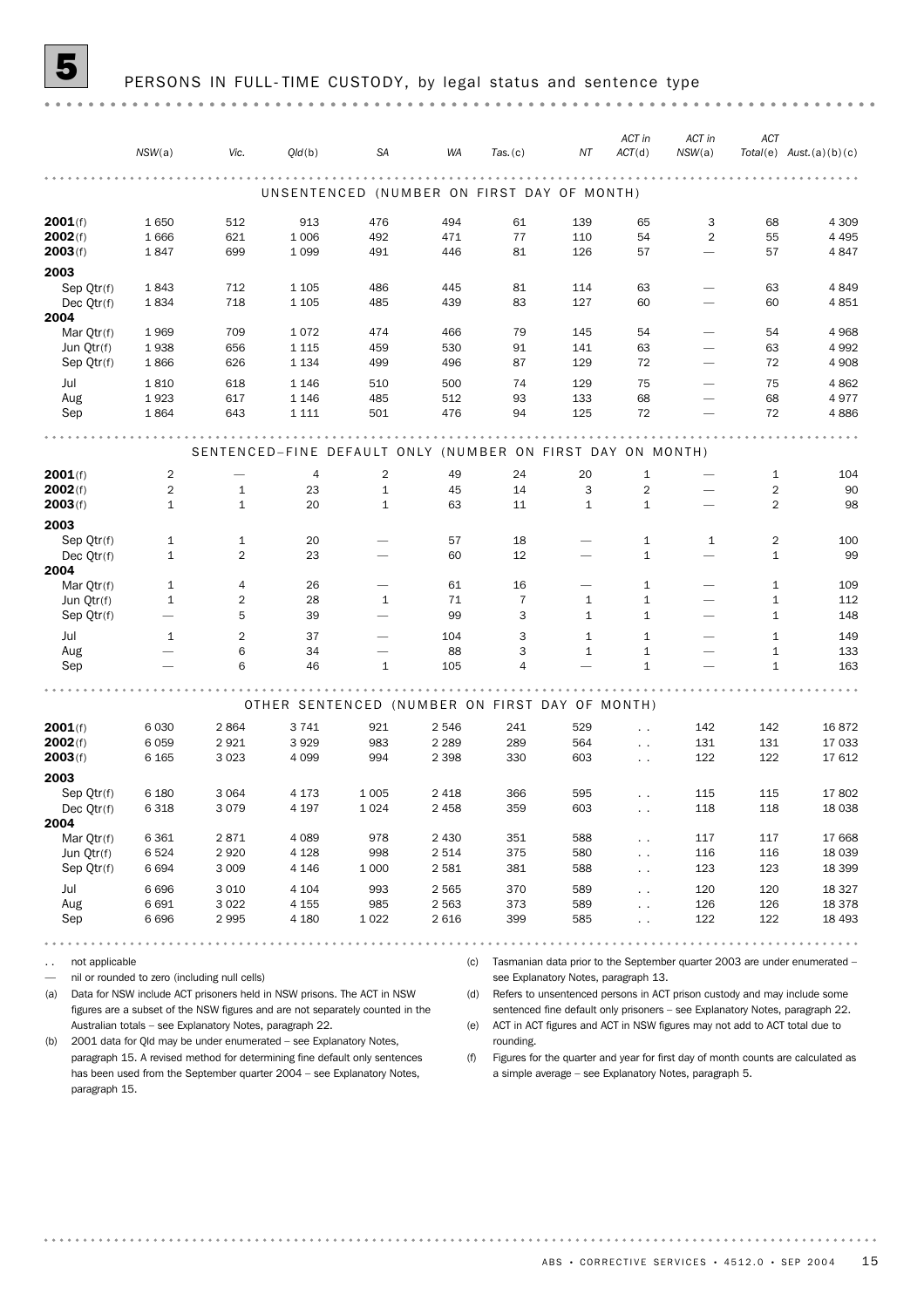*ACT in ACT in ACT*

|            | NSW(a)  | Vic.    | Q/d(b)                                         | <b>SA</b>                            | <b>WA</b> | Tas. (c) | NT  | ACT(d)         | NSW(a) |     | $Total(e)$ Aust. (a) (b) (c) |
|------------|---------|---------|------------------------------------------------|--------------------------------------|-----------|----------|-----|----------------|--------|-----|------------------------------|
|            |         |         |                                                |                                      |           |          |     |                |        |     |                              |
|            |         |         | TOTAL SENTENCED (NUMBER ON FIRST DAY OF MONTH) |                                      |           |          |     |                |        |     |                              |
| 2001(f)    | 6033    | 2864    | 3746                                           | 922                                  | 2 5 9 5   | 265      | 549 | $\mathbf{1}$   | 142    | 143 | 16975                        |
| 2002(f)    | 6 0 6 1 | 2922    | 3952                                           | 984                                  | 2 3 3 4   | 303      | 567 | $\overline{2}$ | 131    | 133 | 17 123                       |
| 2003(f)    | 6 1 6 6 | 3 0 2 4 | 4 1 2 0                                        | 995                                  | 2 4 6 0   | 340      | 604 | $\mathbf{1}$   | 123    | 124 | 17 710                       |
| 2003       |         |         |                                                |                                      |           |          |     |                |        |     |                              |
| Sep Otr(f) | 6 1 8 1 | 3 0 6 5 | 4 1 9 4                                        | 1 0 0 5                              | 2 4 7 6   | 384      | 596 | $\mathbf{1}$   | 115    | 117 | 17 902                       |
| Dec Qtr(f) | 6318    | 3 0 8 1 | 4 2 2 0                                        | 1 0 2 4                              | 2 5 1 9   | 372      | 603 | $\mathbf{1}$   | 118    | 119 | 18 137                       |
| 2004       |         |         |                                                |                                      |           |          |     |                |        |     |                              |
| Mar Otr(f) | 6 3 6 2 | 2875    | 4 1 1 5                                        | 978                                  | 2 4 9 1   | 367      | 588 | $\mathbf{1}$   | 117    | 118 | 17 776                       |
| Jun Qtr(f) | 6524    | 2922    | 4 1 5 6                                        | 999                                  | 2 5 8 5   | 382      | 581 | $\mathbf{1}$   | 116    | 117 | 18 15 1                      |
| Sep Qtr(f) | 6695    | 3014    | 4 1 8 5                                        | 1 0 0 0                              | 2 6 8 0   | 384      | 588 | $\mathbf{1}$   | 123    | 124 | 18 548                       |
| Jul        | 6697    | 3 0 1 2 | 4 1 4 1                                        | 993                                  | 2 6 6 9   | 373      | 590 | $\mathbf{1}$   | 120    | 121 | 18 4 7 6                     |
| Aug        | 6 6 9 1 | 3 0 2 8 | 4 1 8 9                                        | 985                                  | 2 6 5 1   | 376      | 590 | $\mathbf{1}$   | 126    | 127 | 18 511                       |
| Sep        | 6696    | 3 0 0 1 | 4 2 2 6                                        | 1 0 2 3                              | 2 7 2 1   | 403      | 585 | $\mathbf{1}$   | 122    | 123 | 18 656                       |
|            |         |         |                                                |                                      |           |          |     |                |        |     |                              |
|            |         |         |                                                | TOTAL (NUMBER ON FIRST DAY OF MONTH) |           |          |     |                |        |     |                              |
| 2001(f)    | 7683    | 3377    | 4 6 5 8                                        | 1 3 9 8                              | 3 0 8 9   | 326      | 688 | 66             | 145    | 211 | 21 284                       |
| 2002(f)    | 7727    | 3543    | 4958                                           | 1475                                 | 2805      | 380      | 676 | 55             | 132    | 188 | 21 618                       |
| 2003(f)    | 8 0 1 3 | 3724    | 5 2 1 9                                        | 1486                                 | 2 9 0 6   | 421      | 729 | 59             | 123    | 181 | 22 556                       |
| 2003       |         |         |                                                |                                      |           |          |     |                |        |     |                              |
| Sep Qtr(f) | 8 0 2 5 | 3777    | 5 2 9 8                                        | 1491                                 | 2 9 2 0   | 466      | 709 | 64             | 115    | 180 | 22 751                       |
| Dec Otr(f) | 8 1 5 2 | 3799    | 5 3 2 5                                        | 1509                                 | 2958      | 454      | 730 | 60             | 118    | 179 | 22 988                       |
| 2004       |         |         |                                                |                                      |           |          |     |                |        |     |                              |
| Mar Otr(f) | 8 3 3 1 | 3584    | 5 1 8 7                                        | 1452                                 | 2957      | 446      | 733 | 54             | 117    | 171 | 22 744                       |
| Jun Qtr(f) | 8 4 6 2 | 3578    | 5 2 7 1                                        | 1458                                 | 3 1 1 4   | 473      | 722 | 64             | 116    | 180 | 23 143                       |
| Sep Otr(f) | 8 5 6 0 | 3 6 4 0 | 5 3 2 0                                        | 1 4 9 9                              | 3 1 7 6   | 471      | 717 | 73             | 123    | 195 | 23 45 6                      |
| Jul        | 8507    | 3 6 3 0 | 5 2 8 7                                        | 1503                                 | 3 1 6 9   | 447      | 719 | 76             | 120    | 196 | 23 338                       |
| Aug        | 8 6 1 4 | 3645    | 5 3 3 5                                        | 1470                                 | 3 1 6 3   | 469      | 723 | 69             | 126    | 195 | 23 4 88                      |
| Sep        | 8560    | 3644    | 5 3 3 7                                        | 1524                                 | 3 1 9 7   | 497      | 710 | 73             | 122    | 195 | 23 542                       |
|            |         |         |                                                |                                      |           |          |     |                |        |     |                              |

(a) Data for NSW include ACT prisoners held in NSW prisons. The ACT in NSW (d) Refers to unsentenced persons in ACT prison custody and may include some figures are a subset of the NSW figures and are not separately counted in the Australian totals – see Explanatory Notes, paragraph 22.

sentenced fine default only prisoners – see Explanatory Notes, paragraph 22. (e) ACT in ACT figures and ACT in NSW figures may not add to ACT total due to

(b) 2001 data for Qld may be under enumerated – see Explanatory Notes, paragraph 15. A revised method for determining fine default only sentences has been used from the September quarter 2004 – see Explanatory Notes, paragraph 15.

rounding. (f) Figures for the quarter and year for first day of month counts are calculated as a simple average – see Explanatory Notes, paragraph 5.

. . . . . . . . .

(c) Tasmanian data prior to the September quarter 2003 are under enumerated – see Explanatory Notes, paragraph 13.

. . . . . . . .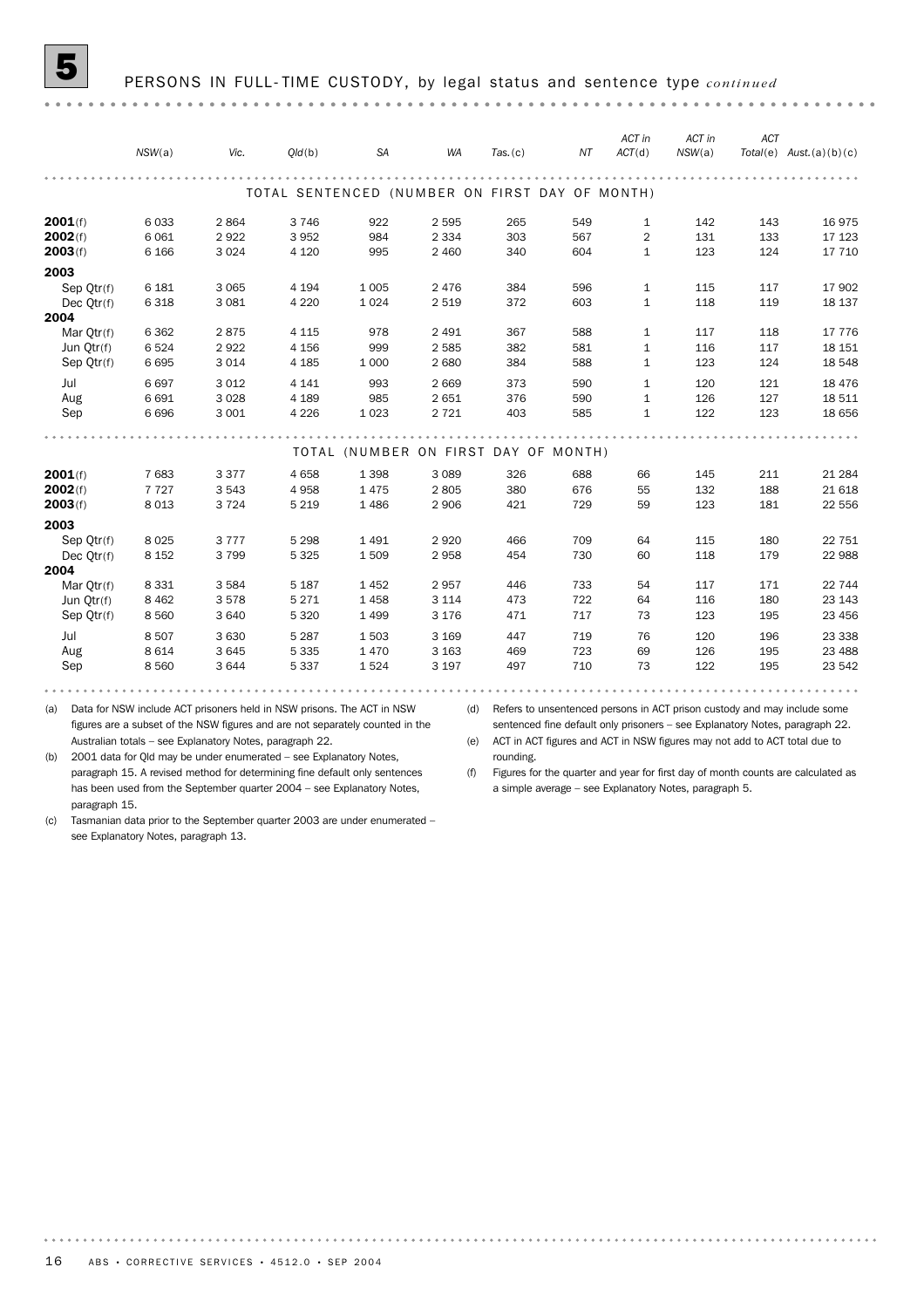|                          | NSW(a)       | Vic.         | Old(b)                                                          | <b>SA</b>    | <b>WA</b>    | Tas. (c)     | ΝT                       | ACT(d)       | Aust. $(b)(c)$ |
|--------------------------|--------------|--------------|-----------------------------------------------------------------|--------------|--------------|--------------|--------------------------|--------------|----------------|
|                          |              |              |                                                                 |              |              |              |                          |              |                |
|                          |              |              | UNSENTENCED (RATE PER 100,000 ADULT POPULATION)                 |              |              |              |                          |              |                |
| 2001(e)                  | 33.4         | 13.7         | 33.3                                                            | 41.4         | 34.8         | 17.2         | 101.4                    | 28.9         | 29.3           |
| 2002(e)                  | 33.2         | 16.5         | 36.0                                                            | 42.2         | 32.8         | 21.7         | 78.6                     | 22.8         | 30.1           |
| 2003(e)                  | 36.4         | 18.3         | 38.3                                                            | 41.8         | 30.5         | 22.5         | 91.0                     | 23.5         | 32.0           |
| 2003                     |              |              |                                                                 |              |              |              |                          |              |                |
| Sep Otr(e)<br>Dec Qtr(e) | 36.2<br>36.1 | 18.6<br>18.8 | 38.3<br>38.1                                                    | 41.2<br>41.2 | 30.3<br>29.9 | 22.7<br>23.0 | 82.6<br>91.3             | 25.6<br>24.3 | 31.9<br>31.9   |
| 2004                     |              |              |                                                                 |              |              |              |                          |              |                |
| Mar Otr(e)               | 38.6         | 18.4         | 36.7                                                            | 40.2         | 31.6         | 22.0         | 104.1                    | 21.9         | 32.6           |
| Jun Qtr(e)               | 37.9         | 17.0         | 37.9                                                            | 38.8         | 35.7         | 25.0         | 101.1                    | 25.6         | 32.6           |
| Sep Otr(e)               | 36.4         | 16.2         | 38.3                                                            | 42.1         | 33.3         | 23.9         | 92.2                     | 29.0         | 31.9           |
| Jul                      | 35.3         | 16.0         | 38.7                                                            | 43.0         | 33.5         | 20.3         | 92.2                     | 30.4         | 31.6           |
| Aug                      | 37.5         | 15.9         | 38.7                                                            | 40.9         | 34.4         | 25.6         | 95.1                     | 27.5         | 32.4           |
| Sep                      | 36.4         | 16.6         | 37.5                                                            | 42.3         | 31.9         | 25.8         | 89.4                     | 29.2         | 31.8           |
|                          |              |              |                                                                 | .            |              |              |                          |              |                |
|                          |              |              | SENTENCED-FINE DEFAULT ONLY (RATE PER 100,000 ADULT POPULATION) |              |              |              |                          |              |                |
| 2001(e)                  | np           |              | np                                                              | np           | 3.5          | 6.8          | 14.9                     | np           | 0.7            |
| 2002(e)                  | np           | np           | 0.8                                                             | np           | 3.1          | 4.0          | np                       | np           | 0.6            |
| 2003(e)                  | np           | np           | 0.7                                                             | np           | 4.3          | 3.0          | np                       | np           | 0.6            |
| 2003                     |              |              |                                                                 |              |              |              |                          |              |                |
| Sep Qtr(e)               | np           | np           | 0.7                                                             |              | 3.9          | 5.1          |                          | np           | 0.7            |
| Dec Otr(e)<br>2004       | np           | np           | 0.8                                                             |              | 4.1          | 3.4          |                          | np           | 0.7            |
| Mar Qtr(e)               | np           | np           | 0.9                                                             |              | 4.2          | 4.3          | $\overline{\phantom{0}}$ | np           | 0.7            |
| Jun Qtr(e)               | np           | np           | 1.0                                                             | np           | 4.8          | np           | np                       | np           | 0.7            |
| Sep Qtr(e)               |              | np           | 1.3                                                             |              | 6.6          | np           | np                       | np           | 1.0            |
| Jul                      | np           | np           | 1.3                                                             |              | 7.0          | np           | np                       | np           | 1.0            |
| Aug                      |              | np           | 1.1                                                             |              | 5.9          | np           | np                       | np           | 0.9            |
| Sep                      |              | np           | 1.6                                                             | np           | 7.0          | np           |                          | np           | 1.1            |
|                          |              |              |                                                                 |              |              |              |                          |              |                |
|                          |              |              | OTHER SENTENCED (RATE PER 100,000 ADULT POPULATION)             |              |              |              |                          |              |                |
| 2001(e)                  | 119.6        | 76.8         | 136.4                                                           | 80.1         | 179.3        | 67.9         | 386.6                    | 60.3         | 114.8          |
| 2002(e)                  | 118.1        | 77.4         | 140.5                                                           | 84.4         | 159.3        | 81.6         | 404.5                    | 54.0         | 114.1          |
| 2003(e)                  | 119.2        | 79.2         | 142.7                                                           | 84.6         | 164.2        | 92.4         | 436.2                    | 50.0         | 116.4          |
| 2003                     |              |              |                                                                 |              |              |              |                          |              |                |
| Sep Qtr(e)               | 119.3        | 79.8         | 144.7                                                           | 85.3         | 164.9        | 102.2        | 432.5                    | 46.7<br>48.2 | 117.2          |
| Dec Otr(e)<br>2004       | 122.0        | 80.4         | 144.6                                                           | 86.9         | 167.5        | 100.1        | 433.7                    |              | 118.7          |
| Mar Qtr(e)               | 122.5        | 74.7         | 140.0                                                           | 82.8         | 164.6        | 97.4         | 422.2                    | 47.7         | 115.8          |
| Jun Qtr(e)               | 125.4        | 75.7         | 140.4                                                           | 84.4         | 169.3        | 103.6        | 416.1                    | 47.2         | 117.7          |
| Sep Qtr(e)               | 128.2        | 77.7         | 140.1                                                           | 84.4         | 173.2        | 104.7        | 420.1                    | 49.7         | 119.6          |
| Jul                      | 128.3        | 77.8         | 138.7                                                           | 83.8         | 172.1        | 101.7        | 421.1                    | 48.6         | 119.1          |
| Aug                      | 128.1        | 78.1         | 140.4                                                           | 83.1         | 172.0        | 102.6        | 421.1                    | 51.0         | 119.5          |
| Sep                      | 128.3        | 77.4         | 141.2                                                           | 86.2         | 175.5        | 109.7        | 418.2                    | 49.4         | 120.2          |
|                          |              |              |                                                                 |              |              |              |                          |              |                |

— nil or rounded to zero (including null cells)

np not available for publication but included in totals where applicable, unless otherwise indicated

(a) Data for NSW exclude ACT prisoners held in NSW prisons.

(b) 2001 data for Qld may be under enumerated – see Explanatory Notes, paragraph 15. A revised method for determining fine default only sentences has been used from the September quarter 2004 – see Explanatory Notes, paragraph 15.

(c) Tasmanian data prior to the September quarter 2003 are under enumerated – see Explanatory Notes, paragraph 13.

(d) Data for ACT include ACT prisoners held in ACT as well as ACT prisoners held in NSW – see Explanatory Notes, paragraph 24.

(e) Figures for the quarter and year for first day of month counts are calculated as a simple average – see Explanatory Notes, paragraph 5.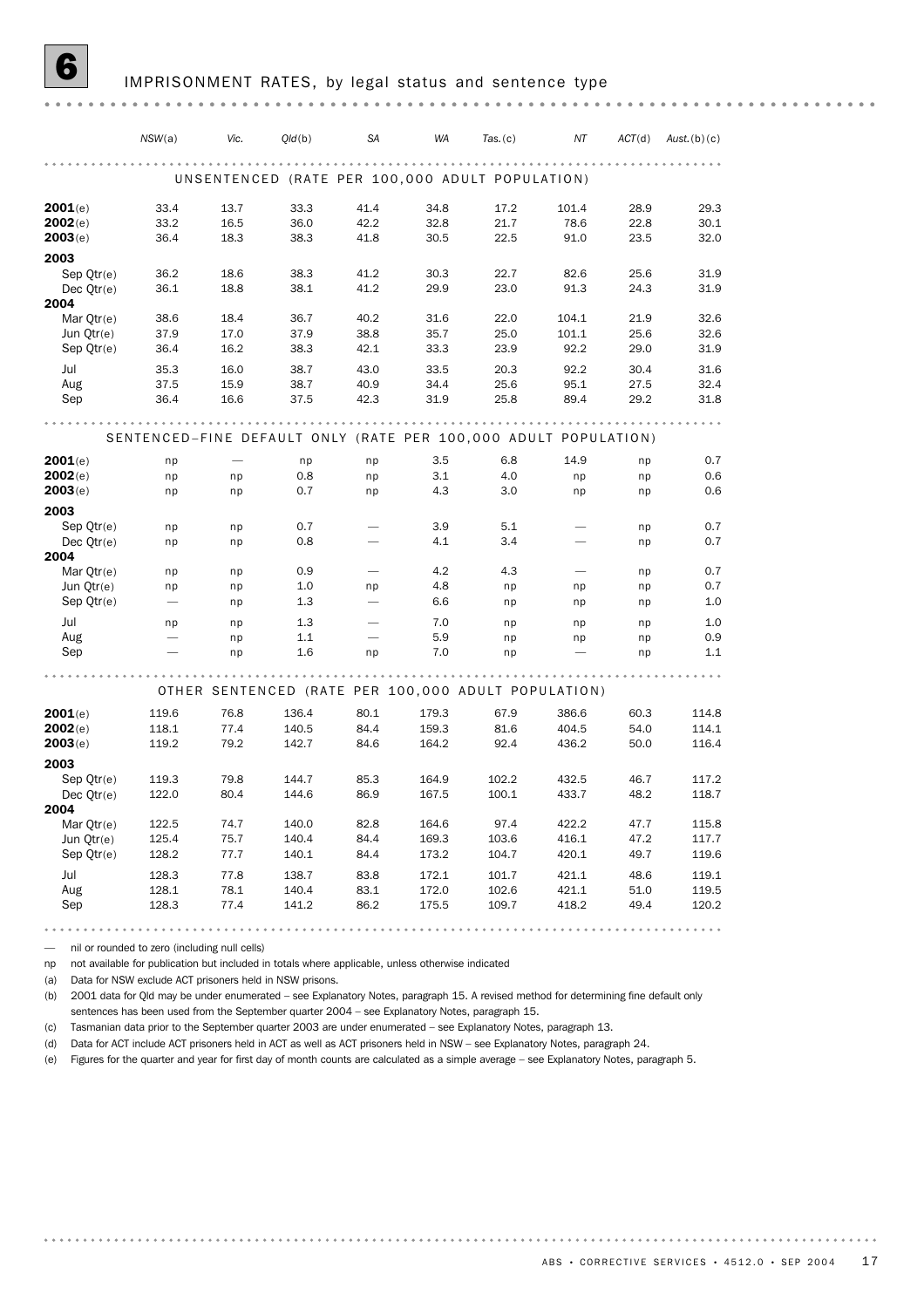|              | NSW(a) | Vic. | Old(b)                                              | <b>SA</b> | <b>WA</b> | Tas. (c) | NT    | ACT(d) | Aust.(b)(c) |
|--------------|--------|------|-----------------------------------------------------|-----------|-----------|----------|-------|--------|-------------|
|              |        |      | TOTAL SENTENCED (RATE PER 100,000 ADULT POPULATION) |           |           |          |       |        |             |
| 2001(e)      | 119.6  | 76.8 | 136.5                                               | 80.3      | 182.8     | 74.7     | 401.6 | 60.8   | 115.5       |
| 2002(e)      | 118.2  | 77.5 | 141.3                                               | 84.5      | 162.4     | 85.6     | 406.7 | 54.8   | 114.7       |
| 2003(e)      | 119.2  | 79.2 | 143.5                                               | 84.6      | 168.5     | 95.3     | 436.9 | 50.6   | 117.0       |
| 2003         |        |      |                                                     |           |           |          |       |        |             |
| Sep $Qtr(e)$ | 119.3  | 79.9 | 145.4                                               | 85.3      | 168.8     | 107.4    | 432.7 | 47.5   | 117.8       |
| Dec $Qtr(e)$ | 122.0  | 80.5 | 145.4                                               | 86.9      | 171.6     | 103.5    | 433.7 | 48.5   | 119.3       |
| 2004         |        |      |                                                     |           |           |          |       |        |             |
| Mar Otr(e)   | 122.6  | 74.8 | 141.0                                               | 82.8      | 168.8     | 101.7    | 422.2 | 47.9   | 116.5       |
| Jun Otr(e)   | 125.4  | 75.8 | 141.4                                               | 84.4      | 174.1     | 105.6    | 416.6 | 47.7   | 118.4       |
| Sep Qtr(e)   | 128.2  | 77.9 | 141.4                                               | 84.4      | 179.8     | 105.6    | 420.6 | 50.1   | 120.6       |
| Jul          | 128.3  | 77.8 | 139.9                                               | 83.8      | 179.1     | 102.6    | 421.8 | 49.0   | 120.1       |
| Aug          | 128.1  | 78.2 | 141.5                                               | 83.1      | 177.9     | 103.4    | 421.8 | 51.4   | 120.3       |
| Sep          | 128.3  | 77.5 | 142.8                                               | 86.3      | 182.6     | 110.8    | 418.2 | 49.8   | 121.3       |
|              |        |      |                                                     |           |           |          |       |        |             |
|              |        |      | TOTAL (RATE PER 100,000 ADULT POPULATION)           |           |           |          |       |        |             |
| 2001(e)      | 153.1  | 90.5 | 169.8                                               | 121.7     | 217.6     | 91.9     | 502.9 | 89.7   | 144.9       |
| 2002(e)      | 151.4  | 93.9 | 177.2                                               | 126.7     | 195.2     | 107.3    | 485.3 | 77.5   | 144.9       |
| 2003(e)      | 155.6  | 97.5 | 181.7                                               | 126.4     | 199.0     | 117.9    | 527.9 | 74.1   | 149.0       |
| 2003         |        |      |                                                     |           |           |          |       |        |             |
| Sep Otr(e)   | 155.5  | 98.4 | 183.8                                               | 126.6     | 199.1     | 130.1    | 515.3 | 73.1   | 149.7       |
| Dec $Qtr(e)$ | 158.0  | 99.2 | 183.5                                               | 128.1     | 201.5     | 126.5    | 525.0 | 72.8   | 151.2       |
| 2004         |        |      |                                                     |           |           |          |       |        |             |
| Mar $Qtr(e)$ | 161.2  | 93.2 | 177.7                                               | 123.0     | 200.4     | 123.7    | 526.3 | 69.8   | 149.0       |
| Jun Otr(e)   | 163.3  | 92.8 | 179.3                                               | 123.2     | 209.8     | 130.6    | 517.7 | 73.4   | 151.0       |
| Sep Qtr(e)   | 164.6  | 94.0 | 179.7                                               | 126.5     | 213.1     | 129.5    | 512.8 | 79.1   | 152.5       |
| Jul          | 163.7  | 93.8 | 178.6                                               | 126.8     | 212.6     | 122.9    | 514.0 | 79.4   | 151.7       |
| Aug          | 165.6  | 94.2 | 180.2                                               | 124.0     | 212.2     | 129.0    | 516.9 | 79.0   | 152.7       |
| Sep          | 164.6  | 94.1 | 180.3                                               | 128.6     | 214.5     | 136.7    | 507.6 | 79.0   | 153.0       |
|              |        |      |                                                     |           |           |          |       |        |             |

(a) Data for NSW exclude ACT prisoners held in NSW prisons.

(b) 2001 data for Qld may be under enumerated – see Explanatory Notes, paragraph 15. A revised method for determining fine default only sentences has been used from the September quarter 2004 – see Explanatory Notes, paragraph 15.

(c) Tasmanian data prior to the September quarter 2003 are under enumerated – see Explanatory Notes, paragraph 13.

(d) Data for ACT include ACT prisoners held in ACT as well as ACT prisoners held in NSW – see Explanatory Notes, paragraph 24.

(e) Figures for the quarter and year for first day of month counts are calculated as a simple average – see Explanatory Notes, paragraph 5.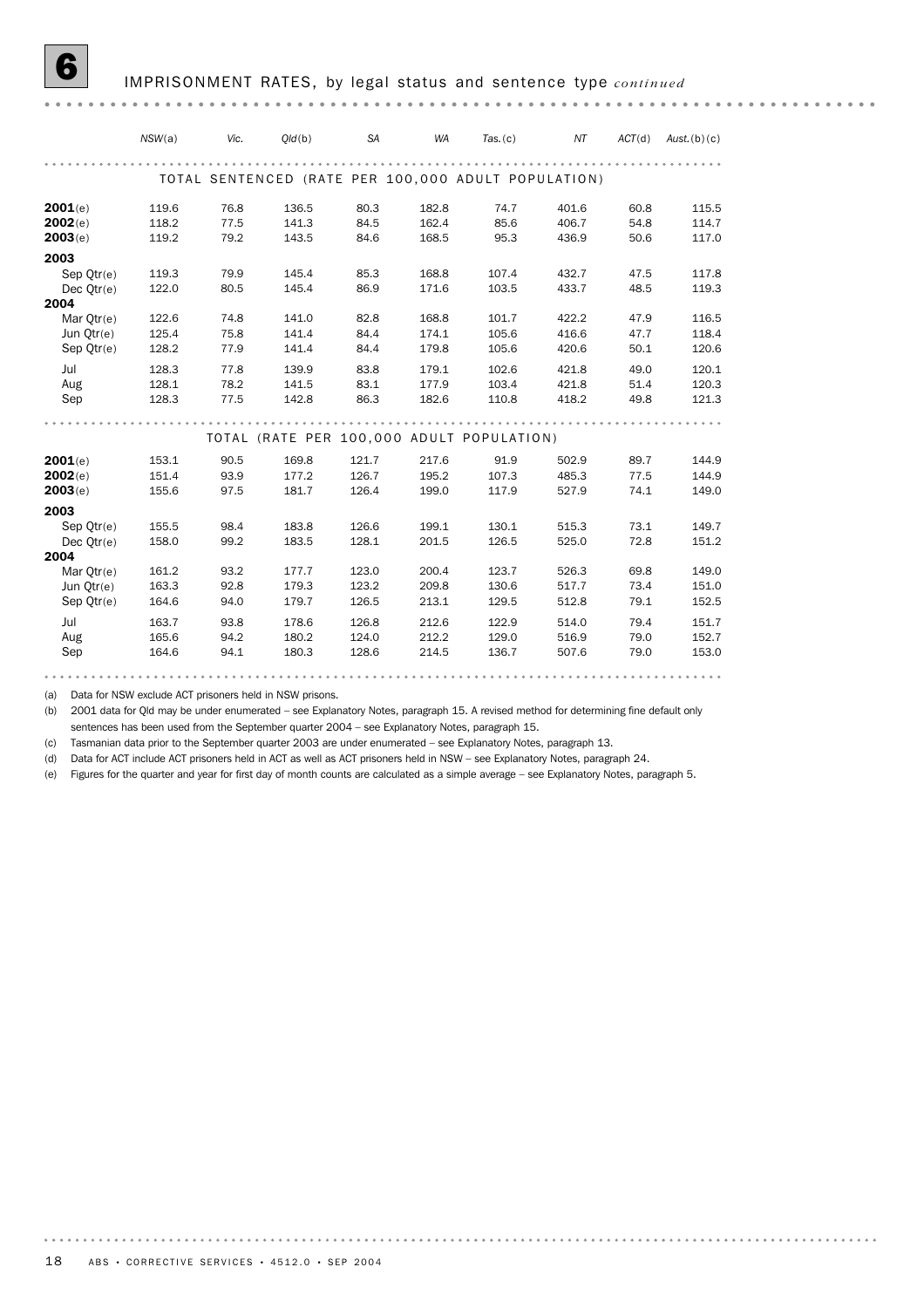## SENTENCED RECEPTIONS INTO FULL-TIME CUSTODY, by sentence type

|--|--|

|                    | NSW(a)              | Vic.            | Q/d(b)         | SA                  | WA                         | Tas. (c)        | ΝT                                       | <b>ACT</b><br>in ACT | ACT in<br>NSW(a)                                     | <b>ACT</b>     | Total $Aust. (a)(b)(c)$ |
|--------------------|---------------------|-----------------|----------------|---------------------|----------------------------|-----------------|------------------------------------------|----------------------|------------------------------------------------------|----------------|-------------------------|
|                    |                     |                 |                |                     |                            |                 |                                          |                      |                                                      |                |                         |
|                    |                     |                 |                |                     | FINE DEFAULT ONLY (NUMBER) |                 |                                          |                      |                                                      |                |                         |
| 2001               | 79                  | 8               | 69             | 50                  | 757                        | 333             | 358                                      | 72                   | $\overline{2}$                                       | 74             | 1726                    |
| 2002               | 52                  | 5               | 243            | 24                  | 671                        | 211             | 6                                        | 107                  | 4                                                    | 111            | 1 3 1 9                 |
| 2003               | 36                  | 21              | 205            | 24                  | 733                        | 60              | 12                                       | 71                   | 3                                                    | 74             | 1 1 6 2                 |
| 2003               |                     |                 |                |                     |                            |                 |                                          |                      |                                                      |                |                         |
| Sep Qtr<br>Dec Qtr | $\overline{7}$<br>8 | 5<br>12         | 33<br>88       | 6<br>$\overline{4}$ | 191<br>188                 | 8<br>17         | $\overline{\phantom{0}}$<br>$\mathbf{1}$ | 15<br>16             | $\overline{\phantom{0}}$<br>$\overline{\phantom{0}}$ | 15<br>16       | 265<br>334              |
| 2004               |                     |                 |                |                     |                            |                 |                                          |                      |                                                      |                |                         |
| Mar Qtr            | 5                   | 6               | 82             | 3                   | 155                        | $6\phantom{1}6$ | $\overline{\phantom{0}}$                 | 12                   | $\overline{\phantom{0}}$                             | 12             | 269                     |
| Jun Qtr            | 5                   | 11              | 78             | 6                   | 219                        | 9               | $\overline{2}$                           | 15                   | $\mathbf{1}$                                         | 16             | 345                     |
| Sep Qtr            | 11                  | 15              | $\overline{2}$ | 5                   | 234                        | 12              | $\overline{\phantom{0}}$                 | 9                    | $\overline{\phantom{0}}$                             | 9              | 288                     |
| Jul                | $\overline{4}$      | 6               | $\mathbf{1}$   | $\mathbf{1}$        | 57                         | $\overline{2}$  |                                          | $\overline{2}$       | ÷.                                                   | $\overline{2}$ | 73                      |
| Aug                | $\overline{7}$      | 6               |                | $\mathbf{1}$        | 80                         | 5               |                                          | 6                    |                                                      | 6              | 105                     |
| Sep                |                     | 3               | $\mathbf{1}$   | 3                   | 97                         | 5               |                                          | $\mathbf{1}$         |                                                      | $\mathbf{1}$   | 110                     |
|                    |                     |                 |                |                     |                            |                 |                                          |                      |                                                      |                |                         |
|                    |                     |                 |                |                     | OTHER SENTENCED (NUMBER)   |                 |                                          |                      |                                                      |                |                         |
| 2001               | 7895                | 3856            | 6590           | 1 2 6 1             | 3 2 5 3                    | 475             | 709                                      | $\ddot{\phantom{0}}$ | 144                                                  | 144            | 24 039                  |
| 2002               | 7922                | 4 1 6 7         | 6530           | 1 0 9 7             | 2890                       | 603             | 770                                      | $\ddot{\phantom{1}}$ | 106                                                  | 106            | 23 979                  |
| 2003               | 6943                | 4 0 18          | 6095           | 1 2 3 5             | 2925                       | 480             | 1025                                     | $\ddotsc$            | 95                                                   | 95             | 22 7 21                 |
| 2003               |                     |                 |                |                     |                            |                 |                                          |                      |                                                      |                |                         |
| Sep Qtr            | 1666                | 1 0 2 3         | 1509           | 353                 | 760<br>684                 | 136             | 257                                      | $\ddot{\phantom{0}}$ | 29                                                   | 29<br>30       | 5 704                   |
| Dec Otr<br>2004    | 1826                | 968             | 1 4 8 6        | 290                 |                            | 115             | 270                                      | $\ddotsc$            | 30                                                   |                | 5 639                   |
| Mar Otr            | 1659                | 878             | 1 4 3 9        | 256                 | 702                        | 171             | 279                                      | $\ddot{\phantom{0}}$ | 23                                                   | 23             | 5 3 8 4                 |
| Jun Otr            | 1759                | 1 1 0 2         | 1553           | 278                 | 710                        | 213             | 274                                      | $\ddot{\phantom{1}}$ | 34                                                   | 34             | 5889                    |
| Sep Qtr            | 1 6 6 1             | 941             | 1729           | 319                 | 754                        | 181             | 239                                      | $\sim$ $\sim$        | 30                                                   | 30             | 5824                    |
| Jul                | 514                 | 341             | 558            | 96                  | 238                        | 60              | 78                                       | $\ddot{\phantom{0}}$ | 10                                                   | 10             | 1885                    |
| Aug                | 618                 | 314             | 571            | 107                 | 284                        | 75              | 78                                       | $\overline{a}$       | 12                                                   | 12             | 2 0 4 7                 |
| Sep                | 529                 | 286             | 600            | 116                 | 232                        | 46              | 83                                       | $\ddot{\phantom{1}}$ | 8                                                    | 8              | 1892                    |
|                    |                     |                 |                |                     |                            |                 |                                          |                      |                                                      |                |                         |
|                    |                     |                 |                |                     | TOTAL SENTENCED            | (NUMBER)        |                                          |                      |                                                      |                |                         |
| 2001<br>2002       | 7974<br>7974        | 3864<br>4 1 7 2 | 6659<br>6773   | 1311<br>1 1 2 1     | 4 0 1 0<br>3561            | 808<br>814      | 1 0 6 7<br>776                           | 72<br>107            | 146<br>110                                           | 218<br>217     | 25 7 65<br>25 298       |
| 2003               | 6979                | 4 0 3 9         | 6 300          | 1 2 5 9             | 3 6 5 8                    | 540             | 1037                                     | 71                   | 98                                                   | 169            | 23 883                  |
| 2003               |                     |                 |                |                     |                            |                 |                                          |                      |                                                      |                |                         |
| Sep Qtr            | 1673                | 1028            | 1542           | 359                 | 951                        | 144             | 257                                      | 15                   | 29                                                   | 44             | 5969                    |
| Dec Qtr            | 1834                | 980             | 1574           | 294                 | 872                        | 132             | 271                                      | 16                   | 30                                                   | 46             | 5973                    |
| 2004               |                     |                 |                |                     |                            |                 |                                          |                      |                                                      |                |                         |
| Mar Otr            | 1 6 6 4             | 884             | 1521           | 259                 | 857                        | 177             | 279                                      | 12                   | 23                                                   | 35             | 5 6 5 3                 |
| Jun Qtr            | 1764                | 1 1 1 3         | 1631           | 284                 | 929                        | 222             | 276                                      | 15                   | 35                                                   | 50             | 6 2 3 4                 |
| Sep Qtr            | 1672                | 956             | 1731           | 324                 | 988                        | 193             | 239                                      | $\mathsf g$          | 30                                                   | 39             | 6 1 1 2                 |
| Jul                | 518                 | 347             | 559            | 97                  | 295                        | 62              | 78                                       | $\sqrt{2}$           | 10                                                   | 12             | 1958                    |
| Aug                | 625                 | 320             | 571            | 108                 | 364                        | 80              | 78                                       | 6                    | 12                                                   | 18             | 2 1 5 2                 |
| Sep                | 529                 | 289             | 601            | 119                 | 329                        | 51              | 83                                       | $\mathbf{1}$         | 8                                                    | 9              | 2 0 0 2                 |

.. not applicable

— nil or rounded to zero (including null cells)

(b) A revised method for determining fine default only sentences has been used from the September quarter 2004 – see Explanatory Notes, paragraph 15.

(a) Data for NSW include ACT prisoners held in NSW prisons. The ACT in NSW figures are a subset of the NSW figures and are not separately counted in the Australian totals – see Explanatory Notes, paragraph 22.

(c) Tasmanian data prior to January 2004 are under enumerated – see Explanatory Notes, paragraph 13.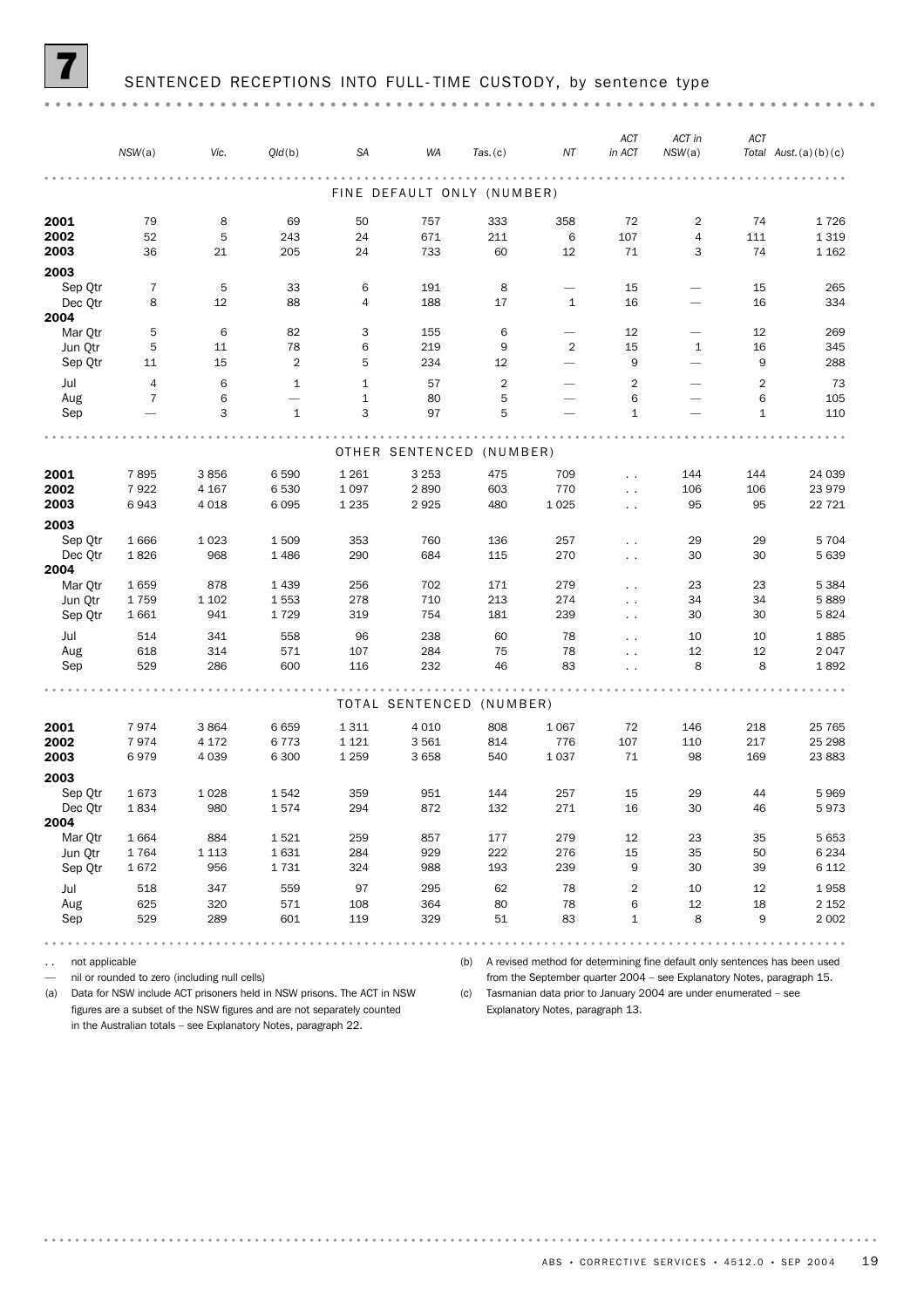|                      | NSW(b)                                                                     | Vic. | Q/d(c)  | SA  | WA      | $Tas.$ (d)     | ΝT                                                                           | ACT in<br>ACT(e)         | ACT in<br>NSW(b)         | ACT                      | $Total(f)$ Aust. $(b)(c)(d)$ |
|----------------------|----------------------------------------------------------------------------|------|---------|-----|---------|----------------|------------------------------------------------------------------------------|--------------------------|--------------------------|--------------------------|------------------------------|
|                      |                                                                            |      |         |     |         |                | MALES (NUMBER ON FIRST DAY OF MONTH)                                         |                          |                          |                          |                              |
| 2001(g)              | 1077                                                                       | 132  | 1 0 0 5 | 212 | 923     | 41             | 416                                                                          | 9                        | 8                        | 17                       | 3814                         |
| 2002(g)              | 1 2 1 8                                                                    | 145  | 1 0 9 7 | 227 | 814     | 55             | 445                                                                          | $\overline{7}$           | 12                       | 19                       | 4 0 0 6                      |
| 2003(g)              | 1 3 2 4                                                                    | 159  | 1 1 2 3 | 230 | 927     | 53             | 555                                                                          | 8                        | 11                       | 19                       | 4 3 8 0                      |
| 2003                 |                                                                            |      |         |     |         |                |                                                                              |                          |                          |                          |                              |
| Sep $Qtr(g)$         | 1 3 2 6                                                                    | 166  | 1 1 3 0 | 226 | 929     | 55             | 544                                                                          | 9                        | 9                        | 18                       | 4 3 8 4                      |
| Dec $Qtr(g)$         | 1 3 5 8                                                                    | 169  | 1 1 5 6 | 242 | 959     | 58             | 571                                                                          | $\overline{7}$           | 10                       | 17                       | 4520                         |
| 2004                 |                                                                            |      |         |     |         |                |                                                                              |                          |                          |                          |                              |
| Mar $Qtr(g)$         | 1416                                                                       | 163  | 1 1 6 0 | 242 | 992     | 51             | 576                                                                          | 6                        | 11                       | 16                       | 4 605                        |
| Jun Qtr(g)           | 1422                                                                       | 172  | 1 1 4 2 | 234 | 1058    | 59             | 561                                                                          | $\overline{7}$           | 8                        | 15                       | 4654                         |
| Sep Qtr(g)           | 1475                                                                       | 175  | 1 1 2 6 | 240 | 1 0 9 9 | 57             | 548                                                                          | 8                        | 8                        | 16                       | 4 7 2 8                      |
| Jul                  | 1 4 6 9                                                                    | 180  | 1 1 0 7 | 239 | 1087    | 53             | 548                                                                          | $\overline{7}$           | 8                        | 15                       | 4690                         |
| Aug                  | 1 4 9 3                                                                    | 179  | 1 1 3 5 | 238 | 1098    | 55             | 549                                                                          | $\overline{7}$           | 9                        | 16                       | 4 7 5 4                      |
| Sep                  | 1464                                                                       | 166  | 1 1 3 6 | 244 | 1 1 1 2 | 63             | 546                                                                          | 9                        | 8                        | 17                       | 4 7 4 0                      |
|                      |                                                                            |      |         |     |         |                |                                                                              |                          |                          |                          |                              |
|                      |                                                                            |      |         |     |         |                | FEMALES (NUMBER ON FIRST DAY OF MONTH)                                       |                          |                          |                          |                              |
| 2001(g)              | 134                                                                        | 14   | 79      | 17  | 96      | 2              | 11                                                                           | $\mathbf{1}$             | 3                        | 4                        | 354                          |
| 2002(g)              | 140                                                                        | 16   | 87      | 21  | 74      | 5              | 12                                                                           | $\mathbf{1}$             | $\overline{2}$           | 3                        | 356                          |
| 2003(g)              | 145                                                                        | 13   | 87      | 21  | 92      | 5              | 14                                                                           | $\overline{\phantom{0}}$ | $\mathbf{1}$             | $\mathbf{1}$             | 377                          |
| 2003                 |                                                                            |      |         |     |         |                |                                                                              |                          |                          |                          |                              |
| Sep $Qtr(g)$         | 152                                                                        | 13   | 88      | 24  | 90      | 5              | 14                                                                           |                          | $\mathbf{1}$             | $\mathbf{1}$             | 386                          |
| Dec $Qtr(g)$         | 147                                                                        | 12   | 86      | 24  | 95      | 6              | 11                                                                           |                          | $\qquad \qquad$          |                          | 383                          |
| 2004                 |                                                                            |      |         |     |         |                |                                                                              |                          |                          |                          |                              |
| Mar $Qtr(g)$         | 169                                                                        | 11   | 77      | 17  | 98      | 6              | 9                                                                            | $\overline{\phantom{0}}$ | $\overline{\phantom{0}}$ |                          | 388                          |
| Jun $Qtr(g)$         | 170                                                                        | 14   | 92      | 12  | 121     | $\overline{7}$ | 11                                                                           | $\overline{\phantom{0}}$ |                          | $\overline{\phantom{0}}$ | 428                          |
| Sep $Qtr(g)$         | 167                                                                        | 14   | 94      | 16  | 127     | $\overline{7}$ | 9                                                                            | $\overline{\phantom{0}}$ | $\overline{\phantom{0}}$ | $\overline{\phantom{0}}$ | 434                          |
| Jul                  | 161                                                                        | 10   | 98      | 15  | 130     | 6              | 9                                                                            | $\overline{\phantom{0}}$ | $\overline{\phantom{0}}$ | $\overline{\phantom{0}}$ | 429                          |
| Aug                  | 171                                                                        | 15   | 88      | 15  | 128     | 9              | 10                                                                           |                          |                          |                          | 436                          |
| Sep                  | 168                                                                        | 16   | 95      | 18  | 124     | $\overline{7}$ | 8                                                                            |                          |                          |                          | 436                          |
|                      |                                                                            |      |         |     |         |                |                                                                              |                          |                          |                          |                              |
|                      |                                                                            |      |         |     |         |                | PERSONS (NUMBER ON FIRST DAY OF MONTH)                                       |                          |                          |                          |                              |
| 2001(g)              | 1 2 1 1                                                                    | 146  | 1 0 8 3 | 230 | 1019    | 43             | 427                                                                          | 10                       | 11                       | 21                       | 4 1 6 8                      |
| 2002(g)              | 1 3 5 7                                                                    | 161  | 1 1 8 4 | 248 | 887     | 60             | 457                                                                          | 8                        | 14                       | 22                       | 4 3 6 2                      |
| 2003(g)              | 1469                                                                       | 172  | 1 2 1 0 | 251 | 1019    | 58             | 569                                                                          | 9                        | 12                       | 20                       | 4757                         |
|                      |                                                                            |      |         |     |         |                |                                                                              |                          |                          |                          |                              |
| 2003                 |                                                                            |      |         |     |         |                |                                                                              |                          |                          |                          |                              |
| Sep $Qtr(g)$         | 1477<br>1506                                                               | 179  | 1 2 1 7 | 250 | 1019    | 61             | 558                                                                          | 9                        | 10                       | 19                       | 4769                         |
| Dec $Qtr(g)$         |                                                                            | 181  | 1 2 4 2 | 266 | 1054    | 64             | 583                                                                          | 7                        | 10                       | 17                       | 4 9 0 3                      |
| 2004<br>Mar $Qtr(g)$ | 1585                                                                       | 174  | 1 2 3 7 | 260 | 1 0 9 0 | 58             | 584                                                                          | 6                        | 11                       | 16                       | 4993                         |
| Jun Qtr(g)           | 1592                                                                       | 187  | 1 2 3 3 | 246 | 1 1 7 9 | 66             | 572                                                                          | $\overline{7}$           | 8                        | 15                       | 5083                         |
| Sep $Qtr(g)$         | 1642                                                                       | 189  | 1 2 2 0 | 256 | 1 2 2 6 | 64             | 557                                                                          | 8                        | 8                        | 16                       | 5 1 6 2                      |
|                      |                                                                            |      |         |     |         |                |                                                                              |                          |                          |                          |                              |
| Jul                  | 1630                                                                       | 190  | 1 2 0 5 | 254 | 1 2 1 7 | 59             | 557                                                                          | $\overline{7}$           | 8                        | 15                       | 5 1 1 9                      |
| Aug                  | 1664                                                                       | 194  | 1 2 2 3 | 253 | 1 2 2 6 | 64             | 559                                                                          | $\overline{7}$           | 9                        | 16                       | 5 1 9 0                      |
| Sep                  | 1632                                                                       | 182  | 1 2 3 1 | 262 | 1 2 3 6 | 70             | 554                                                                          | 9                        | 8                        | 17                       | 5 1 7 6                      |
|                      | .                                                                          |      |         |     |         |                |                                                                              |                          |                          |                          |                              |
|                      | nil or rounded to zero (including null cells)                              |      |         |     | (d)     |                | Tasmanian data prior to the September quarter 2003 are under enumerated -    |                          |                          |                          |                              |
| (a)                  | Persons in custody are asked their Indigenous status during reception into |      |         |     |         |                | see Explanatory Notes, paragraph 13.                                         |                          |                          |                          |                              |
|                      | custody - see Explanatory Notes, paragraphs 20-21.                         |      |         |     |         |                | (e) Refers to unsentenced persons in ACT prison custody and may include some |                          |                          |                          |                              |

(b) Data for NSW include ACT prisoners held in NSW prisons. The ACT in NSW figures are a subset of the NSW figures and are not separately counted in the Australian totals – see Explanatory Notes, paragraph 22.

(c) Qld data prior to March quarter 2002 may be under enumerated – see Explanatory Notes, paragraph 15.

(e) Refers to unsentenced persons in ACT prison custody and may include some sentenced fine default only prisoners – see Explanatory Notes, paragraph 22.

(f) ACT in ACT figures and ACT in NSW figures may not add to ACT total due to rounding.

(g) Figures for the quarter and year for first day of the month counts are calculated as a simple average – see Explanatory Notes, paragraph 5.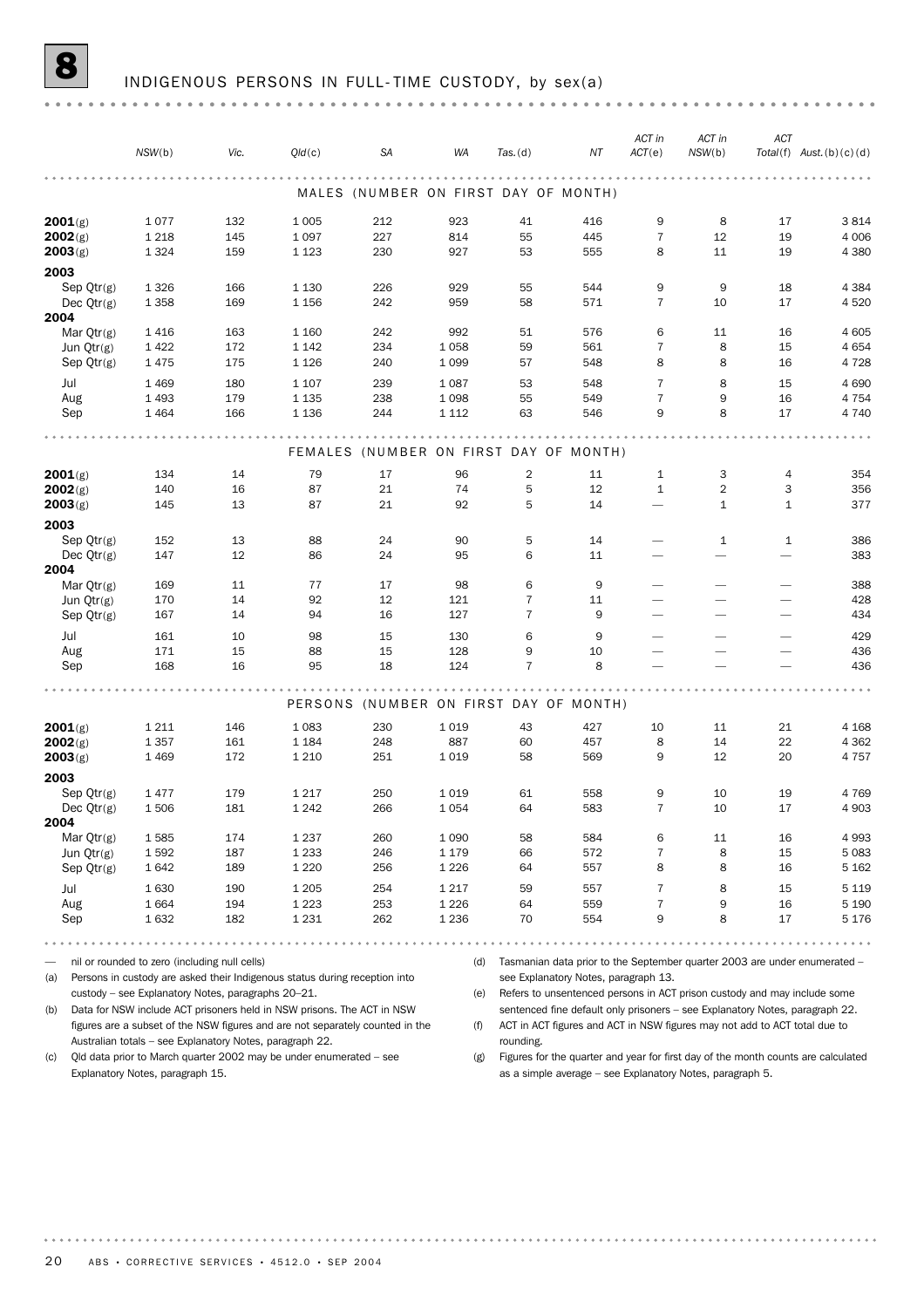|                          | NSW(b)                   | Vic.         | Q/d(c)                                                     | <b>SA</b>                    | WA         | Tas.                         | ΝT          | ACT in<br>ACT(d)         | ACT in<br>NSW(b)                                     | ACT<br>Total(e) | Aust. $(b)(c)$                                                        |
|--------------------------|--------------------------|--------------|------------------------------------------------------------|------------------------------|------------|------------------------------|-------------|--------------------------|------------------------------------------------------|-----------------|-----------------------------------------------------------------------|
|                          |                          |              | UNSENTENCED (NUMBER ON FIRST DAY OF MONTH)                 |                              |            |                              |             |                          |                                                      |                 |                                                                       |
| 2001(f)                  | 250                      | 32           | 173                                                        | 85                           | 159        | 12                           | 86          | 10                       | 1                                                    | 10              | 807                                                                   |
| 2002(f)<br>2003(f)       | 290<br>333               | 35<br>40     | 199<br>214                                                 | 92<br>89                     | 146<br>165 | 15<br>11                     | 83<br>100   | 8<br>9                   | $\overline{\phantom{0}}$<br>$\overline{\phantom{0}}$ | 9<br>9          | 866<br>961                                                            |
| 2003                     |                          |              |                                                            |                              |            |                              |             |                          |                                                      |                 |                                                                       |
| Sep Qtr(f)               | 337                      | 40           | 214                                                        | 84                           | 166        | 13                           | 89          | 9                        |                                                      | 9               | 952                                                                   |
| Dec Qtr(f)<br>2004       | 322                      | 38           | 219                                                        | 88                           | 161        | 14                           | 102         | 7                        |                                                      | $\overline{7}$  | 951                                                                   |
| Mar Qtr(f)               | 362                      | 41           | 248                                                        | 96                           | 184        | 14                           | 112         | 6                        |                                                      | 6               | 1 0 6 2                                                               |
| Jun Qtr(f)               | 339                      | 37           | 245                                                        | 83                           | 210        | 14                           | 105         | $\overline{7}$           |                                                      | $\overline{7}$  | 1 0 3 9                                                               |
| Sep Qtr(f)               | 341                      | 39           | 241                                                        | 102                          | 190        | 14                           | 95          | $\overline{7}$           | $\overline{\phantom{0}}$                             | 7               | 1 0 2 9                                                               |
| Jul                      | 332                      | 40           | 236                                                        | 97                           | 197        | 10                           | 95          | $\overline{7}$           |                                                      | $\overline{7}$  | 1014                                                                  |
| Aug                      | 353                      | 41           | 238                                                        | 104                          | 203        | 15                           | 97          | 6                        |                                                      | 6               | 1 0 5 7                                                               |
| Sep                      | 338                      | 36           | 249                                                        | 105                          | 170        | 17                           | 92          | 8                        |                                                      | 8               | 1015                                                                  |
|                          |                          |              | SENTENCED-FINE DEFAULT ONLY (NUMBER ON FIRST DAY OF MONTH) |                              |            |                              |             |                          |                                                      |                 |                                                                       |
|                          |                          |              |                                                            |                              |            |                              |             |                          |                                                      |                 |                                                                       |
| 2001(f)                  |                          |              | $\overline{\phantom{0}}$                                   |                              | 30         | $\mathbf{1}$                 | 15          |                          |                                                      |                 | 47                                                                    |
| 2002(f)<br>2003(f)       |                          |              | 3<br>3                                                     |                              | 28<br>39   | $\mathbf 1$<br>$\mathbf{1}$  | $\mathbf 1$ |                          | $\overline{\phantom{0}}$                             |                 | 33<br>43                                                              |
|                          |                          |              |                                                            |                              |            |                              |             |                          |                                                      |                 |                                                                       |
| 2003                     |                          |              |                                                            |                              |            |                              |             |                          |                                                      |                 |                                                                       |
| Sep Qtr(f)<br>Dec Qtr(f) |                          |              | 5<br>$\overline{4}$                                        | $\overline{\phantom{0}}$     | 32<br>40   | $\mathbf{1}$<br>$\mathbf{1}$ |             |                          |                                                      |                 | 39<br>44                                                              |
| 2004                     |                          |              |                                                            |                              |            |                              |             |                          |                                                      |                 |                                                                       |
| Mar Qtr(f)               |                          |              | 6                                                          |                              | 35         | $\overline{\phantom{0}}$     |             |                          | -                                                    |                 | 42                                                                    |
| Jun Qtr(f)               | -                        |              | $\overline{7}$                                             | $\overline{\phantom{0}}$     | 43         | $\mathbf{1}$                 |             | $\overline{\phantom{0}}$ | -                                                    |                 | 52                                                                    |
| Sep Qtr(f)               | $\overline{\phantom{0}}$ | 1            | 10                                                         | $\overbrace{\qquad \qquad }$ | 55         |                              |             | 1                        |                                                      | 1               | 67                                                                    |
| Jul                      |                          |              | 12                                                         |                              | 58         |                              |             |                          |                                                      |                 | 70                                                                    |
| Aug                      |                          | 1            | 8                                                          |                              | 49         |                              |             | 1                        |                                                      | 1               | 59                                                                    |
| Sep                      |                          | $\mathbf{1}$ | 11                                                         |                              | 59         | $\mathbf{1}$                 |             | $\mathbf{1}$             |                                                      | 1               | 73                                                                    |
|                          |                          |              |                                                            |                              |            |                              |             |                          |                                                      |                 |                                                                       |
|                          |                          |              | OTHER SENTENCED (NUMBER ON FIRST DAY OF MONTH)             |                              |            |                              |             |                          |                                                      |                 |                                                                       |
| 2001(f)                  | 961                      | 114          | 910                                                        | 144                          | 830        | 31                           | 326         |                          | 11                                                   | 11              | 3 3 1 5                                                               |
| 2002(f)                  | 1 0 6 7                  | 126          | 982                                                        | 156                          | 714        | 45                           | 373         |                          | 13                                                   | 13              | 3 4 6 3                                                               |
| 2003(f)                  | 1 1 3 6                  | 132          | 993                                                        | 162                          | 816        | 46                           | 468         |                          | 12                                                   | 12              | 3753                                                                  |
| 2003                     |                          |              |                                                            |                              |            |                              |             |                          |                                                      |                 |                                                                       |
| Sep Qtr(f)               | 1 1 4 0                  | 138          | 999                                                        | 166                          | 820        | 47                           | 469         |                          | 10                                                   | 10              | 3778                                                                  |
| Dec $Qtr(f)$<br>2004     | 1 1 8 3                  | 143          | 1019                                                       | 178                          | 854        | 49                           | 481         |                          | 10                                                   | 10              | 3 9 0 8                                                               |
| Mar Otr(f)               | 1 2 2 3                  | 133          | 983                                                        | 164                          | 871        | 43                           | 472         |                          | 11                                                   | 11              | 3890                                                                  |
| Jun Qtr(f)               | 1 2 5 3                  | 150          | 982                                                        | 163                          | 926        | 51                           | 467         |                          | 8                                                    | 8               | 3 9 9 1                                                               |
| Sep Qtr(f)               | 1 3 0 1                  | 149          | 968                                                        | 154                          | 981        | 50                           | 462         |                          | 8                                                    | 8               | 4 0 6 6                                                               |
| Jul                      | 1 2 9 8                  | 150          | 957                                                        | 157                          | 962        | 49                           | 462         |                          | 8                                                    | 8               | 4 0 35                                                                |
| Aug                      | 1311                     | 152          | 977                                                        | 149                          | 974        | 49                           | 462         |                          | 9                                                    | 9               | 4 0 7 4                                                               |
| Sep                      | 1 2 9 4                  | 145          | 971                                                        | 157                          | 1 0 0 7    | 52                           | 462         |                          | 8                                                    | 8               | 4 0 8 8                                                               |
|                          |                          |              |                                                            |                              |            |                              | 0.0.0.0.    |                          |                                                      |                 | $\begin{array}{cccccccccccccc} 0 & 0 & 0 & 0 & 0 & 0 & 0 \end{array}$ |

— nil or rounded to zero (including null cells)

(a) Persons in custody are asked their Indigenous status during reception into custody – see Explanatory Notes, paragraphs 20–21.

(b) Data for NSW include ACT prisoners held in NSW prisons. The ACT in NSW figures are a subset of the NSW figures and are not separately

counted in the Australian totals – see Explanatory Notes, paragraph 22. (c) Qld data prior to March quarter 2002 may be under enumerated –

see Explanatory Notes, paragraph 15. A revised method for determining fine default only sentences has been used from the September quarter 2004 – see Explanatory Notes, paragraph 15.

(d) Refers to unsentenced persons in ACT prison custody and may include some sentenced fine default only prisoners - see Explanatory Notes, paragraph 22.

(e) ACT in ACT figures and ACT in NSW figures may not add to the ACT total due to rounding.

(f) Figures for the quarter and year for the first day of the month counts are calculated as a simple average – see Explanatory Notes, paragraph 5.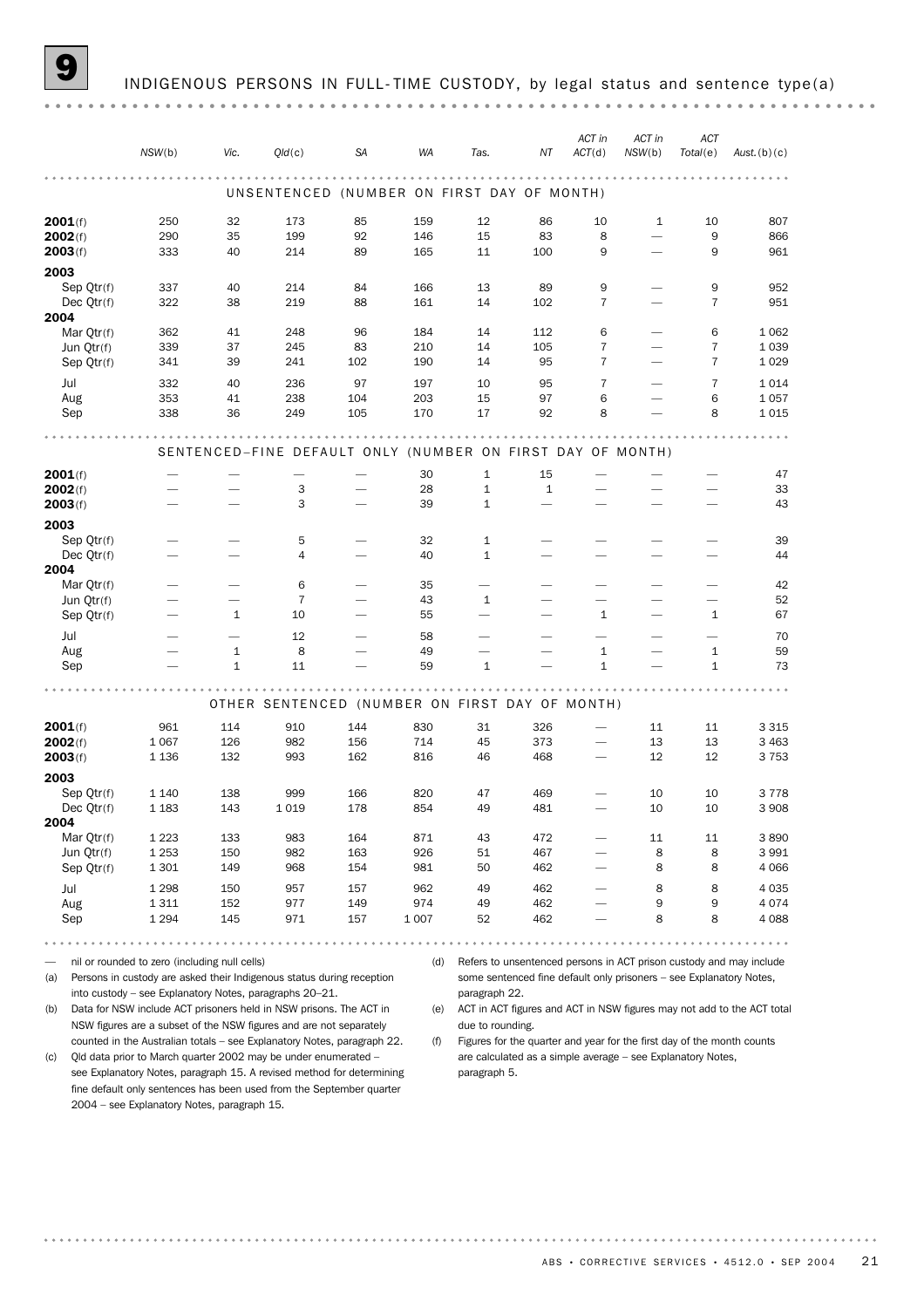| INDIGENOUS PERSONS IN FULL-TIME CUSTODY, by legal status and sentence type(a) |  |
|-------------------------------------------------------------------------------|--|
|-------------------------------------------------------------------------------|--|

**9** INDIGENOUS PERSONS IN FULL-TIME CUSTODY, by legal status and sentence type(a) *continued* . . . . . . . . . . . . . . . . . .  $0.10 - 0.1$ . . . . . . . . . . . *ACT in ACT in ACT NSW*(b) *Vic. Qld*(c) *SA WA Tas. NT ACT*(d) *NSW*(b) *Total*(e) *Aust.*(b)(c) . . . . . . TOTAL SENTENCED (NUMBER ON FIRST DAY OF MONTH) **2001**(f) 961 114 910 144 860 32 341 — 11 11 3361 **2002**(f) 1 067 126 985 156 742 45 374 — 13 14 3 496 **2003**(f) 1 136 132 996 162 854 46 468 — 12 12 3 796 2003 Sep Qtr(f) 1 140 138 1 004 166 852 48 469 — 10 10 3 817 Dec Qtr(f) 1 184 143 1 023 178 894 50 481 — 10 10 3 952 2004 Mar Qtr(f) 1 223 133 989 164 906 44 472 — 11 11 3 932 Jun Qtr(f) 1 253 150 989 163 969 52 467 — 8 8 4 043 Sep Qtr(f) 1 301 150 979 154 1 036 50 462 1 8 9 4 133 Jul 1 298 150 969 157 1 020 49 462 — 8 8 4 105 Aug 1 311 153 985 149 1 023 49 462 1 9 10 4 133 Sep 1 294 146 982 157 1 066 53 462 1 8 9 4 161 . . . . . . . . . . . . . . .  $\frac{1}{2}$  $\frac{1}{2} \left( \frac{1}{2} \right) \left( \frac{1}{2} \right)$ TOTAL (NUMBER ON FIRST DAY OF MONTH) **2001**(f) 1 211 146 1 083 230 1 019 43 427 10 11 21 4 168 **2002**(f) 1 357 161 1 184 248 887 60 457 8 14 22 4 362 **2003**(f) 1 469 172 1 210 251 1 019 58 569 9 12 20 4 757  $2003$ <br>Sep Qtr(f) Sep Qtr(f) 1 477 179 1 217 250 1 019 61 558 9 10 19 4 769 Dec Qtr(f) 1 506 181 1 242 266 1 054 64 583 7 10 17 4 903  $2004$ <br>Mar Otr(f) Mar Qtr(f) 1 585 174 1 237 260 1 090 58 584 6 11 16 4 993 Jun Qtr(f) 1 592 187 1 233 246 1 179 66 572 7 8 15 5 083 Sep Qtr(f) 1 642 189 1 220 256 1 226 64 557 8 8 16 5 162 Jul 1 630 190 1 205 254 1 217 59 557 7 8 15 5 119 Aug 1 664 194 1 223 253 1 226 64 559 7 9 16 5 190 Sep 1 632 182 1 231 262 1 236 70 554 9 8 17 5 176 . . . . . . . . . . . . . . . . . . . . . . . . . . . .  $\cdots$  $\begin{array}{cccccccccccccc} a & a & a & a & a & a & a \end{array}$ . . . . . . . . . .  $\rightarrow + +$ — nil or rounded to zero (including null cells) (d) Refers to unsentenced persons in ACT prison custody and may include (a) Persons in custody are asked their Indigenous status during reception some sentenced fine default only prisoners – see Explanatory Notes, into custody – see Explanatory Notes, paragraphs 20–21. paragraph 22. (b) Data for NSW include ACT prisoners held in NSW prisons. The ACT in

NSW figures are a subset of the NSW figures and are not separately counted in the Australian totals – see Explanatory Notes, paragraph 22. (e) ACT in ACT figures and ACT in NSW figures may not add to the ACT total due to rounding.

(f) Figures for the quarter and year for the first day of the month counts are calculated as a simple average – see Explanatory Notes, paragraph 5.

(c) Qld data prior to March quarter 2002 may be under enumerated – see Explanatory Notes, paragraph 15. A revised method for determining fine default only sentences has been used from the September quarter 2004 – see Explanatory Notes, paragraph 15.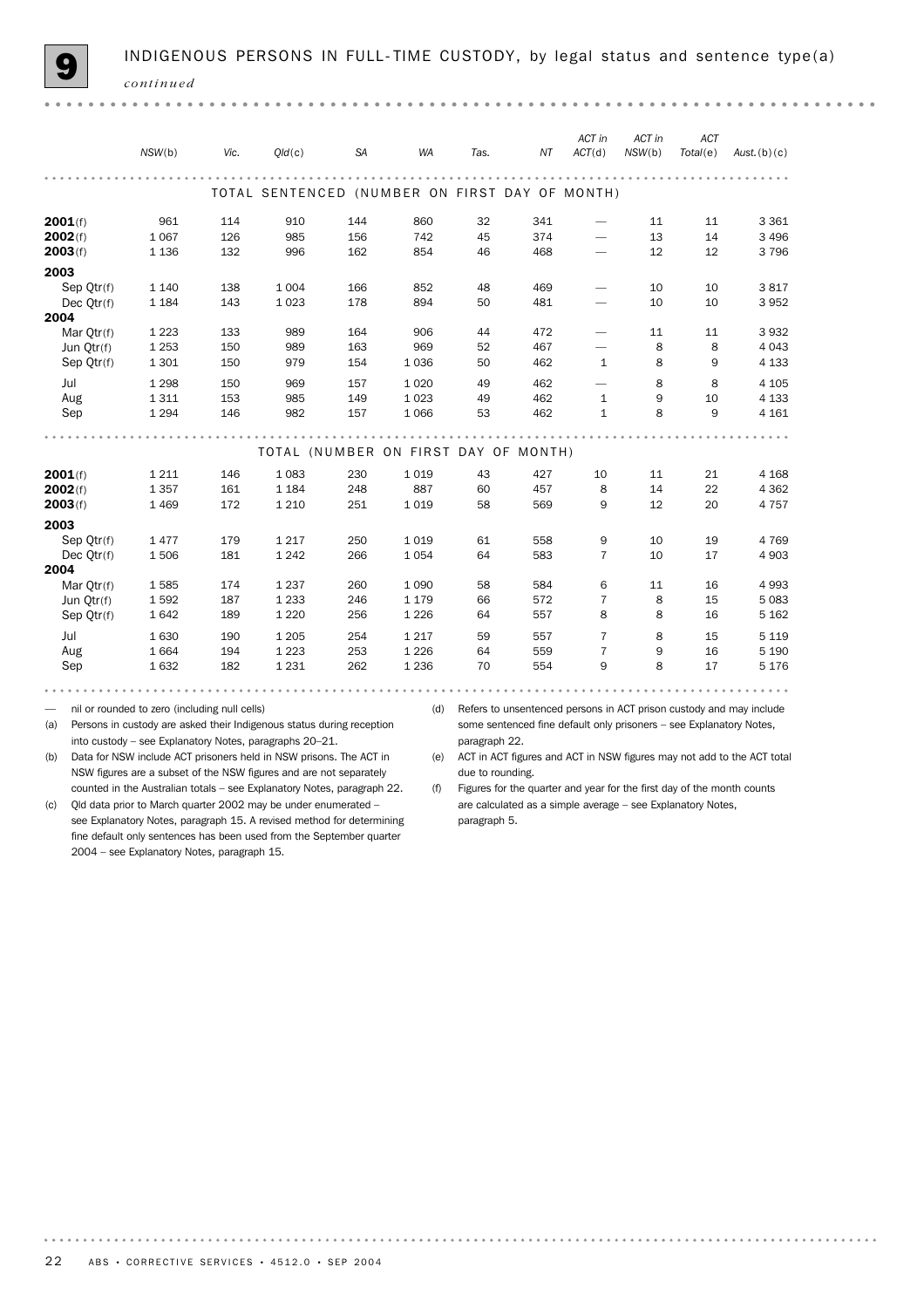(a) Periodic detention is a form of custody only used in NSW and the ACT.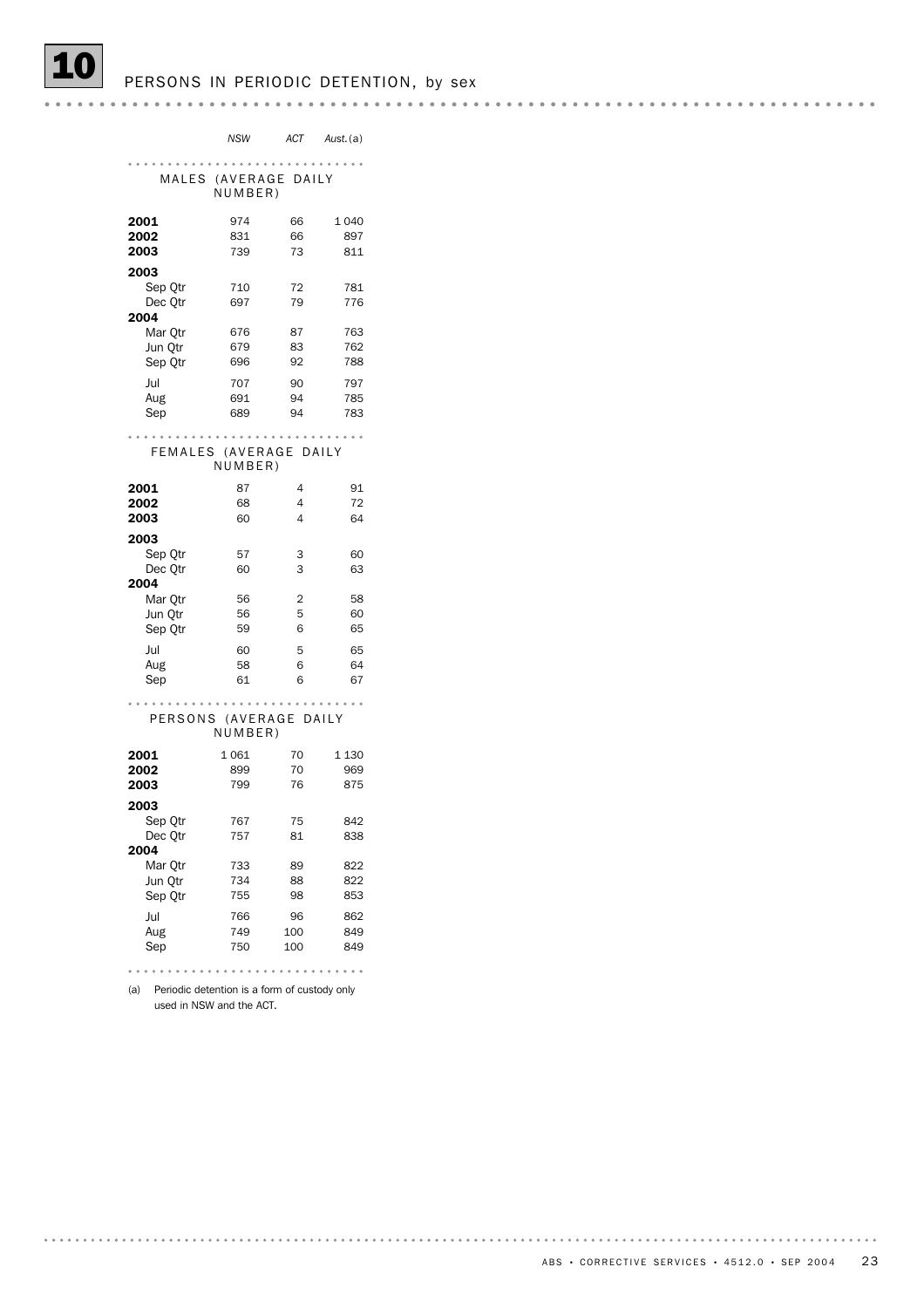PERIODIC DETENTION RATES, by sex

*NSW ACT Aust.*(a) MALES (RATE PER 100,000 ADULT POPULATION) 2001 40.1 56.5 14.3 2002 33.7 55.5 12.2 2003 29.7 60.7 10.9 **2003**<br>Sep Otr Sep Qtr 28.4 59.9 10.5 Dec Qtr 27.9 65.5 10.4  $2004$  Mar Qtr Mar Qtr 27.0 72.2 10.2 Jun Qtr 27.0 69.0 10.1 Sep Qtr 27.6 76.4 10.4 Jul 28.0 74.7 10.5 Aug 27.4 77.3 10.4 Sep 27.3 77.3 10.3 FEMALES (RATE PER 100,000 ADULT POPULATION) 2001 3.5 np 1.2 2002 2.7 np 1.0 2003 2.3 np 0.8 2003 Sep Qtr 2.2 np 0.8 Dec Qtr 2.3 np 0.8 2004 Mar Qtr 2.2 np 0.8 Jun Qtr 2.1 np 0.8 Sep Qtr 2.3 np 0.8 Jul 2.3 np 0.8 Aug 2.2 np 0.8 Sep 2.3 np 0.9 PERSONS (RATE PER 100,000 ADULT POPULATION) 2001 21.5 29.6 7.7 2002 17.9 29.0 6.5 2003 15.8 31.1 5.8 2003 Sep Qtr 15.1 30.6 5.5 Dec Qtr 14.9 33.1 5.5 2004 Mar Qtr 14.4 36.1 5.4 Jun Qtr 14.4 35.6 5.4 Sep Qtr 14.7 39.8 5.5 Jul 15.0 38.8 5.6 Aug 14.6 40.4 5.5 Sep 14.6 40.3 5.5 

np not available for publication but included in totals where applicable, unless otherwise indicated

(a) Periodic detention is a form of custody only used in NSW and the ACT.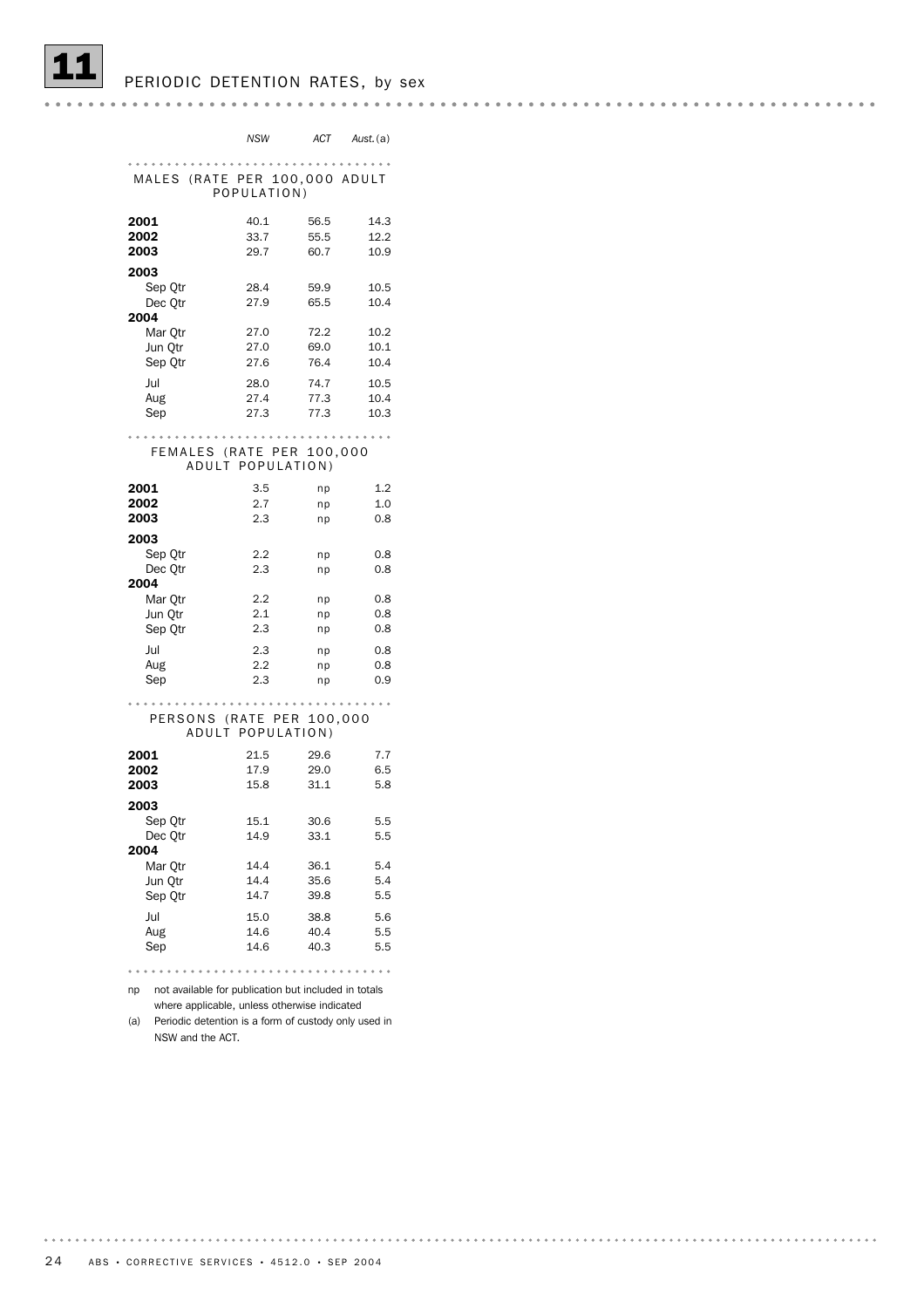|                    | <b>NSW</b>                           | Vic.     | Qld      | <b>SA</b>      | <b>WA</b>        | Tas.           | ΝT             | <b>ACT</b>     | Aust.      |
|--------------------|--------------------------------------|----------|----------|----------------|------------------|----------------|----------------|----------------|------------|
|                    |                                      |          |          |                |                  |                |                |                |            |
|                    | MALES (NUMBER ON FIRST DAY OF MONTH) |          |          |                |                  |                |                |                |            |
| 2001(a)            | 293                                  | 84       | 68       | 19             | 138              | 3              | 105            | 6              | 717        |
| 2002(a)            | 299                                  | 77       | 63       | 19             | 138              | 4              | 88             | 4              | 692        |
| 2003(a)            | 305                                  | 73       | 72       | 18             | 112              | 5              | 31             | 3              | 619        |
| 2003               |                                      |          |          |                |                  |                |                |                |            |
| Sep Qtr(a)         | 307                                  | 72       | 79       | 20             | 108              | 6              | 22             | 3              | 617        |
| Dec Otr(a)<br>2004 | 311                                  | 77       | 74       | 16             | 95               | 7              | 16             | 3              | 599        |
| Mar Qtr(a)         | 315                                  | 75       | 77       | 13             | 97               | $\overline{4}$ | 14             | 3              | 597        |
| Jun Qtr(a)         | 319                                  | 72       | 76       | 12             | 99               | 5              | 12             | 4              | 600        |
| Sep Qtr(a)         | 319                                  | 65       | 83       | 14             | 91               | 8              | 12             | 4              | 595        |
| Jul                | 318                                  | 67       | 83       | 11             | 91               | 8              | 14             | 4              | 596        |
| Aug                | 320                                  | 63       | 81       | 14             | 93               | 8              | 12             | 4              | 595        |
| Sep                | 318                                  | 65       | 85       | 16             | 88               | 8              | 11             | 4              | 595        |
|                    |                                      |          |          |                |                  |                |                |                |            |
|                    | FEMALES (NUMBER ON                   |          |          |                | <b>FIRST DAY</b> | 0F             | MONTH)         |                |            |
| 2001(a)            | 31                                   | 6        | 16       | 4              | 16               | 1              | 1              |                | 75         |
| 2002(a)            | 32                                   | 8        | 13       | 3              | 14               | $\mathbf{1}$   | 3              | $\mathbf{1}$   | 75         |
| 2003(a)            | 30                                   | 8        | 15       | 4              | 11               | $\overline{2}$ | 3              | $\mathbf{1}$   | 74         |
| 2003               |                                      |          |          |                |                  |                |                |                |            |
| Sep Qtr(a)         | 27                                   | 8        | 15       | 3              | 10               | $\overline{2}$ | $\overline{2}$ | $\mathbf 1$    | 68         |
| Dec Qtr(a)<br>2004 | 28                                   | 8        | 15       | $\overline{2}$ | 11               | $\overline{2}$ | 4              | $\mathbf{1}$   | 71         |
| Mar Otr(a)         | 33                                   | 9        | 8        | $\mathbf{1}$   | 12               | 4              | 3              | $\mathbf{1}$   | 70         |
| Jun Qtr(a)         | 38                                   | 9        | 15       | $\mathbf{1}$   | 11               | $\overline{2}$ | 3              | $\mathbf 1$    | 80         |
| Sep Qtr(a)         | 42                                   | 6        | 14       | $\overline{2}$ | 12               | 4              | 3              | $\overline{2}$ | 83         |
| Jul                | 39                                   | 6        | 14       | $\mathbf{1}$   | 12               | $\mathbf{1}$   | 3              | $\mathbf{1}$   | 77         |
| Aug                | 42                                   | 6        | 15       | $\overline{2}$ | 12               | 4              | 3              | $\overline{2}$ | 86         |
| Sep                | 44                                   | 5        | 13       | $\overline{2}$ | 12               | 6              | 3              | $\overline{2}$ | 87         |
|                    |                                      |          |          |                |                  |                |                |                |            |
|                    | PERSONS (NUMBER ON                   |          |          | <b>FIRST</b>   | DAY              | 0F             | $MONTH$ )      |                |            |
| 2001(a)            | 324                                  | 90       | 84       | 24             | 154              | 4              | 105            | $\overline{7}$ | 792        |
| 2002(a)<br>2003(a) | 331<br>335                           | 85<br>82 | 77<br>87 | 22<br>22       | 152<br>123       | 5<br>7         | 91<br>34       | 5<br>4         | 767<br>693 |
| 2003               |                                      |          |          |                |                  |                |                |                |            |
| Sep Qtr(a)         | 335                                  | 80       | 94       | 23             | 117              | 8              | 24             | 4              | 684        |
| Dec $Qtr(a)$       | 339                                  | 85       | 89       | 18             | 106              | 9              | 20             | 4              | 669        |
| 2004               |                                      |          |          |                |                  |                |                |                |            |
| Mar Qtr(a)         | 347                                  | 84       | 85       | 14             | 109              | 8              | 17             | 4              | 667        |
| Jun Qtr(a)         | 356<br>360                           | 81<br>71 | 91<br>97 | 13<br>15       | 111<br>103       | 6<br>12        | 15<br>15       | 5<br>6         | 679<br>679 |
| Sep Qtr(a)         |                                      |          |          |                |                  |                |                |                |            |
| Jul                | 357                                  | 73       | 97       | 12             | 103              | 9              | 17             | 5              | 673        |
| Aug<br>Sep         | 362<br>362                           | 69<br>70 | 96<br>98 | 16<br>18       | 105<br>100       | 12<br>14       | 15<br>14       | 6<br>6         | 681<br>682 |
|                    |                                      |          |          |                |                  |                |                |                |            |
|                    |                                      |          |          |                |                  |                |                |                |            |

— nil or rounded to zero (including null cells)

(a) Figures for the quarter and year for the first day of the month counts are calculated as a simple average – see Explanatory Notes, paragraph 5.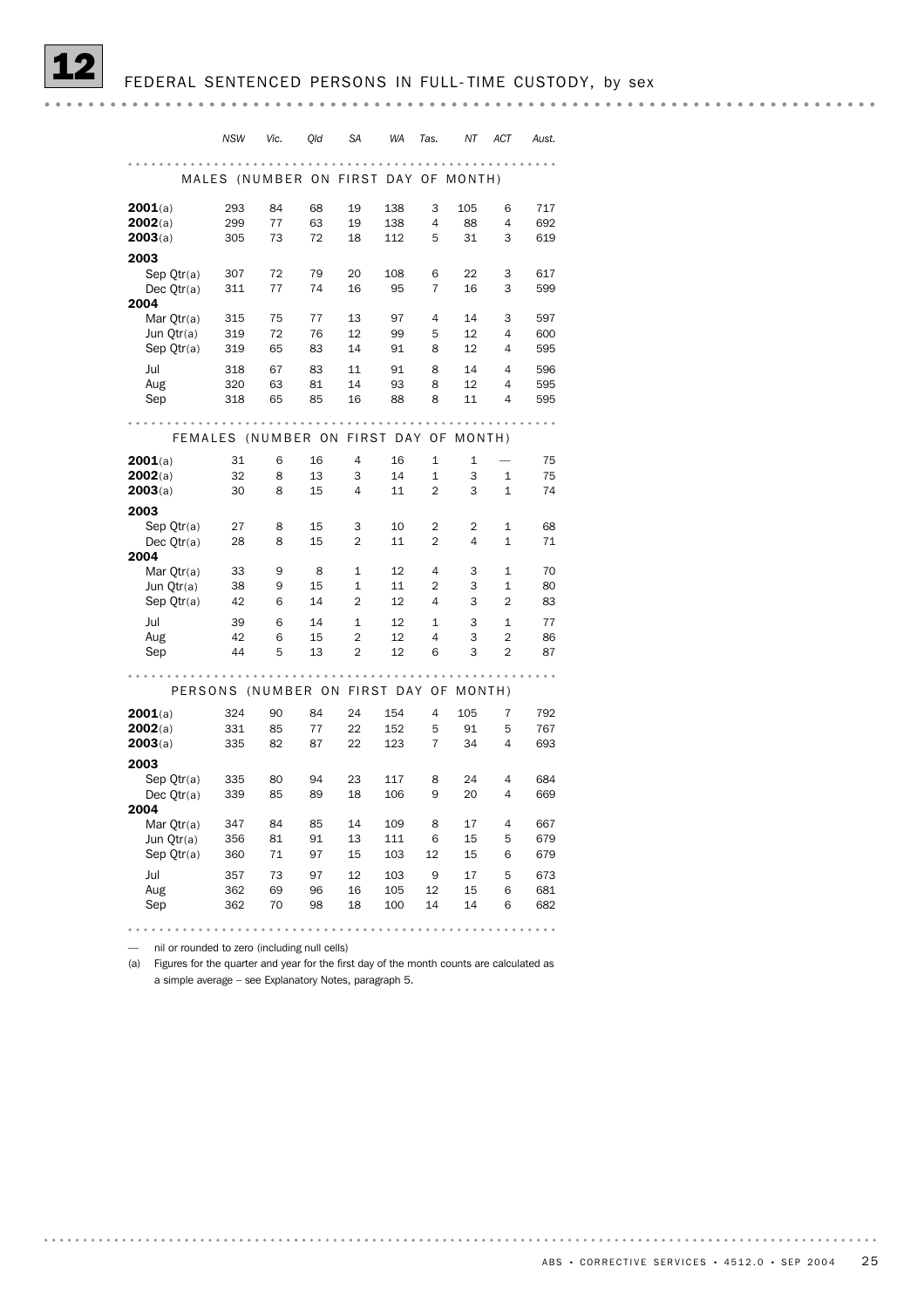|                            | <b>NSW</b>         | Vic.            | Qld                                        | <b>SA</b>          | WA                 | Tas.       | ΝT         | ACT        | Aust.        |
|----------------------------|--------------------|-----------------|--------------------------------------------|--------------------|--------------------|------------|------------|------------|--------------|
|                            |                    |                 |                                            |                    |                    |            |            |            |              |
|                            | MALES              |                 | (NUMBER ON FIRST DAY OF MONTH)             |                    |                    |            |            |            |              |
| 2001(b)                    | 15 155             | 5 3 0 6         | 13 0 27                                    | 5 0 6 4            | 4 0 3 0            | 787        | 1 0 5 4    | 1 0 9 2    | 45 515       |
| 2002(b)                    | 14 656             | 5 4 3 0         | 11 061                                     | 5 4 0 3            | 4 177              | 726        | 818        | 1036       | 43 306       |
| 2003(b)                    | 14 4 36            | 6 100           | 9 2 3 9                                    | 5016               | 3936               | 762        | 859        | 989        | 41 337       |
| 2003                       |                    |                 |                                            |                    |                    |            |            |            |              |
| Sep Qtr(b)                 | 14 3 7 2           | 6076            | 9 1 5 9                                    | 4931               | 3897               | 777        | 863        | 963        | 41 039       |
| Dec Qtr(b)                 | 14 2 28            | 6 3 3 3         | 9090                                       | 4872               | 3 9 1 0            | 804        | 882        | 961        | 41 081       |
| 2004                       |                    |                 |                                            |                    |                    |            |            |            |              |
| Mar $Qtr(b)$               | 14 099             | 6 2 6 8         | 9012                                       | 4 7 9 3            | 3955               | 802        | 903        | 963        | 40 795       |
| Jun Qtr(b)                 | 14 3 5 5           | 6 2 1 1         | 9 1 3 9                                    | 4 757              | 4 0 6 5            | 804        | 909        | 964        | 41 205       |
| Sep Qtr(b)                 | 14 4 95            | 6 5 9 4         | 9 1 8 9                                    | 4 757              | 4 2 1 7            | 813        | 915        | 892        | 41872        |
| Jul                        | 14 544             | 6 508           | 9 1 8 7                                    | 4 7 1 2            | 4 160              | 796        | 919        | 953        | 41 779       |
| Aug                        | 14 4 34            | 6 5 4 2         | 9 1 5 2                                    | 4 7 3 5            | 4 2 2 0            | 803        | 921        | 866        | 41 673       |
| Sep                        | 14 507             | 6732            | 9 2 2 8                                    | 4823               | 4 2 7 2            | 840        | 906        | 856        | 42 164       |
|                            |                    |                 |                                            |                    |                    |            |            |            |              |
|                            |                    |                 | FEMALES (NUMBER ON FIRST DAY OF MONTH)     |                    |                    |            |            |            |              |
| 2001(b)                    | 2679               | 1 1 2 4         | 3 3 5 8                                    | 1 2 7 0            | 1 2 0 1            | 165        | 141        | 238        | 10 176       |
| 2002(b)                    | 2 5 9 0            | 1 2 0 5         | 2 9 0 8                                    | 1 3 1 1            | 1 1 6 4            | 171        | 90         | 194        | 9632         |
| 2003(b)                    | 2 533              | 1 3 2 5         | 2 4 3 1                                    | 1 1 5 8            | 1 1 8 1            | 176        | 108        | 167        | 9080         |
| 2003                       |                    |                 |                                            |                    |                    |            |            |            |              |
| Sep Qtr(b)                 | 2 5 1 8            | 1 3 4 3         | 2 3 9 7                                    | 1 1 4 4            | 1 1 7 1            | 173        | 108        | 169        | 9024         |
| Dec Qtr(b)                 | 2472               | 1 4 2 7         | 2 4 3 3                                    | 1 1 2 1            | 1 1 6 2            | 172        | 118        | 163        | 9068         |
| 2004                       |                    |                 |                                            |                    |                    |            |            |            |              |
| Mar Qtr(b)                 | 2 4 4 0            | 1376            | 2 4 3 2<br>2 4 3 2                         | 1 0 6 8            | 1 1 5 9            | 170<br>182 | 125<br>121 | 163        | 8934<br>8983 |
| Jun $Qtr(b)$<br>Sep Qtr(b) | 2 5 0 3<br>2 5 6 4 | 1 3 2 4<br>1426 | 2 4 6 5                                    | 1 0 6 9<br>1 0 9 2 | 1 1 8 7<br>1 2 1 4 | 193        | 131        | 166<br>163 | 9 2 4 7      |
|                            |                    |                 |                                            |                    |                    |            |            |            |              |
| Jul                        | 2 5 5 1            | 1 4 0 9         | 2 4 2 3                                    | 1073               | 1 2 2 0            | 185        | 124        | 169        | 9 1 5 4      |
| Aug                        | 2 554              | 1 4 2 5         | 2 4 6 2                                    | 1078               | 1 2 1 5            | 197        | 134        | 168        | 9 2 3 3      |
| Sep                        | 2586               | 1444            | 2 5 0 9                                    | 1 1 2 4            | 1 2 0 8            | 197        | 135        | 151        | 9 3 5 4      |
|                            |                    |                 | PERSONS (NUMBER ON FIRST DAY OF MONTH) (c) |                    |                    |            |            |            |              |
|                            |                    |                 |                                            |                    |                    |            |            |            |              |
| 2001(b)                    | 17958              | 6 5 63          | 16 3 85                                    | 6386               | 5 2 3 2            | 952        | 1 1 9 5    | 1 3 3 0    | 56 000       |
| 2002(b)                    | 17 340             | 6755            | 13 969                                     | 6764               | 5 3 4 1            | 896<br>939 | 908<br>967 | 1 2 3 0    | 53 203       |
| 2003(b)                    | 17 104             | 7619            | 11 670                                     | 6 2 1 5            | 5 1 1 7            |            |            | 1 1 5 6    | 50 787       |
| 2003<br>Sep Qtr(b)         | 17 022             | 7 602           | 11 557                                     | 6 1 0 3            | 5 0 68             | 950        | 971        | 1 1 3 3    | 50 406       |
| Dec $Qtr(b)$               | 16811              | 8 0 1 1         | 11 523                                     | 6023               | 5072               | 977        | 999        | 1 1 2 4    | 50 541       |
| 2004                       |                    |                 |                                            |                    |                    |            |            |            |              |
| Mar $Qtr(b)$               | 16 621             | 7972            | 11 4 4 4                                   | 5894               | 5 115              | 973        | 1028       | 1 1 2 6    | 50 172       |
| Jun Qtr(b)                 | 16 933             | 7844            | 11 570                                     | 5860               | 5 2 5 2            | 986        | 1 0 3 0    | 1 1 3 0    | 50 606       |
| Sep Qtr(b)                 | 17 124             | 8 3 0 1         | 11 654                                     | 5878               | 5432               | 1 0 0 6    | 1046       | 1 0 5 4    | 51 495       |
| Jul                        | 17 165             | 8 2 0 3         | 11 610                                     | 5816               | 5 3 8 0            | 981        | 1043       | 1 1 2 2    | 51 320       |
| Aug                        | 17 052             | 8 2 2 8         | 11 614                                     | 5840               | 5435               | 1 0 0 0    | 1055       | 1 0 3 4    | 51 258       |
| Sep                        | 17 156             | 8471            | 11 737                                     | 5977               | 5 4 8 0            | 1 0 3 7    | 1041       | 1 0 0 7    | 51 906       |
|                            |                    |                 |                                            |                    |                    |            |            |            |              |
|                            |                    |                 |                                            |                    |                    |            |            |            |              |

(a) With the exception of Vic. and Tas., the number of persons in community-based corrections includes those persons with breached or suspended orders.

(b) Figures for the quarter and year for first day of the month counts are calculated as a simple average – see Explanatory Notes, paragraph 5.

(c) Includes persons whose sex is unknown.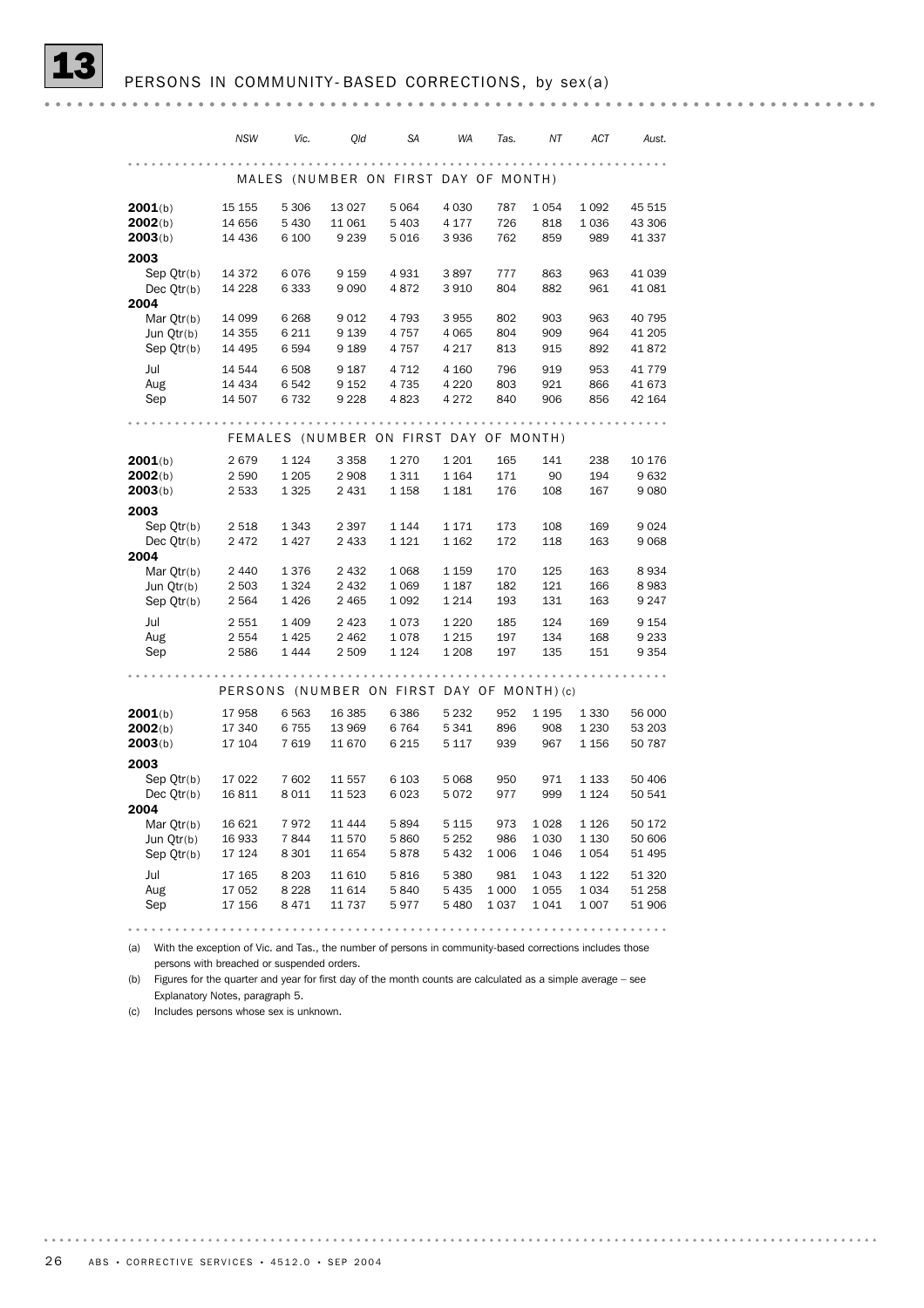|                          | <b>NSW</b>     | Vic.           | Qld            | <b>SA</b>      | WA             | Tas.           | ΝT                                      | ACT            | Aust.          |
|--------------------------|----------------|----------------|----------------|----------------|----------------|----------------|-----------------------------------------|----------------|----------------|
|                          |                |                |                |                |                |                |                                         |                |                |
|                          | MALES          |                |                |                |                |                | (RATE PER 100,000 ADULT POPULATION)     |                |                |
| 2001(b)                  | 624.4          | 290.3          | 957.6          | 901.0          | 567.9          | 457.0          | 1 4 4 6.3                               | 940.0          | 627.9          |
| 2002(b)                  | 594.5          | 295.5          | 802.8          | 949.1          | 584.7          | 422.3          | 1 1 1 6.4                               | 875.1          | 591.0          |
| 2003(b)                  | 579.5          | 327.7          | 653.4          | 872.2          | 543.3          | 439.3          | 1 180.9                                 | 826.9          | 556.2          |
| 2003                     |                |                |                |                |                |                |                                         |                |                |
| Sep Qtr(b)               | 575.2          | 324.7          | 645.9          | 855.4          | 535.7          | 447.0          | 1 194.6                                 | 803.0          | 550.3          |
| Dec $Qtr(b)$             | 569.4          | 339.4          | 634.1          | 844.5          | 536.6          | 460.2          | 1 199.6                                 | 800.5          | 549.7          |
| 2004<br>Mar Otr(b)       | 562.8          | 334.5          | 624.6          | 829.0          | 539.9          | 457.4          | 1 2 2 6 . 1                             | 801.1          | 543.8          |
| Jun Qtr(b)               | 571.1          | 330.4          | 628.9          | 820.8          | 551.8          | 456.6          | 1 2 3 2.5                               | 801.4          | 547.0          |
| Sep Qtr(b)               | 574.7          | 349.0          | 627.3          | 818.9          | 569.4          | 459.0          | 1 2 3 5 . 3                             | 737.1          | 553.1          |
| Jul                      | 576.7          | 344.5          | 627.2          | 811.2          | 561.7          | 449.4          | 1 240.3                                 | 787.8          | 551.9          |
| Aug                      | 572.3          | 346.3          | 624.8          | 815.1          | 569.8          | 453.3          | 1 243.0                                 | 715.8          | 550.5          |
| Sep                      | 575.2          | 356.3          | 630.0          | 830.3          | 576.8          | 474.2          | 1 2 2 2.7                               | 707.6          | 557.0          |
|                          |                |                |                |                |                |                |                                         |                |                |
|                          | <b>FEMALES</b> |                |                |                |                |                | (RATE PER 100,000 ADULT POPULATION)     |                |                |
| 2001(b)                  | 107.3          | 59.1           | 242.8          | 216.2          | 169.3          | 90.4           | 221.3                                   | 200.2          | 136.7          |
| 2002(b)                  | 101.5          | 62.3           | 204.9          | 220.4          | 161.0          | 93.9           | 136.4                                   | 156.7          | 126.8          |
| 2003(b)                  | 98.2           | 67.7           | 166.8          | 192.9          | 160.5          | 96.1           | 165.0                                   | 133.6          | 117.9          |
| 2003                     |                |                |                |                |                |                |                                         |                |                |
| Sep Otr(b)               | 97.3           | 68.3           | 163.6          | 190.2          | 158.4          | 94.0           | 165.6                                   | 134.6          | 116.7          |
| Dec Qtr(b)               | 95.7           | 72.7           | 165.8          | 186.4          | 157.1          | 93.5           | 179.5                                   | 130.3          | 117.3          |
| 2004<br>Mar Qtr(b)       | 94.2           | 69.9           | 164.7          | 177.3          | 156.0          | 92.1           | 191.0                                   | 130.4          | 115.2          |
| Jun Otr(b)               | 96.4           | 67.0           | 163.5          | 177.0          | 158.7          | 97.7           | 183.7                                   | 132.6          | 115.3          |
| Sep Qtr(b)               | 98.5           | 72.0           | 164.9          | 180.6          | 161.9          | 103.5          | 199.1                                   | 129.1          | 118.4          |
| Jul                      | 98.0           | 71.1           | 162.1          | 177.5          | 162.7          | 99.2           | 188.5                                   | 134.1          | 117.2          |
| Aug                      | 98.1           | 71.9           | 164.7          | 178.3          | 162.0          | 105.6          | 203.7                                   | 133.3          | 118.2          |
| Sep                      | 99.4           | 72.9           | 167.8          | 185.9          | 161.1          | 105.6          | 205.2                                   | 119.8          | 119.7          |
|                          |                |                |                |                |                |                |                                         |                |                |
|                          | PERSONS        |                |                |                |                |                | (RATE PER 100,000 ADULT POPULATION) (c) |                |                |
| 2001(b)                  | 364.7          | 176.0          | 597.3          | 555.7          | 368.5          | 268.4          | 873.9                                   | 565.9          | 381.1          |
| 2002(b)                  | 345.6          | 179.1          | 499.4          | 581.1          | 371.7          | 253.4          | 651.9                                   | 508.2          | 356.5          |
| 2003(b)                  | 337.4          | 199.5          | 406.4          | 528.8          | 350.5          | 262.9          | 699.8                                   | 472.2          | 335.6          |
| 2003                     |                |                |                |                |                |                |                                         |                |                |
| Sep Qtr(b)<br>Dec Otr(b) | 334.7<br>330.7 | 198.1<br>209.3 | 400.8<br>397.2 | 518.0<br>511.2 | 345.6<br>345.5 | 265.5<br>271.9 | 705.6<br>718.7                          | 460.8<br>458.1 | 331.8<br>332.5 |
| 2004                     |                |                |                |                |                |                |                                         |                |                |
| Mar Otr(b)               | 326.2          | 207.4          | 392.0          | 499.3          | 346.6          | 269.8          | 738.4                                   | 458.8          | 328.8          |
| Jun Qtr(b)               | 331.3          | 203.4          | 393.5          | 495.2          | 353.8          | 272.3          | 738.6                                   | 460.0          | 330.2          |
| Sep Qtr(b)               | 334.1          | 214.4          | 393.7          | 495.8          | 364.4          | 276.6          | 748.0                                   | 426.9          | 334.8          |
| Jul                      | 334.9          | 211.9          | 392.3          | 490.6          | 361.0          | 269.8          | 745.6                                   | 454.3          | 333.6          |
| Aug                      | 332.7          | 212.6          | 392.4          | 492.6          | 364.6          | 275.0          | 754.2                                   | 418.6          | 333.2          |
| Sep                      | 334.8          | 218.8          | 396.5          | 504.2          | 367.7          | 285.2          | 744.2                                   | 407.7          | 337.4          |
|                          |                |                |                |                |                |                |                                         |                |                |

(a) With the exception of Vic. and Tas., the number of persons in community-based corrections includes those persons with breached or suspended orders.

(b) Figures for the quarter and year for the first day of the month are calculated as a simple average – see Explanatory Notes, paragraph 5.

(c) Includes persons whose sex is unknown.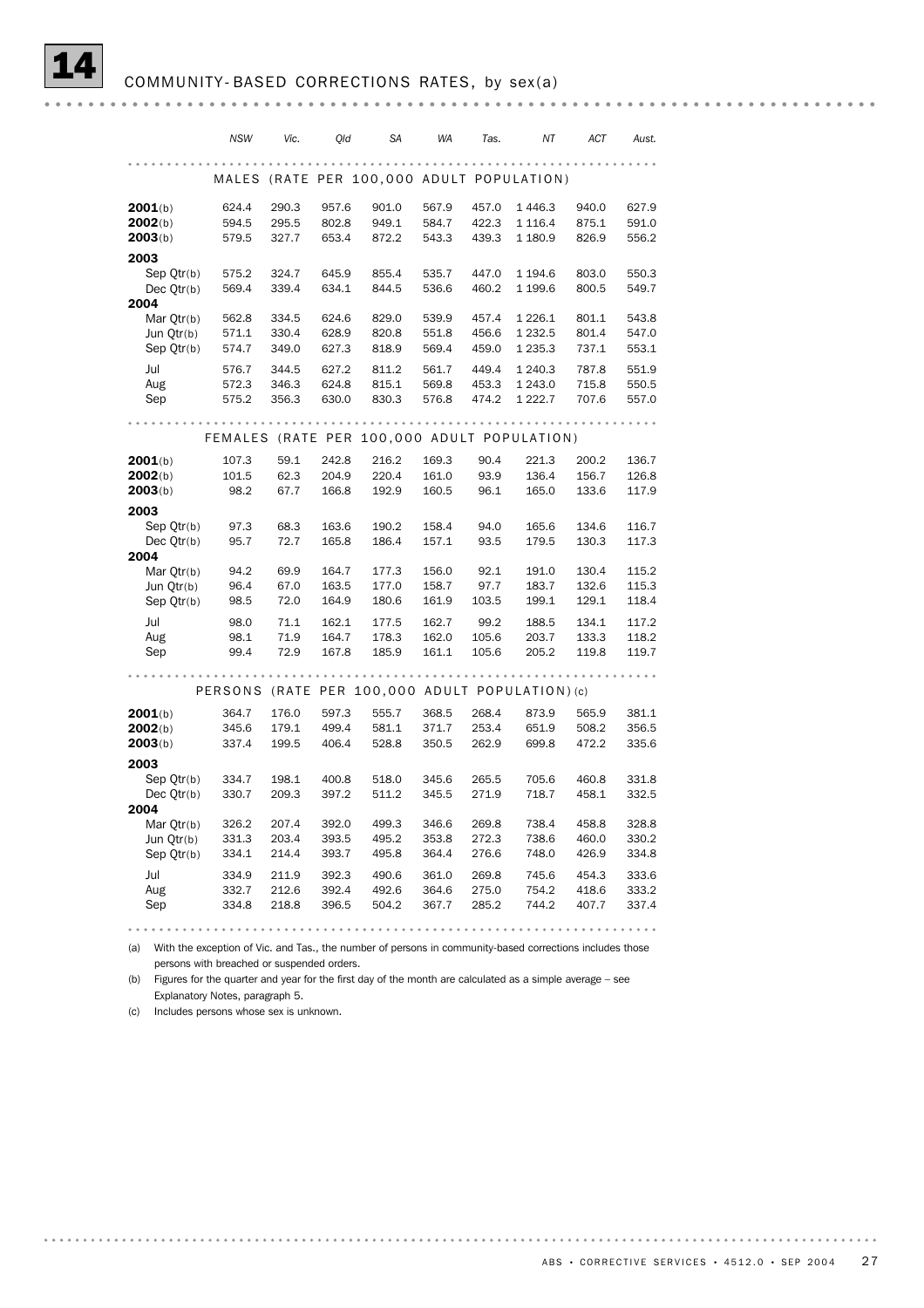|                      | NSW(c)                                                      | Vic.                 | Qld                | SA           | WA(d)                                              | Tas.                 | NT                                                      | ACT                               | Aust.(c)(d)                                                 |
|----------------------|-------------------------------------------------------------|----------------------|--------------------|--------------|----------------------------------------------------|----------------------|---------------------------------------------------------|-----------------------------------|-------------------------------------------------------------|
|                      |                                                             |                      |                    |              |                                                    |                      |                                                         |                                   |                                                             |
|                      |                                                             |                      |                    |              | RESTRICTED MOVEMENT (NUMBER ON FIRST DAY OF MONTH) |                      |                                                         |                                   |                                                             |
| 2001(e)              | 184                                                         | $\ddotsc$            | 151                | 187          | 85                                                 | $\ddot{\phantom{0}}$ | 41                                                      |                                   | 648                                                         |
| 2002(e)              | 199                                                         | $\ddot{\phantom{a}}$ | 81                 | 211          | 84                                                 | $\ddot{\phantom{0}}$ | 37                                                      | 2                                 | 613                                                         |
| 2003(e)              | 218                                                         | $\ddotsc$            | 65                 | 245          | 71                                                 | $\ddot{\phantom{0}}$ | 57                                                      | $\overline{2}$                    | 658                                                         |
| 2003                 |                                                             |                      |                    |              |                                                    |                      |                                                         |                                   |                                                             |
| Sep $Qtr(e)$         | 215                                                         | $\ddotsc$            | 66                 | r252         | 72                                                 | $\ddotsc$            | 53                                                      | $\mathbf{1}$                      | r659                                                        |
| Dec $Qtr(e)$         | 195                                                         | $\ddot{\phantom{0}}$ | 58                 | r285         | 54                                                 | $\ddot{\phantom{0}}$ | 62                                                      | 3                                 | r657                                                        |
| 2004                 |                                                             |                      |                    |              |                                                    |                      |                                                         |                                   |                                                             |
| Mar $Qtr(e)$         | 202                                                         |                      | 66                 | r334         | 58                                                 | $\ddotsc$            | 63                                                      | $\overline{4}$                    | r728                                                        |
| Jun Otr(e)           | 192                                                         | 7                    | 75                 | 324          | 77                                                 | $\ddot{\phantom{0}}$ | 52                                                      | 3                                 | 730                                                         |
| Sep $Qtr(e)$         | 171                                                         | 18                   | 62                 | 326          | 11                                                 | $\sim$ $\sim$        | 51                                                      | 5                                 | 645                                                         |
| Jul                  | 165                                                         | 18                   | 62                 | 322          | 11                                                 | $\ddotsc$            | 50                                                      | 3                                 | 631                                                         |
| Aug                  | 170                                                         | 20                   | 60                 | 325          | 12                                                 | $\ddot{\phantom{a}}$ | 55                                                      | 5                                 | 647                                                         |
| Sep                  | 179                                                         | 17                   | 63                 | 332          | 10                                                 | $\ddot{\phantom{0}}$ | 48                                                      | 7                                 | 656                                                         |
|                      |                                                             |                      |                    |              |                                                    |                      |                                                         |                                   |                                                             |
|                      | REPARATION-FINE OPTION (NUMBER ON FIRST DAY OF MONTH)       |                      |                    |              |                                                    |                      |                                                         |                                   |                                                             |
| 2001(e)<br>2002(e)   | 118<br>56                                                   | 1 0 9 2<br>1 1 0 7   | 4 7 1 1<br>2 6 3 2 | 1742<br>1891 | 541<br>398                                         | 71<br>95             | 211<br>25                                               | $\ddot{\phantom{0}}$              | 8 4 8 5<br>6 2 0 3                                          |
| 2003(e)              | $\overline{7}$                                              | 1 5 9 0              | 1940               | 1 3 0 1      | 388                                                | 85                   | 3                                                       | $\ddot{\phantom{0}}$<br>$\ddotsc$ | 5 3 1 4                                                     |
|                      |                                                             |                      |                    |              |                                                    |                      |                                                         |                                   |                                                             |
| 2003                 |                                                             |                      |                    |              |                                                    |                      |                                                         |                                   |                                                             |
| Sep Qtr(e)           | 11                                                          | 1517                 | 1878               | 1 2 0 6      | 342                                                | 73                   | 3                                                       | $\ddot{\phantom{0}}$              | 5 0 3 0                                                     |
| Dec $Qtr(e)$<br>2004 | 12                                                          | 1692                 | 1757               | 1 0 9 2      | 349                                                | 77                   | 3                                                       | $\sim$ $\sim$                     | 4 9 8 1                                                     |
| Mar $Qtr(e)$         | 17                                                          | 1 6 4 3              | 1729               | 986          | 272                                                | 78                   | 3                                                       | $\ddot{\phantom{0}}$              | 4 7 2 8                                                     |
| Jun Qtr(e)           | 74                                                          | 1 3 9 9              | 1705               | 957          | 355                                                | 94                   | 3                                                       | $\ddot{\phantom{0}}$              | 4587                                                        |
| Sep $Qtr(e)$         | 117                                                         | 1591                 | 1629               | 939          | 317                                                | 111                  | $\overline{2}$                                          | $\ddot{\phantom{0}}$              | 4 706                                                       |
|                      |                                                             |                      |                    |              |                                                    |                      |                                                         |                                   |                                                             |
| Jul                  | 103                                                         | 1 5 0 2              | 1656               | 948          | 330                                                | 101                  | $\overline{2}$<br>2                                     | $\ddot{\phantom{0}}$              | 4 6 4 2                                                     |
| Aug<br>Sep           | 113<br>135                                                  | 1562<br>1709         | 1636<br>1596       | 936<br>934   | 298<br>322                                         | 112<br>119           | 2                                                       | $\ddot{\phantom{0}}$              | 4659<br>4817                                                |
|                      |                                                             |                      |                    |              |                                                    |                      |                                                         |                                   |                                                             |
|                      | REPARATION-COMMUNITY SERVICE (NUMBER ON FIRST DAY OF MONTH) |                      |                    |              |                                                    |                      |                                                         |                                   |                                                             |
| 2001(e)              | 4926                                                        | 935                  | 2 1 4 8            | 1374         | 2 2 3 0                                            | 342                  | 298                                                     | 190                               | 12 441                                                      |
| 2002(e)              | 4 4 4 7                                                     | 915                  | 2 1 1 6            | 1534         | 2 3 2 9                                            | 379                  | 242                                                     | 159                               | 12 120                                                      |
| 2003(e)              | 4 4 1 1                                                     | 945                  | 1883               | 1566         | 2 1 4 8                                            | 380                  | 256                                                     | 140                               | 11 730                                                      |
| 2003                 |                                                             |                      |                    |              |                                                    |                      |                                                         |                                   |                                                             |
| Sep $Qtr(e)$         | 4 4 2 5                                                     | 960                  | 1877               | 1564         | 2 1 2 3                                            | 391                  | 257                                                     | 140                               | 11 738                                                      |
| Dec $Qtr(e)$         | 4 3 6 3                                                     | 1 0 0 3              | 1834               | 1 5 0 5      | 2 1 3 6                                            | 407                  | 243                                                     | 127                               | 11 619                                                      |
| 2004                 |                                                             |                      |                    |              |                                                    |                      |                                                         |                                   |                                                             |
| Mar Qtr(e)           | 4 3 4 7                                                     | 1 0 1 6              | 1834               | 1421         | 2 1 4 2                                            | 407                  | 256                                                     | 123                               | 11 547                                                      |
| Jun Qtr(e)           | 4 3 9 9                                                     | 1 1 2 3              | 1891               | 1440         | 2 145                                              | 425                  | 256                                                     | 121                               | 11 799                                                      |
| Sep Qtr(e)           | 4 4 3 8                                                     | 1 148                | 1 940              | 1458         | 2 193                                              | 415                  | 259                                                     | 113                               | 11 963                                                      |
| Jul                  | 4 4 3 1                                                     | 1 1 3 3              | 1960               | 1441         | 2 162                                              | 410                  | 264                                                     | 115                               | 11 916                                                      |
| Aug                  | 4 4 2 0                                                     | 1 1 4 8              | 1916               | 1428         | 2 2 1 5                                            | 413                  | 258                                                     | 122                               | 11 9 20                                                     |
| Sep                  | 4 4 6 2                                                     | 1 163                | 1 945              | 1504         | 2 2 0 1                                            | 421                  | 256                                                     | 102                               | 12 054                                                      |
|                      |                                                             |                      |                    |              |                                                    |                      |                                                         |                                   |                                                             |
|                      |                                                             |                      |                    |              |                                                    |                      | .                                                       |                                   |                                                             |
| not applicable       |                                                             |                      |                    | (c)          |                                                    |                      | Bail figures in NSW prior to September quarter 2003 are |                                   |                                                             |
|                      | nil or rounded to zero (including null cells)               |                      |                    |              |                                                    |                      |                                                         |                                   | under enumerated – see Explanatory Notes, paragraph 13.     |
| revised<br>r         |                                                             |                      |                    | (d)          |                                                    |                      | Bail figures for WA became available from December      |                                   |                                                             |
| (a)                  | If a person has more than one type of order, they are       |                      |                    |              |                                                    |                      | quarter 2003 – see Explanatory Notes, paragraph 34.     |                                   |                                                             |
|                      | counted against each order in this table. If a person has   |                      |                    |              |                                                    |                      |                                                         |                                   | Prior to the September quarter 2004, counts of restricted   |
|                      | more than one order of the same order type, they are        |                      |                    |              |                                                    |                      |                                                         |                                   | movement included conditional bail orders. These are now    |
|                      | counted once in the order type.                             |                      |                    |              | included in bail orders.                           |                      |                                                         |                                   |                                                             |
| (b)                  | With the exception of Vic. and Tas., the number of persons  |                      |                    | (e)          |                                                    |                      |                                                         |                                   | Figures for the quarter and year for first day of the month |
|                      | in community-based corrections includes those persons       |                      |                    |              |                                                    |                      | counts are calculated as a simple average - see         |                                   |                                                             |
|                      | with breached or suspended orders.                          |                      |                    |              | Explanatory Notes, paragraph 5.                    |                      |                                                         |                                   |                                                             |
|                      |                                                             |                      |                    |              |                                                    |                      |                                                         |                                   |                                                             |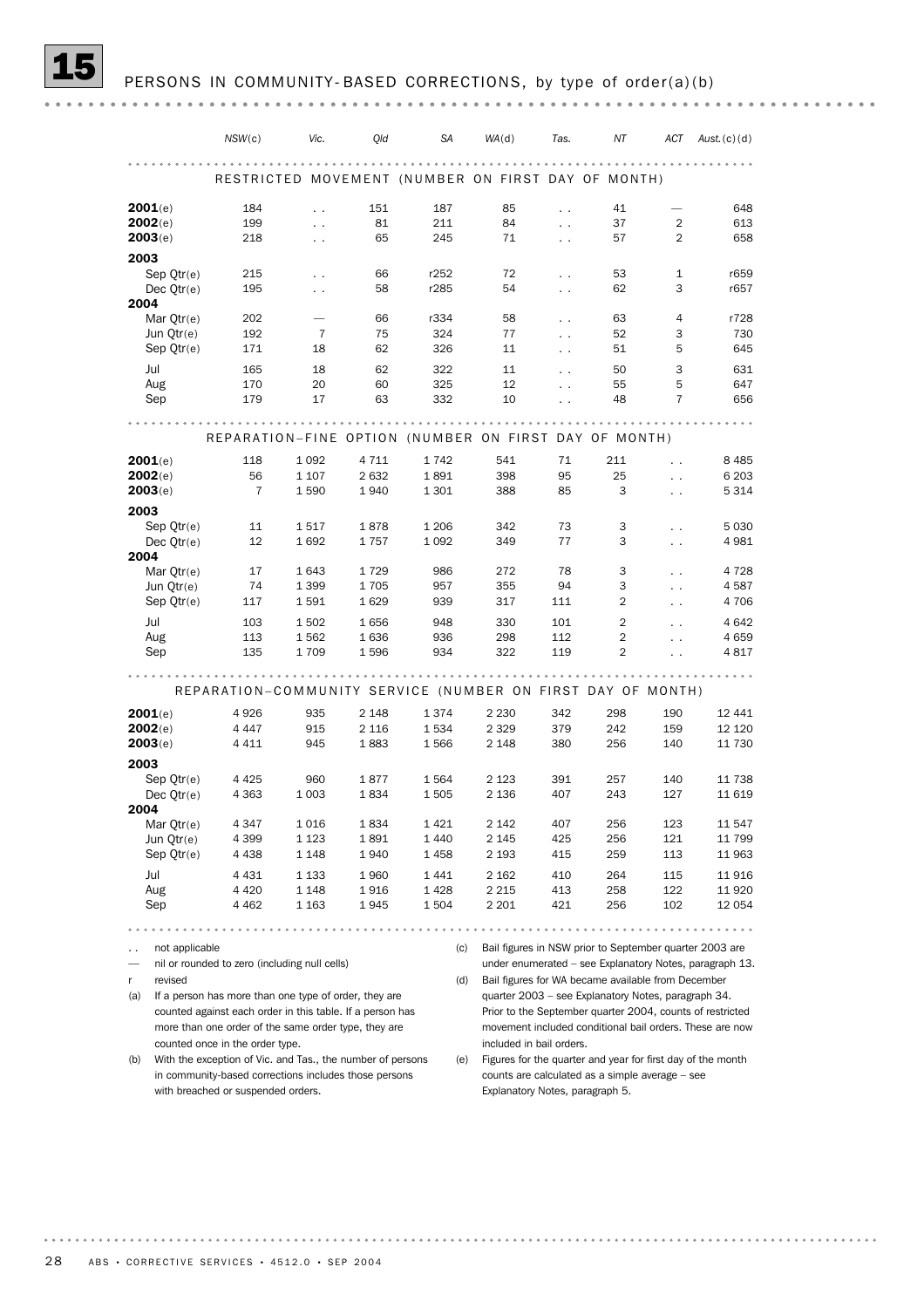|                | NSW(c)                                                               | Vic.                 | Qld                  | SA      | WA(d)                | Tas.                                                | ΝT  | ACT | Aust.(c)(d)                                                 |
|----------------|----------------------------------------------------------------------|----------------------|----------------------|---------|----------------------|-----------------------------------------------------|-----|-----|-------------------------------------------------------------|
|                |                                                                      |                      |                      |         |                      |                                                     |     |     |                                                             |
|                | SUPERVISION (COMPLIANCE)-PAROLE (NUMBER ON FIRST DAY OF MONTH)       |                      |                      |         |                      |                                                     |     |     |                                                             |
| 2001(e)        | 3 4 2 2                                                              | 1 0 3 5              | 1 4 6 9              | 919     | 1 2 0 3              | 110                                                 | 172 | 141 | 8471                                                        |
| 2002(e)        | 3 4 2 5                                                              | 1 1 9 8              | 1 2 5 2              | 904     | 1 3 0 3              | 88                                                  | 163 | 133 | 8 4 6 5                                                     |
| 2003(e)        | 3573                                                                 | 1 3 3 5              | 1 0 4 5              | 931     | 1 2 6 4              | 92                                                  | 150 | 111 | 8 5 0 2                                                     |
|                |                                                                      |                      |                      |         |                      |                                                     |     |     |                                                             |
| 2003           |                                                                      |                      |                      |         |                      |                                                     |     |     |                                                             |
| Sep Otr(e)     | 3579                                                                 | 1 3 4 5              | 1 0 1 3              | 895     | 1275                 | 93                                                  | 141 | 104 | 8 4 4 3                                                     |
| Dec $Qtr(e)$   | 3620                                                                 | 1 3 8 0              | 978                  | 898     | 1 2 3 5              | 96                                                  | 154 | 106 | 8 4 6 6                                                     |
| 2004           |                                                                      |                      |                      |         |                      |                                                     |     |     |                                                             |
| Mar Qtr(e)     | 3631                                                                 | 1452                 | 952                  | 910     | 1 2 5 0              | 98                                                  | 150 | 119 | 8 5 6 3                                                     |
| Jun Otr(e)     | 3 6 8 3                                                              | 1467                 | 921                  | 941     | 1 2 2 2              | 102                                                 | 155 | 121 | 8 6 1 2                                                     |
| Sep $Qtr(e)$   | 3803                                                                 | 1459                 | 928                  | 982     | 1 2 6 1              | 93                                                  | 155 | 107 | 8788                                                        |
| Jul            | 3825                                                                 | 1478                 | 930                  | 981     | 1 2 4 9              | 99                                                  | 154 | 112 | 8828                                                        |
| Aug            | 3788                                                                 | 1 4 3 8              | 930                  | 983     | 1 2 4 9              | 92                                                  | 157 | 103 | 8 7 4 0                                                     |
|                |                                                                      |                      |                      |         |                      |                                                     |     |     |                                                             |
| Sep            | 3795                                                                 | 1 4 6 2              | 923                  | 981     | 1 2 8 5              | 88                                                  | 155 | 107 | 8796                                                        |
|                |                                                                      |                      |                      |         |                      |                                                     |     |     |                                                             |
|                | SUPERVISION (COMPLIANCE)-BAIL (NUMBER ON FIRST DAY OF MONTH)         |                      |                      |         |                      |                                                     |     |     |                                                             |
| 2001(e)        | 188                                                                  | $\ddot{\phantom{0}}$ | $\ddot{\phantom{0}}$ | 222     | $\ddotsc$            | $\ddot{\phantom{0}}$                                | 1   | 155 | 565                                                         |
| 2002(e)        | 172                                                                  | $\ddot{\phantom{0}}$ | $\ddot{\phantom{0}}$ | 300     | $\ddotsc$            | $\ddotsc$                                           | 3   | 197 | 671                                                         |
| 2003(e)        | 288                                                                  | $\ddot{\phantom{0}}$ | $\ddot{\phantom{0}}$ | 439     | 7                    | $\ddot{\phantom{0}}$                                | 3   | 185 | 922                                                         |
| 2003           |                                                                      |                      |                      |         |                      |                                                     |     |     |                                                             |
| Sep $Qtr(e)$   | 454                                                                  | $\ddotsc$            | $\ddot{\phantom{0}}$ | 469     | $\ddot{\phantom{0}}$ | $\ddot{\phantom{0}}$                                | 3   | 194 | 1 1 2 0                                                     |
| Dec $Qtr(e)$   | 381                                                                  |                      |                      | 464     | 27                   |                                                     | 5   | 185 | 1 0 6 3                                                     |
| 2004           |                                                                      | $\ddotsc$            | $\ddot{\phantom{0}}$ |         |                      | $\sim$ $\sim$                                       |     |     |                                                             |
|                |                                                                      |                      |                      |         |                      |                                                     |     |     |                                                             |
| Mar $Qtr(e)$   | 299                                                                  | $\ddotsc$            | $\ddot{\phantom{0}}$ | 535     | 67                   | $\sim$ $\sim$                                       | 7   | 181 | 1088                                                        |
| Jun Qtr(e)     | 284                                                                  | $\ddot{\phantom{0}}$ | $\ddot{\phantom{0}}$ | 542     | 89                   | $\ddot{\phantom{0}}$                                | 4   | 180 | 1 0 9 9                                                     |
| Sep $Qtr(e)$   | 276                                                                  | $\ddot{\phantom{0}}$ | $\sim$ $\sim$        | 565     | 228                  | $\sim$ $\sim$                                       | 4   | 161 | 1 2 3 4                                                     |
| Jul            | 272                                                                  | $\ddot{\phantom{0}}$ | $\ddot{\phantom{0}}$ | 540     | 220                  | $\ddot{\phantom{a}}$                                | 4   | 168 | 1 2 0 4                                                     |
| Aug            | 268                                                                  | $\ddot{\phantom{0}}$ |                      | 558     | 232                  | $\ddot{\phantom{0}}$                                | 4   | 152 | 1 2 1 4                                                     |
| Sep            | 287                                                                  |                      |                      | 598     | 232                  |                                                     | 5   | 162 | 1 2 8 4                                                     |
|                |                                                                      |                      |                      |         |                      |                                                     |     |     |                                                             |
|                | SUPERVISION (COMPLIANCE)-SENTENCED PROBATION (NUMBER ON FIRST DAY OF |                      |                      |         |                      |                                                     |     |     |                                                             |
|                |                                                                      |                      |                      | MONTH)  |                      |                                                     |     |     |                                                             |
| 2001(e)        | 11 351                                                               | 3678                 | 7 9 0 6              | 2 4 0 7 | 3 1 9 6              | 532                                                 | 528 | 845 | 30 442                                                      |
| 2002(e)        | 11 109                                                               | 3725                 | 7888                 | 2641    | 3 3 4 2              | 438                                                 | 465 | 812 | 30 419                                                      |
| 2003(e)        | 10 618                                                               | 3 9 4 0              | 7607                 | 2642    | 3 2 1 2              | 500                                                 | 528 | 842 | 29 888                                                      |
|                |                                                                      |                      |                      |         |                      |                                                     |     |     |                                                             |
| 2003           |                                                                      |                      |                      |         |                      |                                                     |     |     |                                                             |
| Sep Otr(e)     | 10 487                                                               | 3958                 | 7 3 2 8              | 2 5 3 9 | 3 1 9 8              | 511                                                 | 537 | 828 | 29 386                                                      |
| Dec $Qtr(e)$   | 10 322                                                               | 4 1 7 4              | 7416                 | 2 5 2 4 | 3 2 5 2              | 524                                                 | 565 | 828 | 29 604                                                      |
| 2004           |                                                                      |                      |                      |         |                      |                                                     |     |     |                                                             |
| Mar $Qtr(e)$   | 10 107                                                               | 4 0 8 3              | 7 4 1 5              | 2 4 5 3 | 3 2 8 0              | 509                                                 | 583 | 833 | 29 262                                                      |
| Jun Qtr(e)     | 10 306                                                               | 4 107                | 7 5 2 9              | 2437    | 3 3 4 3              | 494                                                 | 595 | 812 | 29 623                                                      |
| Sep Qtr(e)     | 10 342                                                               | 4 375                | 7 580                | 2 5 2 6 | 3 4 7 2              | 515                                                 | 612 | 797 | 30 219                                                      |
|                |                                                                      |                      |                      |         |                      |                                                     |     |     |                                                             |
| Jul            | 10 357                                                               | 4 3 5 6              | 7 5 3 0              | 2 4 9 5 | 3438                 | 494                                                 | 609 | 844 | 30 123                                                      |
| Aug            | 10 306                                                               | 4 3 5 3              | 7 5 5 2              | 2 5 1 8 | 3 4 9 6              | 510                                                 | 615 | 787 | 30 137                                                      |
| Sep            | 10 363                                                               | 4 415                | 7657                 | 2566    | 3482                 | 542                                                 | 612 | 761 | 30 398                                                      |
|                |                                                                      |                      |                      |         |                      | 0.0.0                                               |     |     |                                                             |
| not applicable |                                                                      |                      |                      | (d)     |                      | Bail figures for WA became available from December  |     |     |                                                             |
| (a)            | If a person has more than one type of order, they are                |                      |                      |         |                      | quarter 2003 - see Explanatory Notes, paragraph 34. |     |     |                                                             |
|                | counted against each order in this table. If a person has            |                      |                      |         |                      |                                                     |     |     | Prior to the September quarter 2004, counts of restricted   |
|                | more than one order of the same order type, they are                 |                      |                      |         |                      |                                                     |     |     |                                                             |
|                |                                                                      |                      |                      |         |                      |                                                     |     |     | movement included conditional bail orders. These are now    |
|                | counted once in the order type.                                      |                      |                      |         |                      | included in bail orders.                            |     |     |                                                             |
| (b)            | With the exception of Vic. and Tas., the number of persons           |                      |                      | (e)     |                      |                                                     |     |     | Figures for the quarter and year for first day of the month |
|                | in community-based corrections includes those persons                |                      |                      |         |                      | counts are calculated as a simple average - see     |     |     |                                                             |
|                | with breached or suspended orders.                                   |                      |                      |         |                      | Explanatory Notes, paragraph 5.                     |     |     |                                                             |

(c) Bail figures in NSW prior to September quarter 2003 are under enumerated – see Explanatory Notes, paragraph 13.

ABS • CORRECTIVE SERVICES • 4512.0 • SEP 2004 29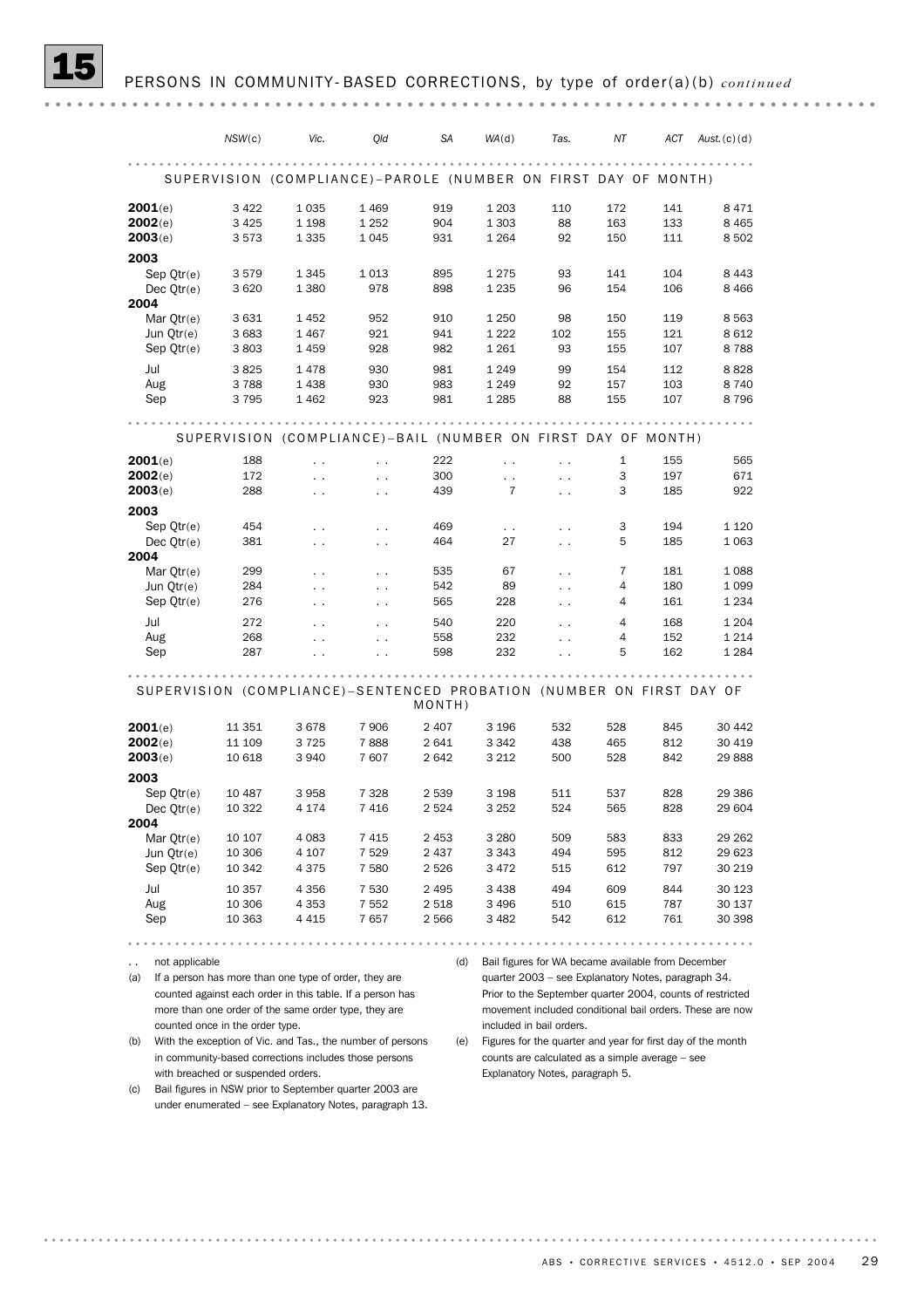## EXPLANATORY NOTES

| <b>INTRODUCTION</b>   | This publication presents statistical series on persons held in either adult corrective<br>1<br>services custody or who are serving adult community-based orders in Australia. It<br>contains data on the number of persons by their sex, Indigenous status, type of custody,<br>legal status and sentence type; the number of sentenced persons received into<br>corrective services custody each month; and the number of federal prisoners.                                                                                                                                                                                                                                                                                                                                                                                                                                                                                                                                                                                                                                                                                                                                                                                                                                                 |
|-----------------------|------------------------------------------------------------------------------------------------------------------------------------------------------------------------------------------------------------------------------------------------------------------------------------------------------------------------------------------------------------------------------------------------------------------------------------------------------------------------------------------------------------------------------------------------------------------------------------------------------------------------------------------------------------------------------------------------------------------------------------------------------------------------------------------------------------------------------------------------------------------------------------------------------------------------------------------------------------------------------------------------------------------------------------------------------------------------------------------------------------------------------------------------------------------------------------------------------------------------------------------------------------------------------------------------|
|                       | Statistics presented in this publication are compiled in three ways:<br>2<br>• Average daily prisoner population: Counts taken on each day of the month are<br>summed and divided by the number of days in that month to determine the average<br>daily prisoner population for that month. The average daily periodic detainee<br>population is a count of persons on periodic detention on each day a centre is<br>open, divided by the number of days a centre is open.<br>• Sentenced prisoner reception figures: Counts are provided each month on the<br>number of receptions where a prisoner is received as a sentenced prisoner. This<br>includes prisoners with a change of legal status from unsentenced to sentenced.<br>First day of the month prisoner population: Counts of prisoner populations, taken<br>on or near the first day of the month (see Explanatory Notes, paragraphs 4 and 5),<br>and counts of persons serving community-based corrections orders.                                                                                                                                                                                                                                                                                                              |
|                       | Although national standards and classifications are used in the compilation of these<br>З<br>statistics, some discrepancies remain between the states and territories. These are due<br>to legislative and procedural differences between jurisdictions and the way that these<br>differences are reflected in agencies' administrative data systems. As part of its quality<br>assurance strategy, the ABS is working with corrective services agencies to minimise the<br>effect of these differences.                                                                                                                                                                                                                                                                                                                                                                                                                                                                                                                                                                                                                                                                                                                                                                                       |
| REFERENCE PERIOD/DATE | The reference period for average daily prisoner population statistics is the complete<br>4<br>reference month. Average daily prisoner statistics are provided on this basis for all states<br>and territories with the exception of data for Australian Capital Territory prisoners held<br>in New South Wales, which are a single count taken on a specific day of the month.<br>Sentenced prisoner reception counts are based on the complete reference month. The<br>reference date for all other figures is the first day of the reference month. However, not<br>all states and territories report strictly according to this 'first day of the month' rule:<br>The Western Australian and Victorian prison population and Australian Capital<br>Territory prisoners in New South Wales prisons are counted as at midnight on the<br>last day of the month. In these cases the figures provided are taken to represent the<br>prison population at the beginning of the following month to align with practices in<br>other states and territories.<br>Prior to the September quarter 2004, the New South Wales prison population was<br>counted on the last Sunday of the month. The New South Wales community-based<br>corrections population is counted on the first day of the month. |
|                       | Calculation of figures for the entire quarter and entire year varies depending on the<br>5<br>counting unit and method of counting prisoners. These figures may be subject to<br>rounding:<br>• Average daily figures: Figures are calculated by weighting the average according to<br>the number of days in each month or year.                                                                                                                                                                                                                                                                                                                                                                                                                                                                                                                                                                                                                                                                                                                                                                                                                                                                                                                                                               |
|                       | First day of the month: Figures are simple averages. For quarterly figures, the sum of<br>the monthly data is divided by three; for yearly figures, the figures for each month<br>are added and the total divided by twelve.<br>• Sentenced receptions: Figures are totals of each month.                                                                                                                                                                                                                                                                                                                                                                                                                                                                                                                                                                                                                                                                                                                                                                                                                                                                                                                                                                                                      |
| SCOPE                 | The scope of the statistics in this publication includes all persons remanded or<br>6<br>sentenced to adult custodial corrective services agencies (including Work Outreach<br>Camps and Community Custody Centres in Queensland), or who are serving adult<br>community-based orders in each state and territory in Australia.                                                                                                                                                                                                                                                                                                                                                                                                                                                                                                                                                                                                                                                                                                                                                                                                                                                                                                                                                                |
|                       |                                                                                                                                                                                                                                                                                                                                                                                                                                                                                                                                                                                                                                                                                                                                                                                                                                                                                                                                                                                                                                                                                                                                                                                                                                                                                                |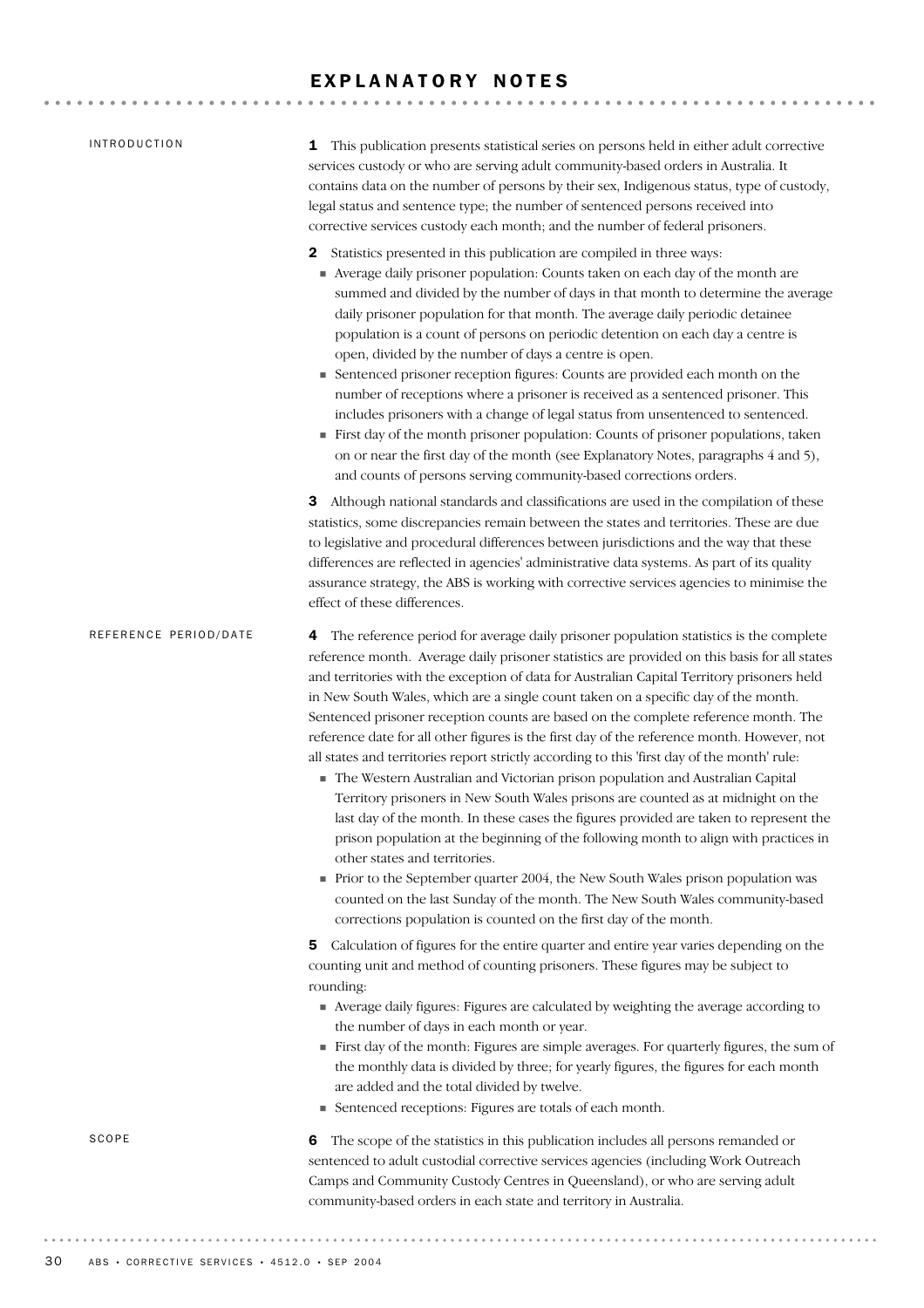SCOPE *continued*

DATA SOURCE

7 Counts of prisoners in the following custodial facilities are included in the collection:

- ! gazetted prisons in all jurisdictions
- ! periodic detention centres in New South Wales and the Australian Capital Territory
- ! Community Custody Centres and Work Outreach Camps in Queensland
- ! cells in court complexes administered by corrective services in New South Wales
- ! transitional centres in New South Wales
- ! lock-ups in Western Australia operated by the police but designated as a prison by the Chief Executive Officer of Corrective Services.

8 The prisons and community corrections collection excludes the following custodial facilities:

- ! police lockups, police prisons and cells in court complexes not administered and controlled by corrective services
- ! gazetted police prisons in the Northern Territory
- $\blacksquare$  juvenile detention centres
- ! immigration detention centres
- ! military prisons.

9 This collection includes counts of persons remanded or sentenced to adult custody facilities, or directed to serve community based orders administered by adult corrective service agencies. In all states and territories except Victoria and Queensland, persons are considered adults if aged 18 years and over. In Victoria and Queensland persons are considered adults if aged 17 years and over. The vast majority of persons counted in the collection are adults, however, juveniles may be included in exceptional circumstances.

10 Federal prisoners include those persons charged and sentenced under a Commonwealth statute, and those persons who are charged and sentenced under the laws of another country, but transferred to an Australian prison to serve their sentence under the *International Transfer of Prisoners Act 1997* (Cwlth). To give practical effect to this legislation in Australia, the framework was introduced in January 2003. For the purposes of this publication, federal sentenced prisoners are those persons who are recognised by the Criminal Law Division of the Australian Government Attorney-General's Department as having been charged and sentenced under a Commonwealth statute, or transferred from another country to serve their sentence in Australia.

11 Community-based corrections includes those persons with breached or suspended orders, with the exception of Victoria and Tasmania.

12 Statistics in this publication are derived from information provided to the ABS from administrative records held by corrective services agencies within each state and territory. Statistics on federal prisoners are derived from records kept by the Criminal Law Division of the Australian Government Attorney-General's Department.

> 13 Tasmanian first day of month data for reference periods prior to the September quarter 2003 are under enumerated. Data are currently being investigated and may be revised. Prior to January 2004, sentenced reception figures for Tasmania do not include all prisoners changing from unsentenced custody to sentenced custody.

14 New South Wales community-based corrections data are subject to ongoing quality assurance processes undertaken in this state. Prior to the September quarter 2003, pre-sentence reports were omitted from reported bail figures. Bail figures relating to earlier reference periods are under enumerated.

15 Since 2002, Queensland prisoners held in Community Custody Centres are included in the custodial data, hence custodial figures for 2001 may be under enumerated. A revised method for determining Queensland fine default only sentences has been used from the September quarter 2004. Data on fine default only sentences for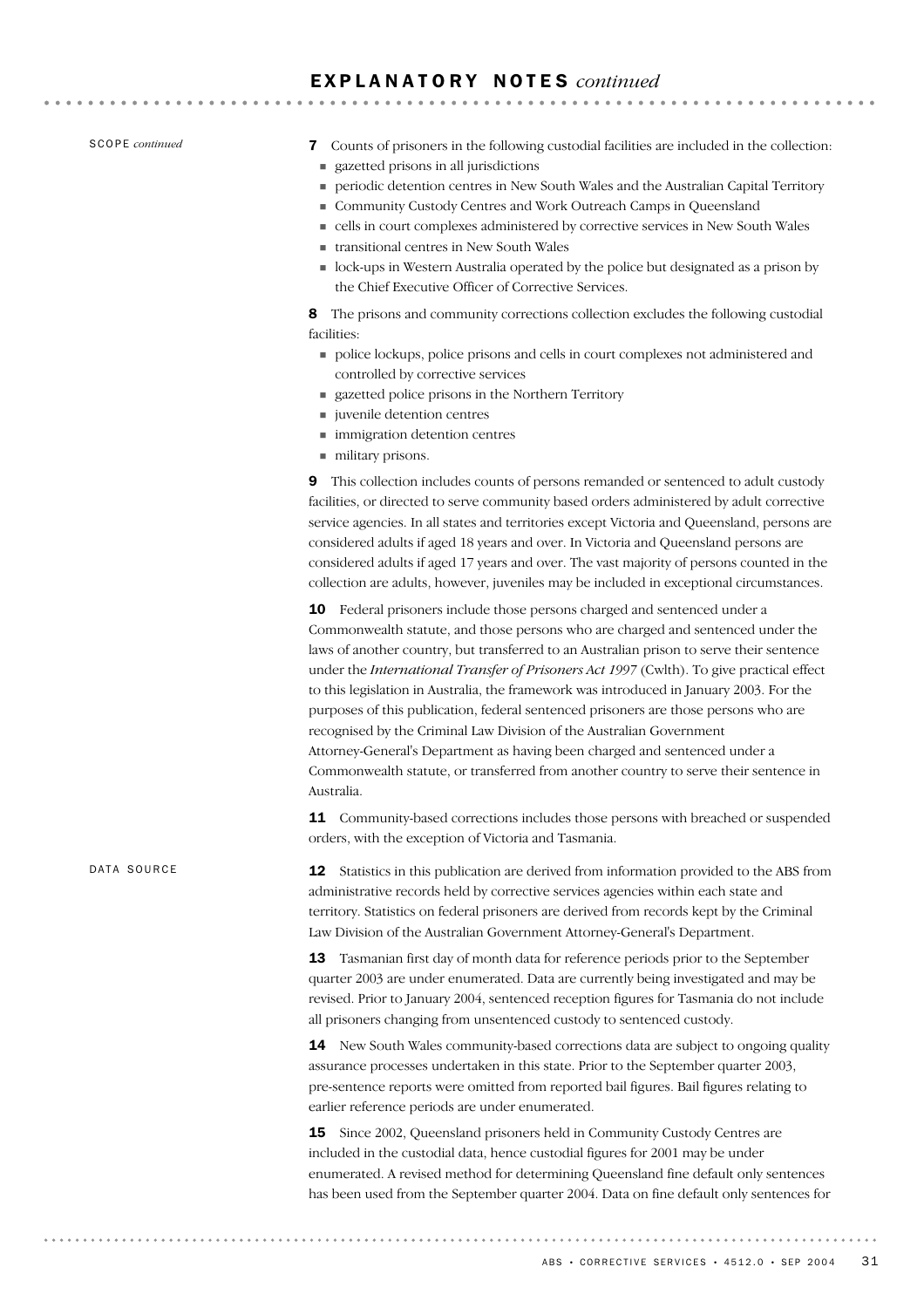| DATA SOURCE continued                     | earlier reference periods have been compiled on different bases and historical<br>comparisons should be made with caution.                                                                                                                                                                                                                                                                                                                                                                                                                                                                                                                                                                                                                                                                                                                  |
|-------------------------------------------|---------------------------------------------------------------------------------------------------------------------------------------------------------------------------------------------------------------------------------------------------------------------------------------------------------------------------------------------------------------------------------------------------------------------------------------------------------------------------------------------------------------------------------------------------------------------------------------------------------------------------------------------------------------------------------------------------------------------------------------------------------------------------------------------------------------------------------------------|
| COUNTING RULES                            | 16 Statistics for persons held in custody are presented by the state or territory in<br>which they are held, which may not be the sentencing jurisdiction.                                                                                                                                                                                                                                                                                                                                                                                                                                                                                                                                                                                                                                                                                  |
|                                           | 17 Sentenced prisoners who have other offences which are unsentenced are counted<br>as sentenced. Prisoners may be unsentenced because they are awaiting the outcome of<br>their trial, convicted but awaiting sentence, or awaiting deportation.                                                                                                                                                                                                                                                                                                                                                                                                                                                                                                                                                                                           |
|                                           | 18 Prisoners who are serving fine default sentences concurrently with other sentences<br>of imprisonment are counted under the other sentenced type and not as fine default<br>only prisoners. Offenders serving fine default sentences while on remand for other<br>offences are counted as sentenced fine default only prisoners.                                                                                                                                                                                                                                                                                                                                                                                                                                                                                                         |
|                                           | 19 If an offender has two or more different types of community-based orders<br>operating simultaneously, then each order will be counted. If two or more<br>community-based orders are of the same type, these orders together will only be<br>counted as one order.                                                                                                                                                                                                                                                                                                                                                                                                                                                                                                                                                                        |
| INDIGENOUS IDENTIFICATION                 | 20 In all states and territories persons are asked during entry into custody whether<br>they are of Aboriginal or Torres Strait Islander origin. It is uncommon for corrective<br>services agencies to collect Indigenous status information from sources other than the<br>person's own identification.                                                                                                                                                                                                                                                                                                                                                                                                                                                                                                                                    |
|                                           | 21 Some persons in custody are recorded as of unknown Indigenous status on the<br>information systems of corrective services agencies, but unknown Indigenous status data<br>have not been provided for this collection. Such persons are designated as<br>non-Indigenous. It is intended that unknown Indigenous status will be collected from<br>these systems in future.                                                                                                                                                                                                                                                                                                                                                                                                                                                                 |
| AUSTRALIAN CAPITAL<br>TERRITORY PRISONERS | The Australian Capital Territory has two remand centres for unsentenced prisoners<br>22<br>and a periodic detention centre. In January 1999, the Australian Capital Territory<br>corrections commenced sending some unsentenced prisoners to New South Wales<br>prisons. With the exception of some sentenced fine default only prisoners, persons<br>sentenced to full-time custody by Australian Capital Territory criminal courts are held in<br>New South Wales prisons. During 2000 the Australian Capital Territory commenced<br>detaining prisoners sentenced for fine default only at their centre for unsentenced<br>persons.                                                                                                                                                                                                      |
|                                           | 23<br>To provide greater understanding of the number of prisoners attributed to the<br>Australian Capital Territory, while presenting an accurate picture of the New South Wales<br>prisoner population, statistics relating to Australian Capital Territory prisoners in New<br>South Wales prisons are presented as a subset of the New South Wales figures.                                                                                                                                                                                                                                                                                                                                                                                                                                                                              |
|                                           | 24 Imprisonment rate data for the Australian Capital Territory are included in the<br>publication and are calculated on the basis of the total number of Australian Capital<br>Territory prisoners (i.e. Australian Capital Territory prisoners held in New South Wales<br>prisons, and Australian Capital Territory prisoners held in the Australian Capital<br>Territory) divided by the estimated resident Australian Capital Territory adult population<br>and multiplied by 100,000. For New South Wales, the imprisonment rate is based on the<br>count of New South Wales prisoners, excluding Australian Capital Territory prisoners<br>held in New South Wales prisons, divided by the estimated resident New South Wales<br>adult population and multiplied by 100,000. Time series data have also been derived on<br>this basis. |
| RATES                                     | Imprisonment and community-based corrections rates enable comparisons of<br>25<br>prisoner numbers to be made across states and territories. Prisoner and<br>community-based corrections rates are expressed per 100,000 adult population.                                                                                                                                                                                                                                                                                                                                                                                                                                                                                                                                                                                                  |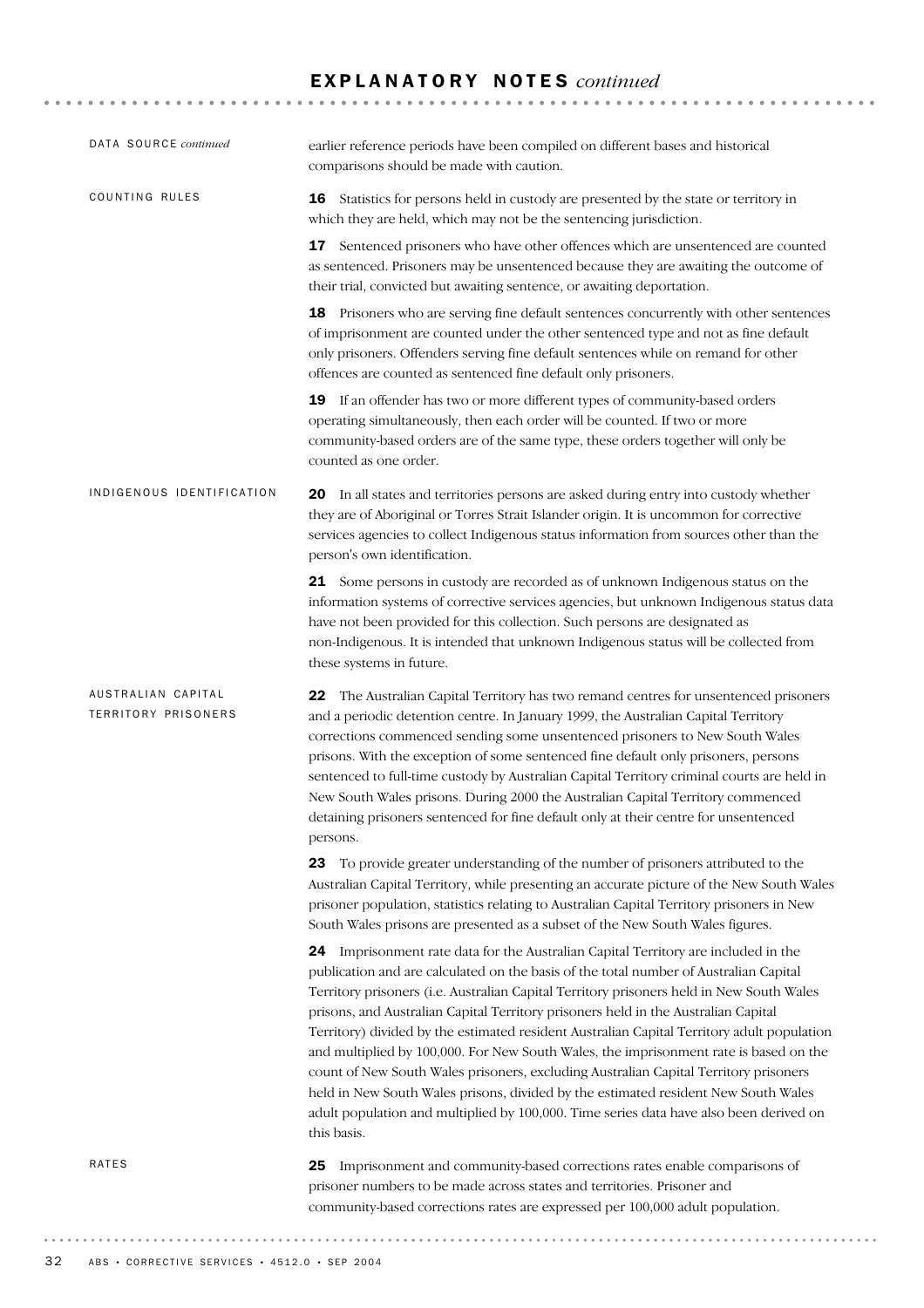RATES *continued*

SIGNIFICANT EVENTS

26 In this publication the population figures used in the calculation of rates are for persons aged 18 years and over for all states and territories except Victoria and Queensland where the population used is of persons aged 17 years and over (see Explanatory Notes, paragraph 9).

27 In some instances rates have not been published. Where this occurs, the cell concerned contains the symbol 'np'. This happens where, either the number of persons in custody is less than 10, or where the denominator population on which the rate is calculated is less than 5,000. This has been done because such rates can vary widely from month to month with small variations in numbers of persons, and therefore may give an inaccurate reflection of the involvement of persons in custody.

28 Rates for the total adult prisoner population and persons in community-based corrections are calculated using the estimated resident population for each of the states and territories (refer *Australian Demographic Statistics* (cat. no. 3101.0)). As the population changes over time the denominator used for the calculation of rates varies, depending on the reference period. Rates are calculated using the ERP for two quarters prior to their respective quarters. Thus for this quarter, the ERP for the March quarter 2004 was used in the calculation of rates. This approach uses the latest ERP available at the time of publication.

29 In previous issues of this publication rates for the adult Indigenous imprisonment population were presented based on projections from *Experimental Projections of the Aboriginal and Torres Strait Islander Population, 30 June 1996 to 30 June 2006* (cat. no. 3231.0). These projections were based on the results of the 1996 Census of Population and Housing. A new set of projections for the Indigenous population, based on the 2001 Census of Population and Housing, was released on 27 September 2004 in the publication *Experimental Estimates and Projections, Aboriginal and Torres Strait Islander Australians, 30 June 1991 to 30 June 2009* (cat. no. 3238.0). In future issues of *Corrective Services, Australia* (cat. no. 4512.0), adult Indigenous imprisonment rates and the ratio of Indigenous to non-Indigenous imprisonment rates (including the revision of previously published rates) will be published using population projections based on the 2001 Census of Population and Housing.

30 The Maryborough Correctional Centre, Queensland, was officially opened in April 2003. The Centre has the capacity to hold 500 prisoners.

31 From February 2001, legislative change in Western Australia resulted in an increased number of 'Time to Pay' applications from fine defaulters. This contributed to a decrease in the number of fine option community-based corrections orders recorded.

32 During 2002 the following factors in Western Australia impacted on the prisoner population: an increase in the acquittal and dismissal rates in courts; greater use by the courts of suspended imprisonment and community orders as penalties; and a decrease in the breach rate for early release orders. The impact of these factors has been proportionally greater on the number of Indigenous prisoners who tend to be convicted of offences which attract shorter sentences.

33 During 2003 in Western Australia there was an increase in the number of Indigenous persons sentenced to imprisonment by the courts, mostly in relation to 'Driving/Traffic', 'Against the Person' and 'Justice/Good Order' offences.

34 A range of amendments to Western Australian corrections legislation came into effect in 2003 and 2004. As a result of these, bail figures were included for the first time in Western Australia in the December quarter 2003. Prior to the September quarter 2004, counts of restricted movement orders included conditional bail orders (which may have a restricted movement condition). All conditional bail orders are now counted as bail orders.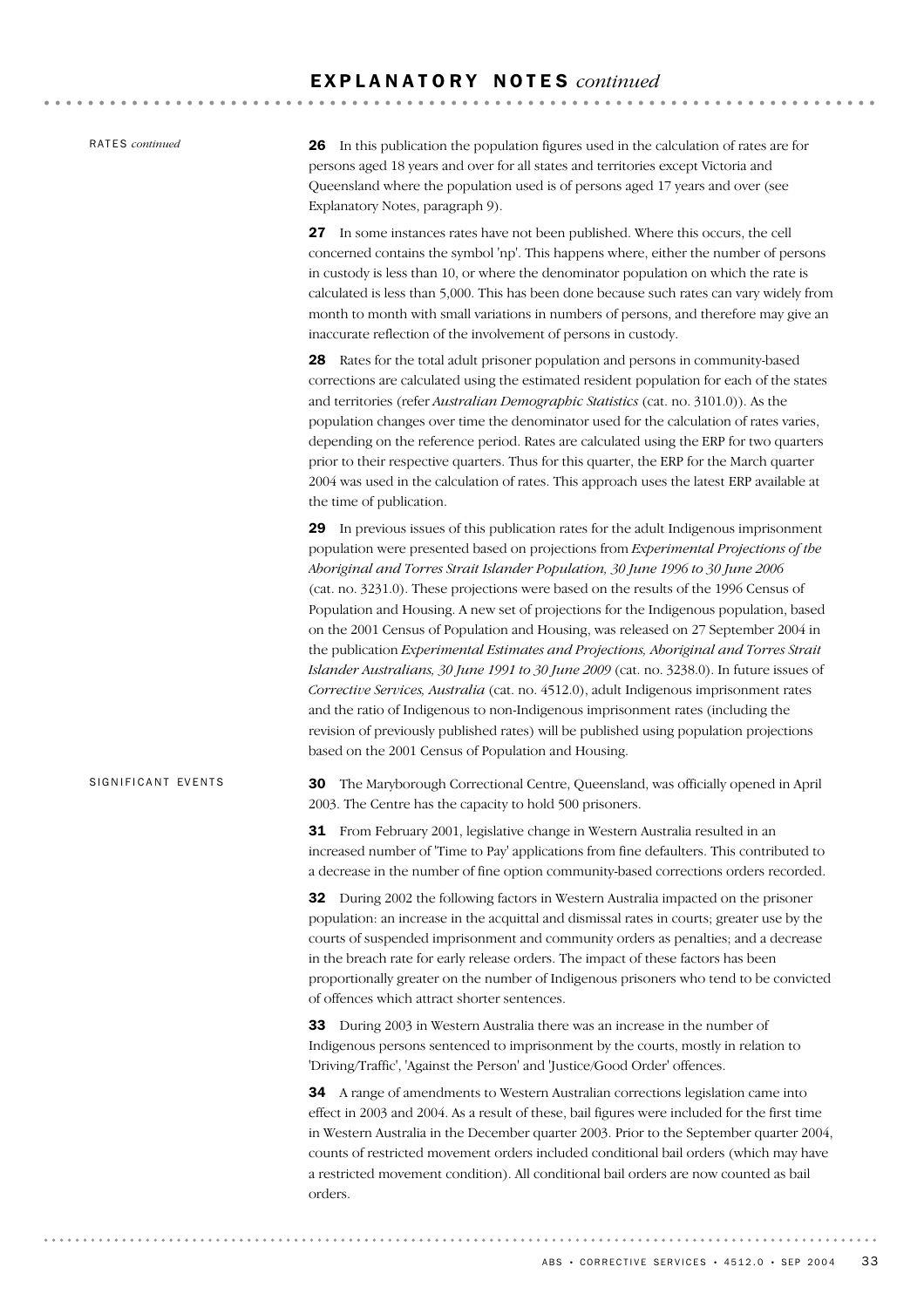| SIGNIFICANT EVENTS continued                    | 35 During the 2001-02 financial year, Tasmania recorded a large increase in the<br>number of unsentenced prisoners. This overall increase was due to an increase in<br>lodgments in the Supreme Court coupled with the move by police to more actively<br>oppose bail. The variation over the period is explained primarily by the availability of<br>judicial resources. A Supreme Court judge was allocated to a long running trial in the<br>March and June quarters of 2002 - this represented 25% of the judicial resources<br>allocated to crime by the court. There was also a reduction in the number of magistrates<br>available in the Court of Petty Sessions due to a number of long running coronial<br>inquests.                                                                                                                                                                                                                                                                                                      |
|-------------------------------------------------|-------------------------------------------------------------------------------------------------------------------------------------------------------------------------------------------------------------------------------------------------------------------------------------------------------------------------------------------------------------------------------------------------------------------------------------------------------------------------------------------------------------------------------------------------------------------------------------------------------------------------------------------------------------------------------------------------------------------------------------------------------------------------------------------------------------------------------------------------------------------------------------------------------------------------------------------------------------------------------------------------------------------------------------|
|                                                 | <b>36</b> In the Northern Territory, over the 12 months to 30 June 2003, there has been an<br>increase in the number of Indigenous persons sentenced to imprisonment for a range of<br>assault and driving offences.                                                                                                                                                                                                                                                                                                                                                                                                                                                                                                                                                                                                                                                                                                                                                                                                                |
| RELATED PUBLICATIONS<br><b>ABS Publications</b> | Other ABS publications which may be of interest include:<br>37<br>Australian Demographic Statistics (cat. no. 3101.0) - issued quarterly<br>Australian Social Trends (cat. no. 4102.0) - issued annually<br>Australian Standard Offence Classification (cat. no.1234.0) - irregular<br>Crime and Safety, Australia (cat. no. 4509.0) - irregular<br>Criminal Courts, Australia (cat. no. 4513.0) - issued annually<br>General Social Survey: Summary Results, Australia (cat. no. 4159.0) - irregular<br>Information Paper: Measuring Crime Victimisation, Australia: The Impact of<br>Different Collection Methodologies (cat. no. 4522.0.55.001) - single issue<br>Measuring Australia's Progress (cat. no. 1370.0) - issued annually<br>Prisoners in Australia (cat. no. 4517.0) - issued annually<br>Recorded Crime - Victims, Australia (cat. no. 4510.0) - issued annually<br>Sexual Assault in Australia: A Statistical Overview (cat. no. 4523.0) - single issue<br>Year Book Australia (cat. no. 1301.0) - issued annually |
|                                                 | 38<br>The Information Paper: Measuring Crime Victimisation, Australia: The Impact of<br>Different Collection Methodologies (cat. no. 4522.0.55.001) was released by the ABS in<br>2004. The main aim of this paper is to increase community understanding of the nature<br>of crime measurement in Australia and why the findings from different data sources may<br>differ. The paper outlines national crime victimisation statistics available from several<br>different sources in the Australian context and draws comparisons between the statistics<br>from these sources. The paper also describes methodological differences between<br>survey sources and the possible impacts of the methodological differences between the<br>survey vehicles.                                                                                                                                                                                                                                                                          |
|                                                 | 39 Current publications and other products released by the ABS are listed in the<br>Catalogue of Publications and Products (cat. no. 1101.0). The Catalogue is available<br>from any ABS office or the ABS web site <http: www.abs.gov.au="">. The ABS also issues a<br/>daily Release Advice on the web site which details products to be released in the week<br/>ahead. The National Centre for Crime and Justice Statistics releases a biannual newsletter<br/>that is published on the ABS web site. The Centre can be contacted by email through<br/><crime.justice@abs.gov.au>.</crime.justice@abs.gov.au></http:>                                                                                                                                                                                                                                                                                                                                                                                                           |
| Non-ABS Publications                            | 40<br>Non-ABS sources which may be of interest include:<br>Australian Institute of Criminology, List of Publications <http: www.aic.gov.au=""><br/>Crime Research Centre, University of Western Australia, Crime and Justice Statistics<br/>for Western Australia<br/>Department of Corrective Services, New South Wales, NSW Inmate Census<br/>Department of Justice, Northern Territory, Northern Territory Quarterly Crime<br/>and Justice Statistics<br/>Department of Justice, Victoria, Statistical Profile of the Victorian Prison System</http:>                                                                                                                                                                                                                                                                                                                                                                                                                                                                            |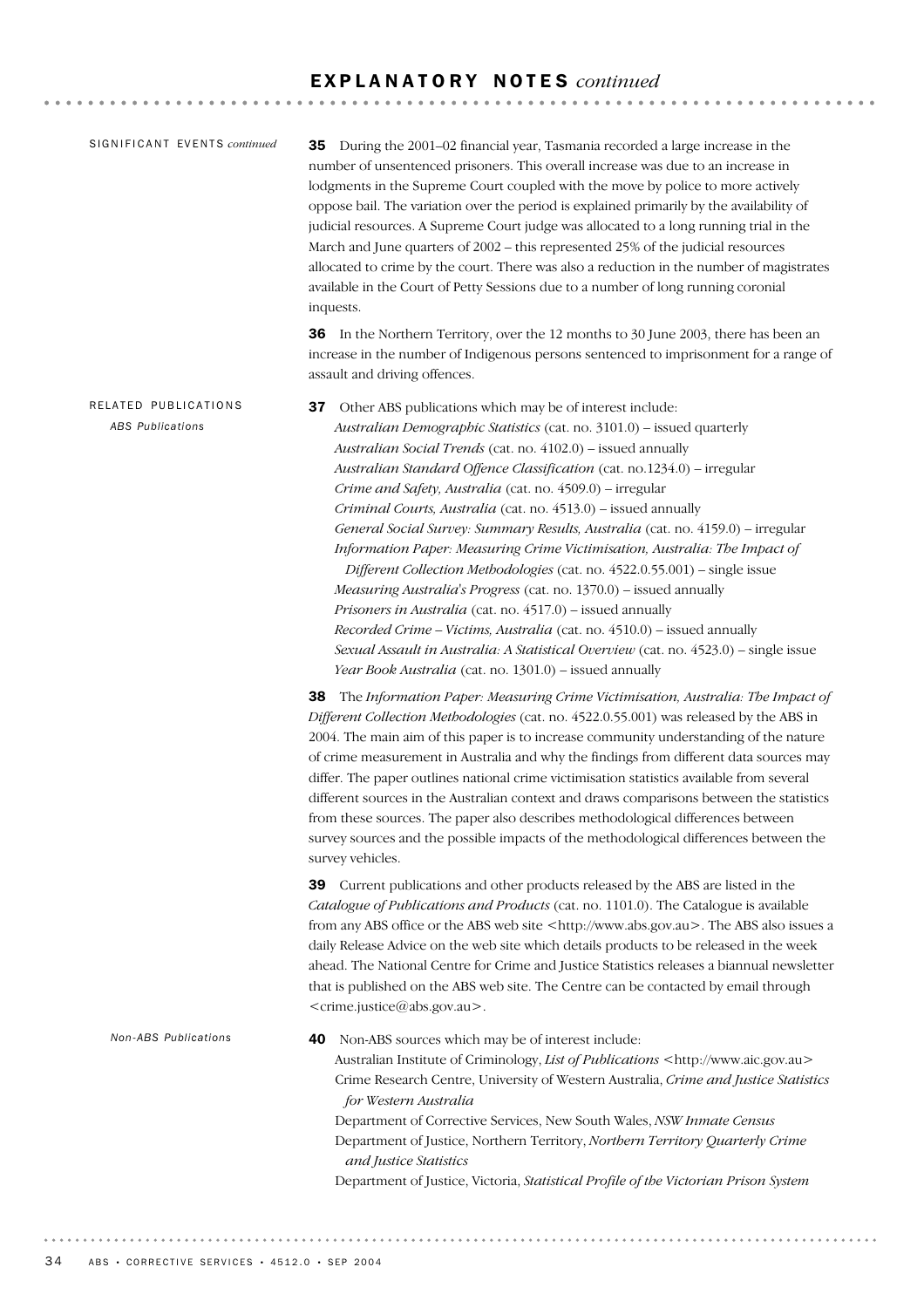| Non-ABS Publications continued |              | NSW Bureau of Crime Statistics and Research, New South Wales Criminal Courts<br><i>Statistics</i><br>Office of Crime Statistics and Research, South Australia, Crime and Justice in South<br>Australia<br>Steering Committee for the Review of Commonwealth/State Service Provision, |
|--------------------------------|--------------|--------------------------------------------------------------------------------------------------------------------------------------------------------------------------------------------------------------------------------------------------------------------------------------|
|                                |              | Report on Government Services                                                                                                                                                                                                                                                        |
| ABBREVIATIONS                  | ABS.         | Australian Bureau of Statistics                                                                                                                                                                                                                                                      |
|                                | ACT          | Australian Capital Territory                                                                                                                                                                                                                                                         |
|                                | Aust.        | Australia                                                                                                                                                                                                                                                                            |
|                                | ERP          | estimated resident population                                                                                                                                                                                                                                                        |
|                                | <b>NCCJS</b> | National Centre for Crime and Justice Statistics                                                                                                                                                                                                                                     |
|                                | <b>NSW</b>   | New South Wales                                                                                                                                                                                                                                                                      |
|                                | NΤ           | Northern Territory                                                                                                                                                                                                                                                                   |
|                                | Qld          | Queensland                                                                                                                                                                                                                                                                           |
|                                | SA.          | South Australia                                                                                                                                                                                                                                                                      |
|                                | Tas.         | Tasmania                                                                                                                                                                                                                                                                             |
|                                | Vic.         | Victoria                                                                                                                                                                                                                                                                             |
|                                | WA           | Western Australia                                                                                                                                                                                                                                                                    |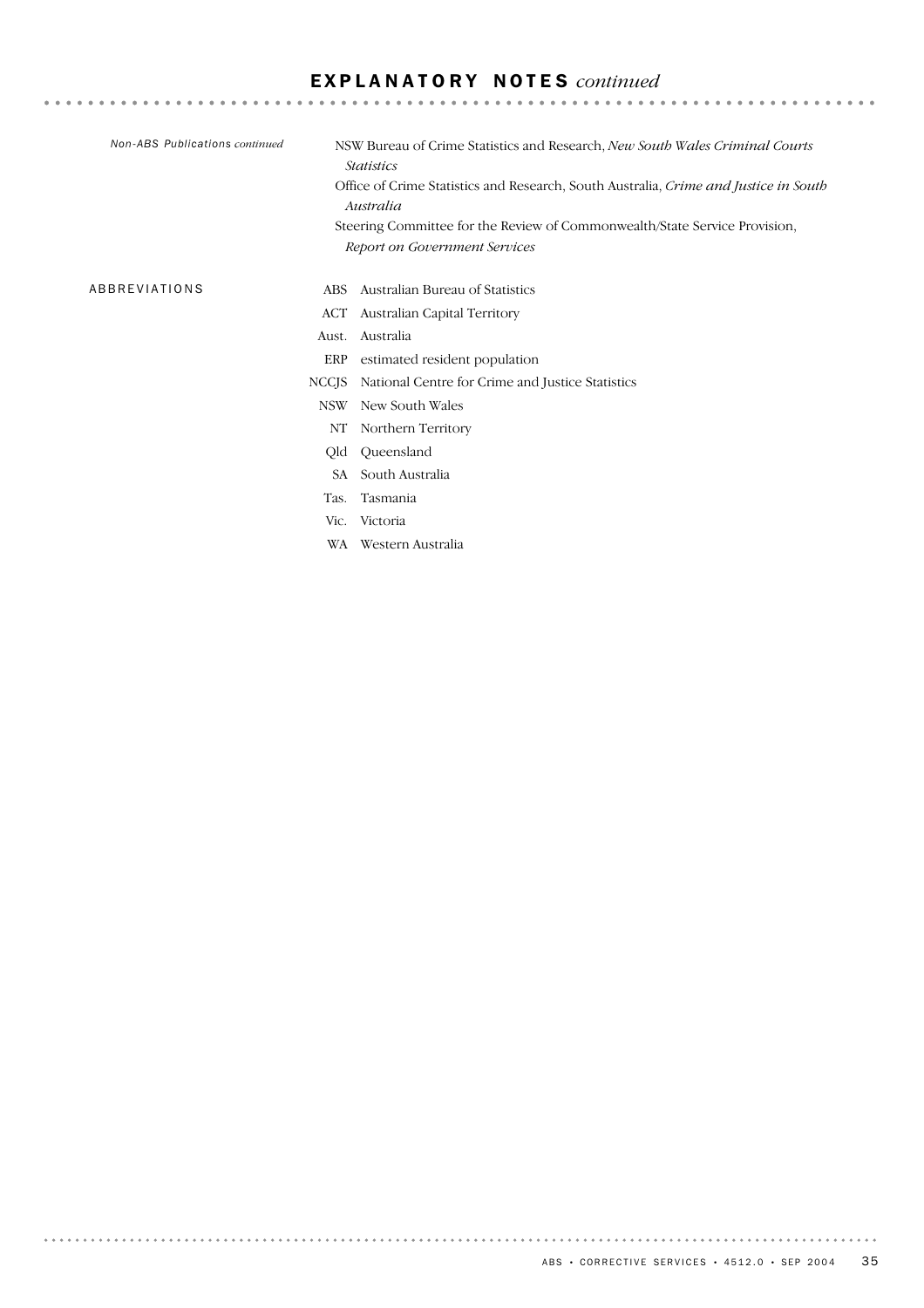#### GLOSSARY

| Bail                        | This is generally a pre-sentence option where a person is released into the community<br>for a period before they appear in court for trial or final sentencing. Bail orders can<br>require a financial surety to be lodged with the court, and a number of conditions<br>including supervision and residential requirements designed to ensure the<br>re-appearance of the person at court. Bail counts are available only in states and<br>territories where bail orders are supervised by corrective services. Bail is a sub-category<br>of Supervision where the person is under the supervision of corrective services (see<br>Supervision). |
|-----------------------------|---------------------------------------------------------------------------------------------------------------------------------------------------------------------------------------------------------------------------------------------------------------------------------------------------------------------------------------------------------------------------------------------------------------------------------------------------------------------------------------------------------------------------------------------------------------------------------------------------------------------------------------------------|
| Community-based corrections | This refers to the community-based management of court-ordered sanctions, post-prison<br>administrative arrangements and fine conversions, which principally involve the<br>provision of one or more of the following activities: supervision, programs or community<br>work.                                                                                                                                                                                                                                                                                                                                                                     |
| Community service           | This category of community-based correction orders includes sentencing options<br>requiring offenders to undertake a specified number of hours of unpaid, supervised<br>work to benefit the community on an approved project. Community service is a<br>sub-category of Reparation (see Reparation).                                                                                                                                                                                                                                                                                                                                              |
| Corrective services custody | Confinement in a place intended primarily for the purpose of confining prisoners, such<br>as a prison, prison farm, Periodic Detention Centre or Community Custody Centre.                                                                                                                                                                                                                                                                                                                                                                                                                                                                        |
| Federal sentenced prisoner  | Persons charged and sentenced under a Commonwealth statute or transferred from<br>another country to serve their sentence in Australia.                                                                                                                                                                                                                                                                                                                                                                                                                                                                                                           |
| Fine default only           | A custodial sentence type where the prisoner is serving a sentence for default of a fine<br>and no other sentence.                                                                                                                                                                                                                                                                                                                                                                                                                                                                                                                                |
| Fine option                 | A community-based sentence type where the offender is serving a sentence for default of<br>a fine. In most jurisdictions this order type requires an offender to complete community<br>service as a reparatory act. Fine option is a sub-category of Reparation (see Reparation).                                                                                                                                                                                                                                                                                                                                                                 |
| Full-time prison custody    | A type of custody where a prisoner is required to be held in custody on a full-time basis.<br>This includes prisons, Queensland Community Custody Centres and work outreach<br>camps. Full-time prison custody excludes periodic detention (see Periodic detention).                                                                                                                                                                                                                                                                                                                                                                              |
| Home detention              | (see Restricted movement)                                                                                                                                                                                                                                                                                                                                                                                                                                                                                                                                                                                                                         |
| Indigenous prisoner         | A prisoner who identifies as being of Aboriginal or Torres Strait Islander origin, or both.                                                                                                                                                                                                                                                                                                                                                                                                                                                                                                                                                       |
| Legal status                | A person may be either sentenced or unsentenced depending on the warrant(s) or court<br>order(s) which provide the legal basis for the administration of the person through the<br>criminal justice system.                                                                                                                                                                                                                                                                                                                                                                                                                                       |
| Open custody                | Refers to prisoners housed in minimum security custodial facilities, that do not require<br>them to be confined by a secure perimeter physical barrier, irrespective of whether a<br>physical barrier exists.                                                                                                                                                                                                                                                                                                                                                                                                                                     |
| Other sentenced             | A custodial sentence type where a person is serving a sentence other than, or in addition<br>to, a fine default sentence.                                                                                                                                                                                                                                                                                                                                                                                                                                                                                                                         |
| Parole                      | A parole order is made following a period of imprisonment and requires an offender to<br>be subject to supervision in the community. Additional conditions may also be applied<br>such as programmes, counselling or drug testing. Parole is a sub-category of Supervision<br>(see Supervision).                                                                                                                                                                                                                                                                                                                                                  |
| Periodic detention          | A type of custody or order where a sentenced prisoner is required to be held in custody<br>on a part-time basis. Currently this consists of two consecutive days in a one-week<br>period, while remaining at liberty during the rest of the week.                                                                                                                                                                                                                                                                                                                                                                                                 |
| Prisoner                    | A person held in custody. For the purposes of this collection, prisoners are those whose<br>confinement is the responsibility of a corrective services agency.                                                                                                                                                                                                                                                                                                                                                                                                                                                                                    |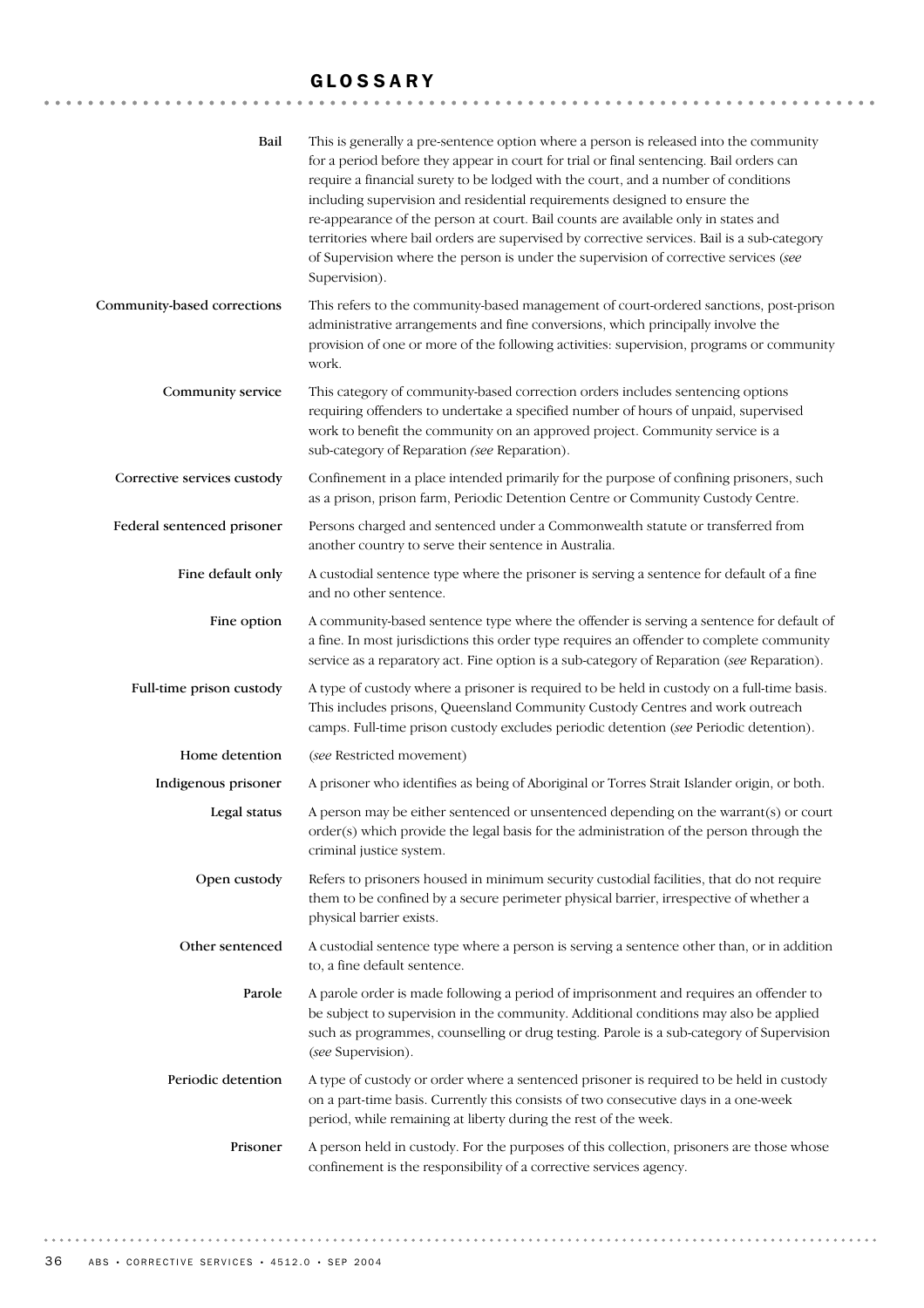# GLOSSARY *continued*

| Reparation                   | Reparation refers to all offenders with an order that requires them to undertake unpaid,<br>justice agency-approved community service work.                                                                                                                                                                                                                                                                                          |
|------------------------------|--------------------------------------------------------------------------------------------------------------------------------------------------------------------------------------------------------------------------------------------------------------------------------------------------------------------------------------------------------------------------------------------------------------------------------------|
| Restricted movement          | This refers to persons who are subject to a system of restricted movement, including<br>supervision and/or electronic monitoring. This category includes home detention which<br>may restrict residence to a nominated place. Restricted movement can be either a<br>pre-sentence or post-sentence order.                                                                                                                            |
| Secure custody               | Refers to prisoners housed in medium or maximum security custodial facilities requiring<br>them to be confined by a secure physical barrier.                                                                                                                                                                                                                                                                                         |
| Sentenced                    | A legal status indicating that a person has received a custodial or community-based order<br>from a court in response to a conviction for an offence.                                                                                                                                                                                                                                                                                |
| Sentenced prisoner reception | Refers to entry into corrective services custody from the community, having received a<br>sentence of imprisonment as an outcome of a court proceeding. It also includes persons<br>who are sentenced to custody while in custody on remand (i.e. change status from a<br>remand to a sentenced prisoner). Sentenced prisoners in custody who receive a further<br>sentence of imprisonment are not counted as sentenced receptions. |
|                              | Two types of sentenced prisoner reception are distinguished:<br>• A fine default only reception is a sentenced reception where a person enters custody<br>as a result of defaulting on the payment of a fine and no other sentence.<br>• An other sentenced reception is a sentenced reception (including changes of status<br>from unsentenced to sentenced) for anything other than a fine default only reception.                 |
| Sentenced probation          | A supervision order made following an original sentence handed down in court<br>following conviction. A probation order generally requires 'good behaviour' and<br>compliance with the directions of supervisors. The order may also require compliance<br>with conditions such as program attendance and residential requirements.                                                                                                  |
| Supervision (compliance)     | This includes community-based orders other than those categorised as restricted<br>movement or reparation (e.g. parole, bail and sentenced probation).                                                                                                                                                                                                                                                                               |
| Unsentenced                  | A legal status indicating that a person is confined to custody or supervision while<br>awaiting the outcome of their trial.                                                                                                                                                                                                                                                                                                          |